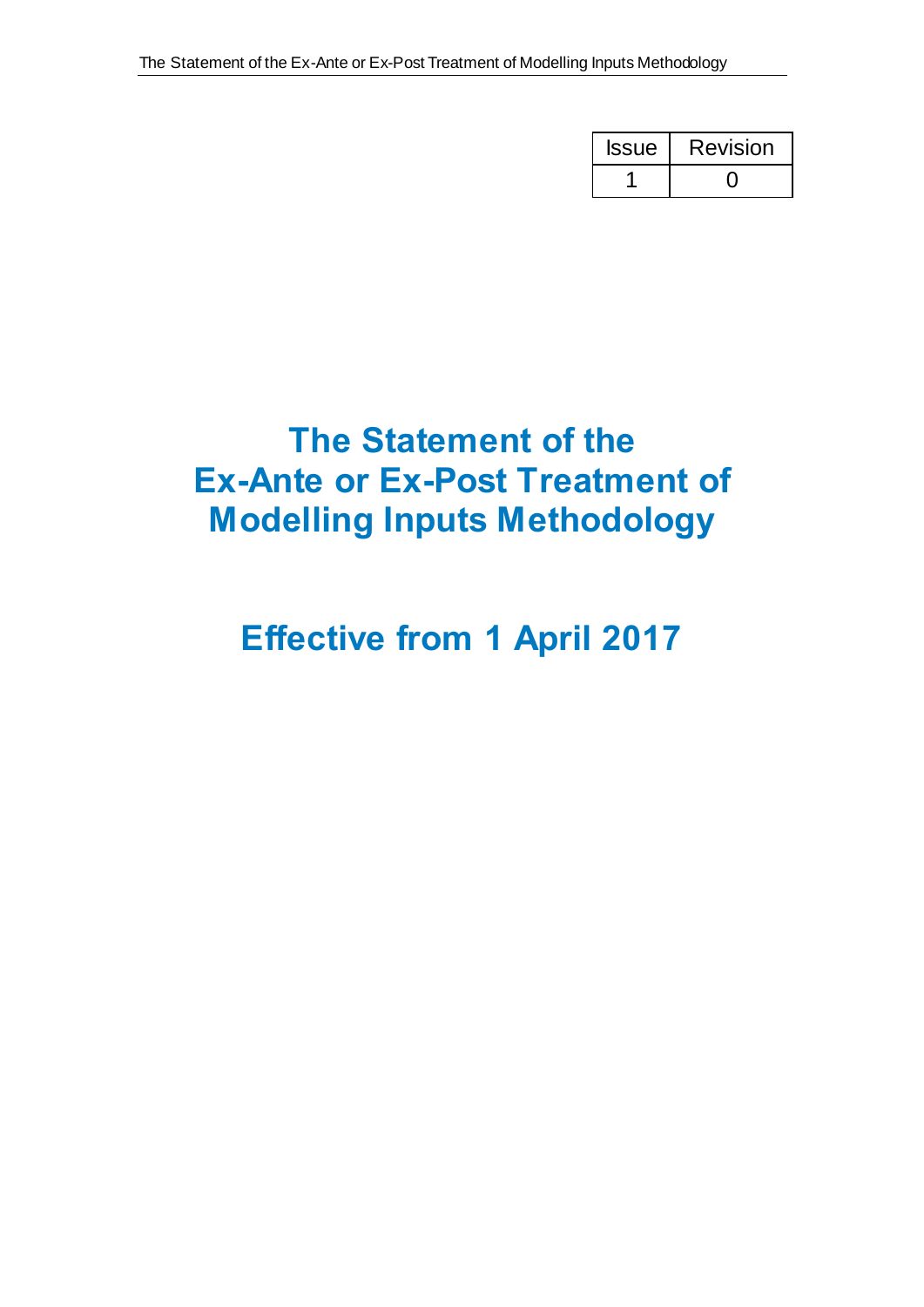# **About this Document**

This document contains one of three methodologies that National Grid Electricity Transmission plc (NGET), employs to calculate the Modelled Target Costs, against which its actual balancing costs will be compared, on a month-by-month basis, under the Balancing Services Incentive Scheme (the 'Scheme').

The remaining methodologies are as follows:

- The Statement of the Constraint Cost Target Modelling Methodology 2017-18
- The Statement of the Energy Cost Target Modelling Methodology 2017-18

This document has been published by NGET in accordance with Part F of Special Condition 4C of NGET's Transmission Licence.

If you require further details about any of the information contained within this document or have comments on how this document might be improved please contact the SO Incentives team by email:

**[box.soincentives.electricity@nationalgrid.com](mailto:box.soincentives.electricity@nationalgrid.com)**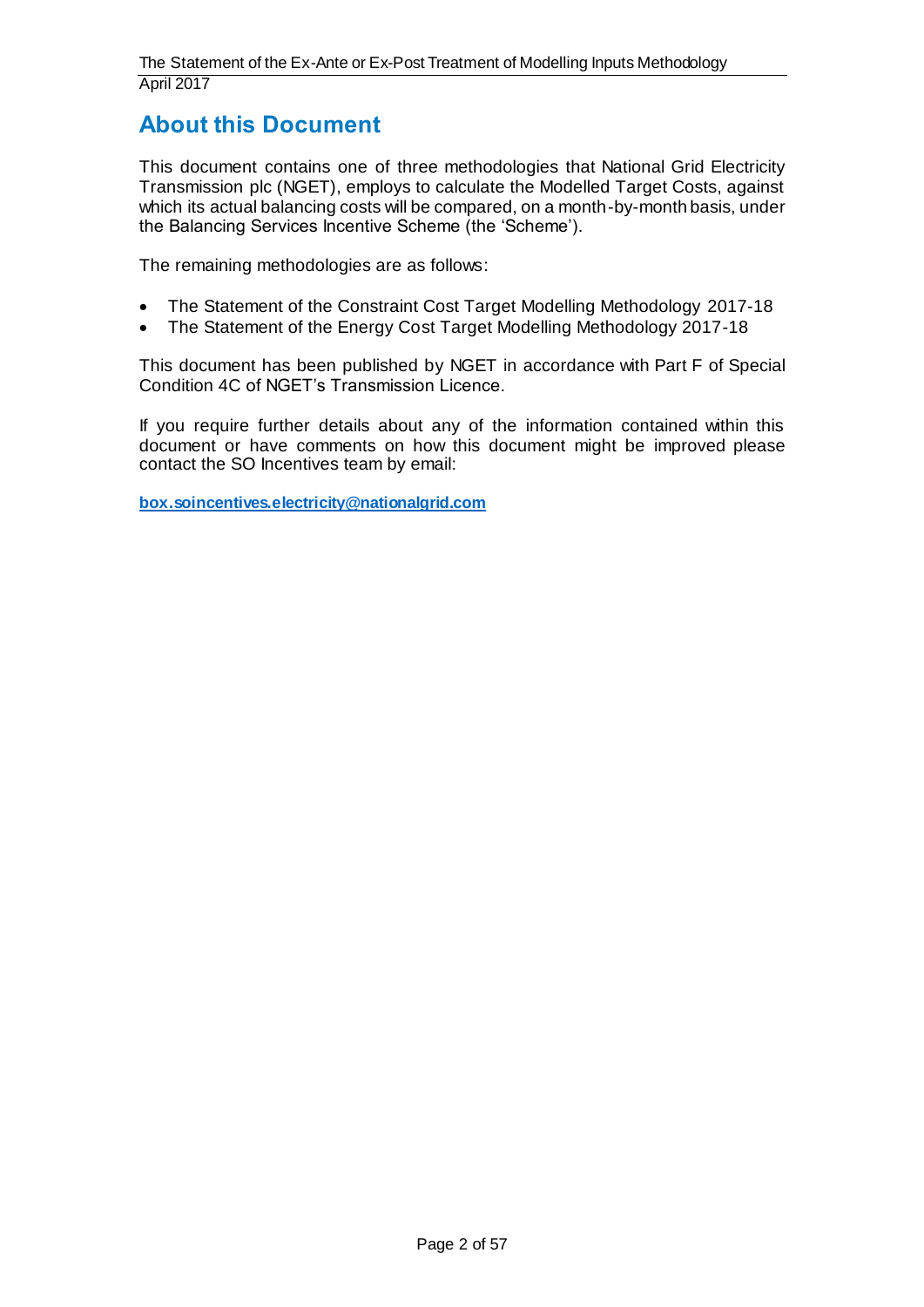# **Contents**

| Connection scheme outages, Construction/maintenance outages and Contractor |  |
|----------------------------------------------------------------------------|--|
|                                                                            |  |
|                                                                            |  |
|                                                                            |  |
|                                                                            |  |
|                                                                            |  |
|                                                                            |  |
|                                                                            |  |
|                                                                            |  |
|                                                                            |  |
|                                                                            |  |
| APPENDIX A: Assessment of NGET's ability to forecast and control drivers22 |  |
|                                                                            |  |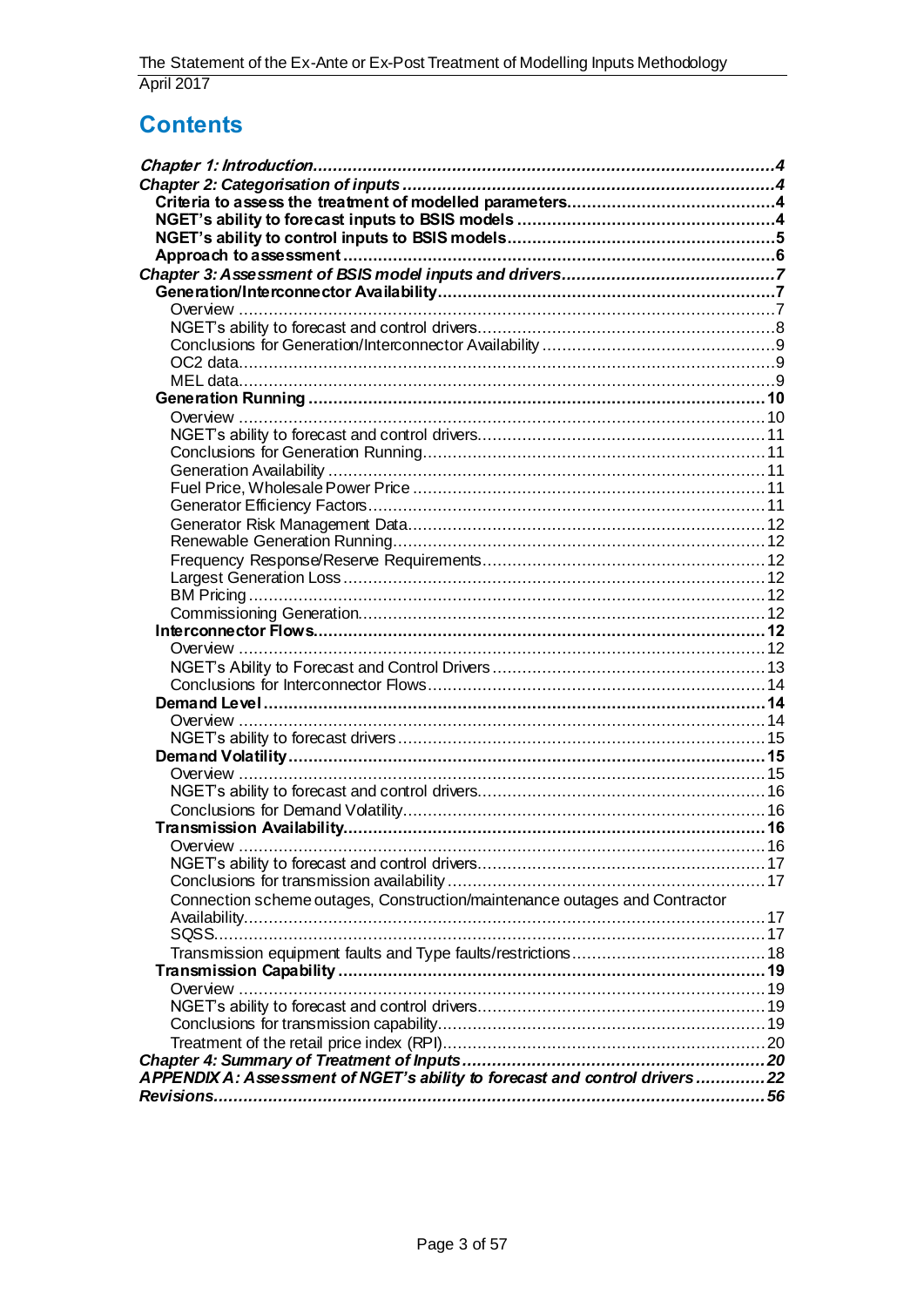# <span id="page-3-0"></span>**Chapter 1: Introduction**

- 1.1 Critical to the success of the Scheme is determining the relationships between the various factors that influence costs of System Operation and then categorising the model inputs as those that can (or cannot) be reasonably forecast, as well as determining which of these inputs are (or are not) under NGET's control. Where NGET does not have any control of the inputs it may still be able to take actions that result in reduced costs.
- 1.2 It is important to strike an appropriate balance between insulating NGET from volatile parameters over which it has little or no control over (using 'expost' outturn data in models), and incentivising it to deliver efficiencies where it does have a measure of control (using 'ex-ante' forecast data in models).

# <span id="page-3-1"></span>**Chapter 2: Categorisation of inputs**

2.1 The extent to which the drivers of system operation costs can be controlled or forecast, to enable effective incentivisation as part of a system operator incentive scheme, is fundamental to whether they should be considered as exante or ex-post inputs to BSIS models which are defined as follows:

> **Ex-ante inputs** will be set prior to the commencement of the scheme. With exception to the demand forecast<sup>1</sup>, and constraint boundary limits<sup>2</sup>, the same dataset for these inputs will be used whenever the models are run throughout the 12 month<sup>3</sup> duration of the scheme and would not normally be updated as the scheme progresses (except under specific agreed circumstances via an Income Adjusting Event or through a mid-term review).

> **Ex-post inputs** will be collated on a monthly basis following the commencement of the scheme and combined with the ex-ante dataset, to be run through the models to determine the target level of costs that NGET should be incentivised against.

# <span id="page-3-2"></span>**Criteria to assess the treatment of modelled parameters**

2.2 To investigate the extent to which NGET can be appropriately incentivised, NGET's ability to forecast or control cost drivers is considered, with particular reference to the potential mechanisms it can use to influence them. The process of determining the extent to which NGET can both forecast and control existing cost drivers will also be important when determining whether a new cost driver should be treated on an ex-ante or ex-post basis in BSIS models.

# <span id="page-3-3"></span>**NGET's ability to forecast inputs to BSIS models**

2.3 NGET's ability to forecast inputs at lead times of up to 12 months (and potentially beyond) depends on a number of factors. For each input, NGET's ability to forecast will be considered as follows:

| <b>Measure</b>  | <b>Detail</b>                                                    |
|-----------------|------------------------------------------------------------------|
| Availability of | Inputs may be based on submitted data (which is likely to have a |

 1 The Constraints model w ill use a rolling 7-day ahead demand forecast.

 $2$  The Constraints model will use rolling  $8$ -week ahead boundary limits.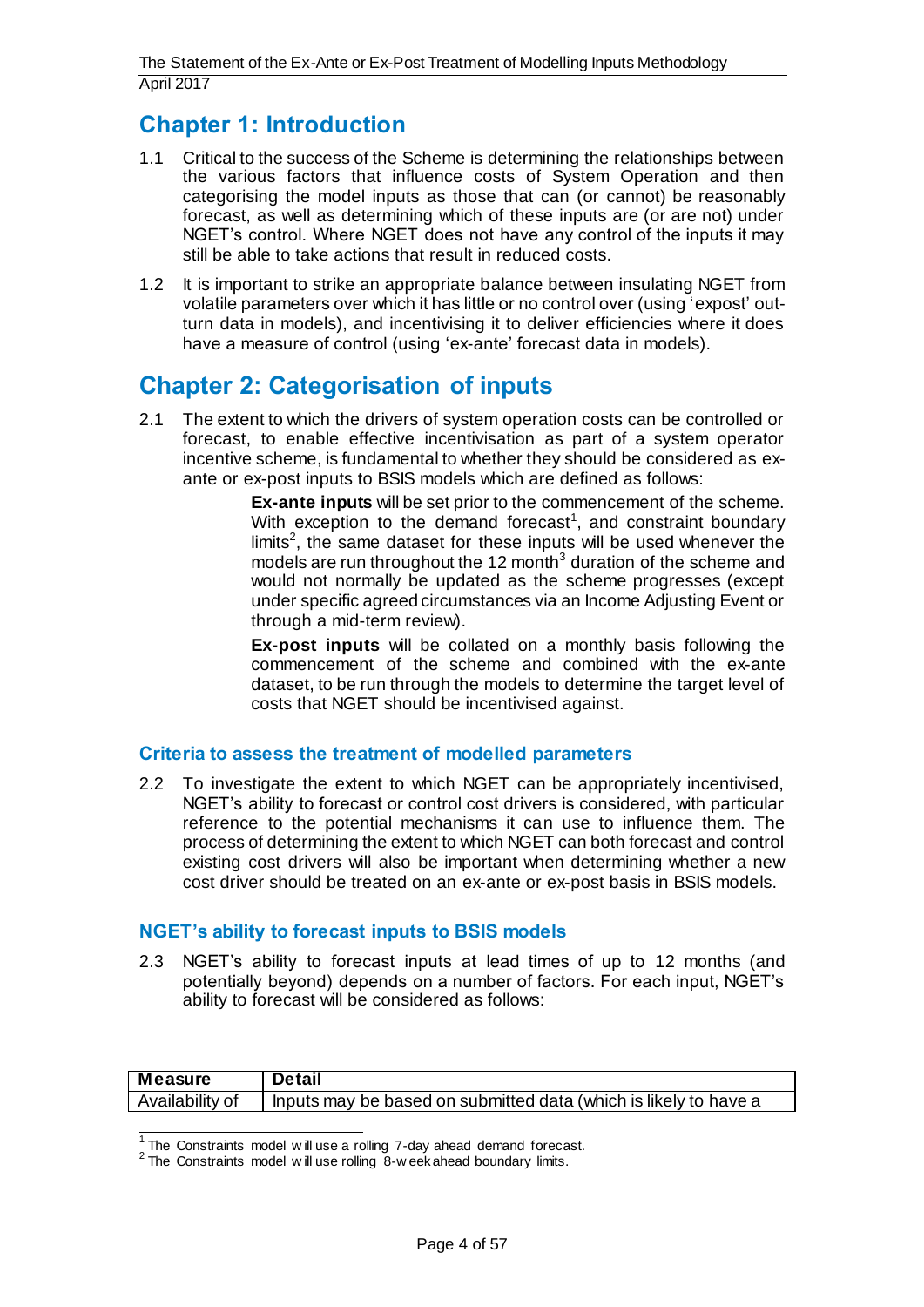| <b>Measure</b>                                      | <b>Detail</b>                                                                                                                                                                                                                                                                                                                                                                                                                                                                       |
|-----------------------------------------------------|-------------------------------------------------------------------------------------------------------------------------------------------------------------------------------------------------------------------------------------------------------------------------------------------------------------------------------------------------------------------------------------------------------------------------------------------------------------------------------------|
| data                                                | range of certainty associated with it) or on collected data from other<br>sources (including out-turn data). It is assumed that data is already<br>available to NGET - where additional data is required, the potential<br>cost of procuring such data is not explicitly considered. For the<br>scheme it is intended that MERRA data will be used for the<br>improved modelling of wind generation, which is captured and<br>disseminated from a third party source <sup>4</sup> . |
| Volatility of<br>drivers                            | Inputs may be based on plant parameters, and hence be<br>reasonably stable, or they may be based on economic<br>fundamentals/market behaviour (such as fuel prices), with the<br>potential to exhibit significant volatility. Assessment of volatility is<br>assumed to apply for 12 months unless otherwise stated.                                                                                                                                                                |
| Applicability of<br>historic data<br>trend analysis | Inputs may be driven by known behaviours studied over a period of<br>time, such as demand forecasts, and hence be forecast with a good<br>degree of certainty. Alternatively, they may be driven or influenced<br>by one-off/exceptional events, such as significant prolonged plant<br>failure, which might not normally be considered as part of a<br>'reasonable' forecast.<br>$\mathbf{A}$<br>.  .                                                                              |

**Table 1: Generic assessment criteria for NGET's ability to forecast inputs**

- 2.4 The extent to which each measure contributes to NGET's ability to forecast an input is assessed to give an overall forecast confidence, as follows:
	- **None:** NGET has no ability to forecast the input
	- **Low:** NGET's ability to forecast the input is limited, for example due to lack of data, volatility of the input or lack of historic trends
	- **Medium:** NGET's ability to forecast the input is reasonable, through a combination of data availability and either low volatility or the presence of usable historic trend analysis
	- **High:** NGET's ability to forecast the input is good, through availability of data and known behaviours

# <span id="page-4-0"></span>**NGET's ability to control inputs to BSIS models**

2.5 NGET has a number of tools at its disposal to manage or influence the requirement for, and cost of, the actions it takes for system operation purposes. The greater the degree of control, the more suitable a tool is likely to be for incentivisation. However, not all tools are applicable to all model inputs. Depending on the model input, there may be sub-components that have varying degrees of control, and hence varying suitability for incentivisation. Key tools that NGET considers it can use are as follows:

| Tool                           | <b>Extent of NGET control</b>                                                                                                                                                                          | Areas for Incentivisation |
|--------------------------------|--------------------------------------------------------------------------------------------------------------------------------------------------------------------------------------------------------|---------------------------|
| Balancing<br>Mechanism<br>(BM) | NGET could be seen as a price taker<br>in the BM, although its actions as sole<br>counter-party can influence submitted<br>prices in subsequent settlement<br>periods. Also, it can trade-off delivery | <b>Trading strategy</b>   |

 4 This data is obtained from NASA and updated on a monthly basis. It is free of any charge to use, how ever NGET's ability to obtain it consistently on the required basis may be impacted by the third party. As it is an ex-post input w e have an alternative and agreed approach to model w ind data in the absence of MERRA data at any given time. It is intended for final reconciliation of the scheme that MERRA data w ould be used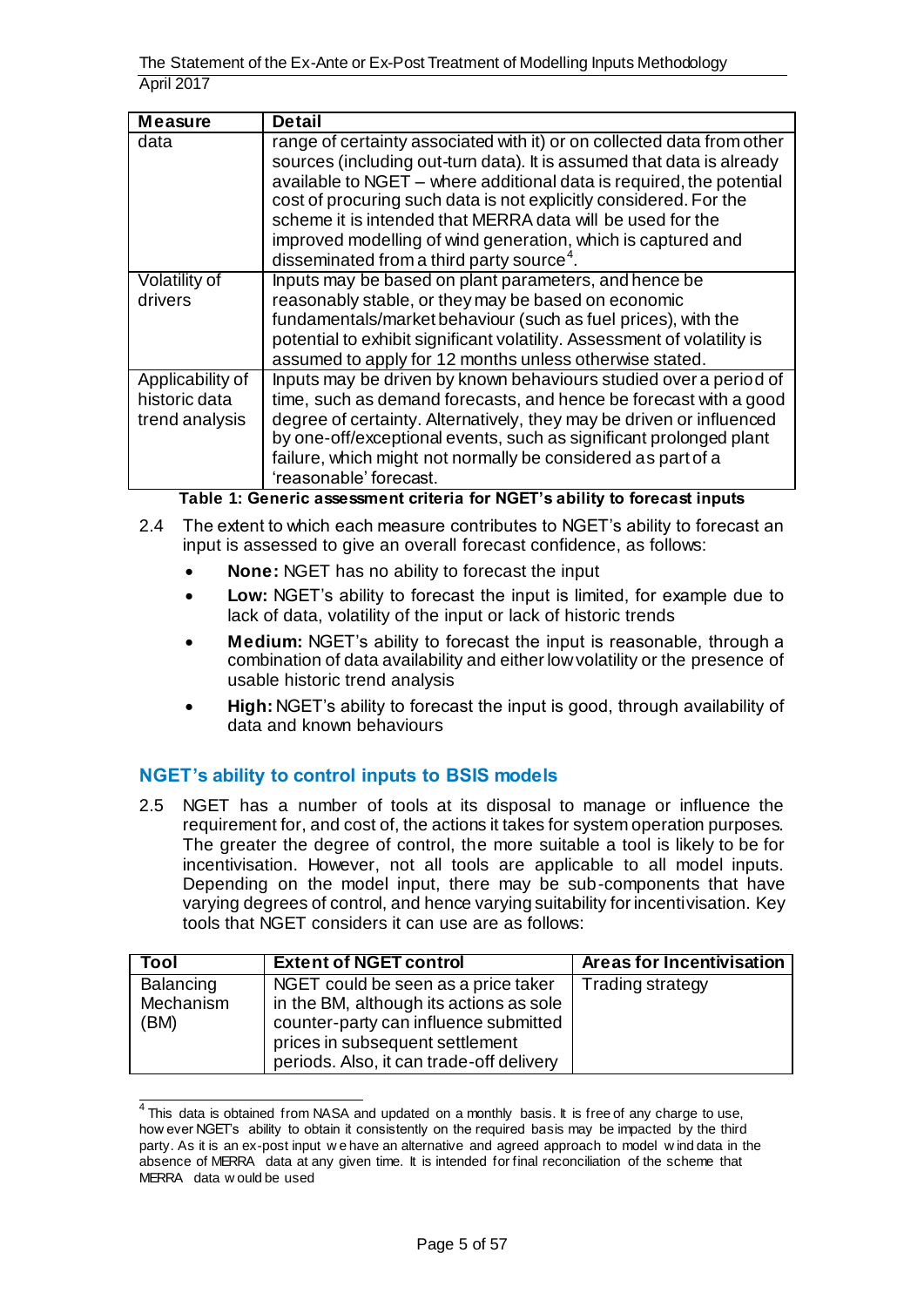| Tool                                             | <b>Extent of NGET control</b>                                                                                                                                           | <b>Areas for Incentivisation</b>                                                                                                                                       |
|--------------------------------------------------|-------------------------------------------------------------------------------------------------------------------------------------------------------------------------|------------------------------------------------------------------------------------------------------------------------------------------------------------------------|
|                                                  | of required volume of actions between<br>pre- and post-gate closure to deliver<br>value.                                                                                |                                                                                                                                                                        |
| <b>Trades</b>                                    | NGET can enter into forward trades<br>with counterparties to buy or sell<br>energy for 'energy' or 'system'<br>reasons.                                                 | Trading strategy;<br>Contracting approach                                                                                                                              |
| Balancing<br><b>Services</b><br>contracts        | NGET can enter into agreements with<br>counterparties for the provision of<br>ancillary services or to manage power<br>station output levels.                           | Trading strategy;<br>Contracting approach;<br>Development of ancillary<br>services;<br>Enhancing pool of<br>available service providers                                |
| Transmission<br>system<br>planning/<br>operation | NGET can keep its approach to<br>planning and operating the national<br>electricity transmission system under<br>review.                                                | Innovation in planning and<br>operating the national<br>electricity transmission<br>system;<br>Development of<br>relationship with other<br><b>Transmission Owners</b> |
| Changes to<br>operating<br>policy                | NGET can refine its approach to<br>determining operational requirements<br>(such as reserve holding) by changing<br>its modelling approach or in light of<br>experience | Development of operating<br>policy                                                                                                                                     |
| <b>Changes to</b><br>industry codes              | NGET can propose changes to<br>industry codes where it believes such<br>change would better facilitate their<br>aims.                                                   | Increased co-ordination<br>and efficiency between<br>code parties                                                                                                      |
| Information<br>provision                         | NGET can work with the industry to<br>identify information that could be<br>made available to participants which<br>might deliver more effective market<br>information. | More effective functioning<br>of market with regard to<br>system operator actions                                                                                      |

**Table 2: Generic assessment criteria for NGET's ability to control inputs**

- 2.6 The extent to which NGET can use the tools available to influence the input is considered and given a rating, as follows:
	- **None:** NGET has no ability to use the tool to influence the input
	- **Low:** NGET's ability to use the tool to influence the input is restricted in timeframe and scope
	- **Medium:** NGET's ability to use the tool to influence the input is good in some areas (e.g. required volume) but limited in others (e.g. small pool of available service providers impacting price)
	- **High:** NGET's ability to use the tool to influence the input is good in most areas (e.g. required volume and range of available service providers)

# <span id="page-5-0"></span>**Approach to assessment**

The assessment of BSIS drivers against NGET's ability to control and forecast those drivers, as outlined above, is structured in the following way: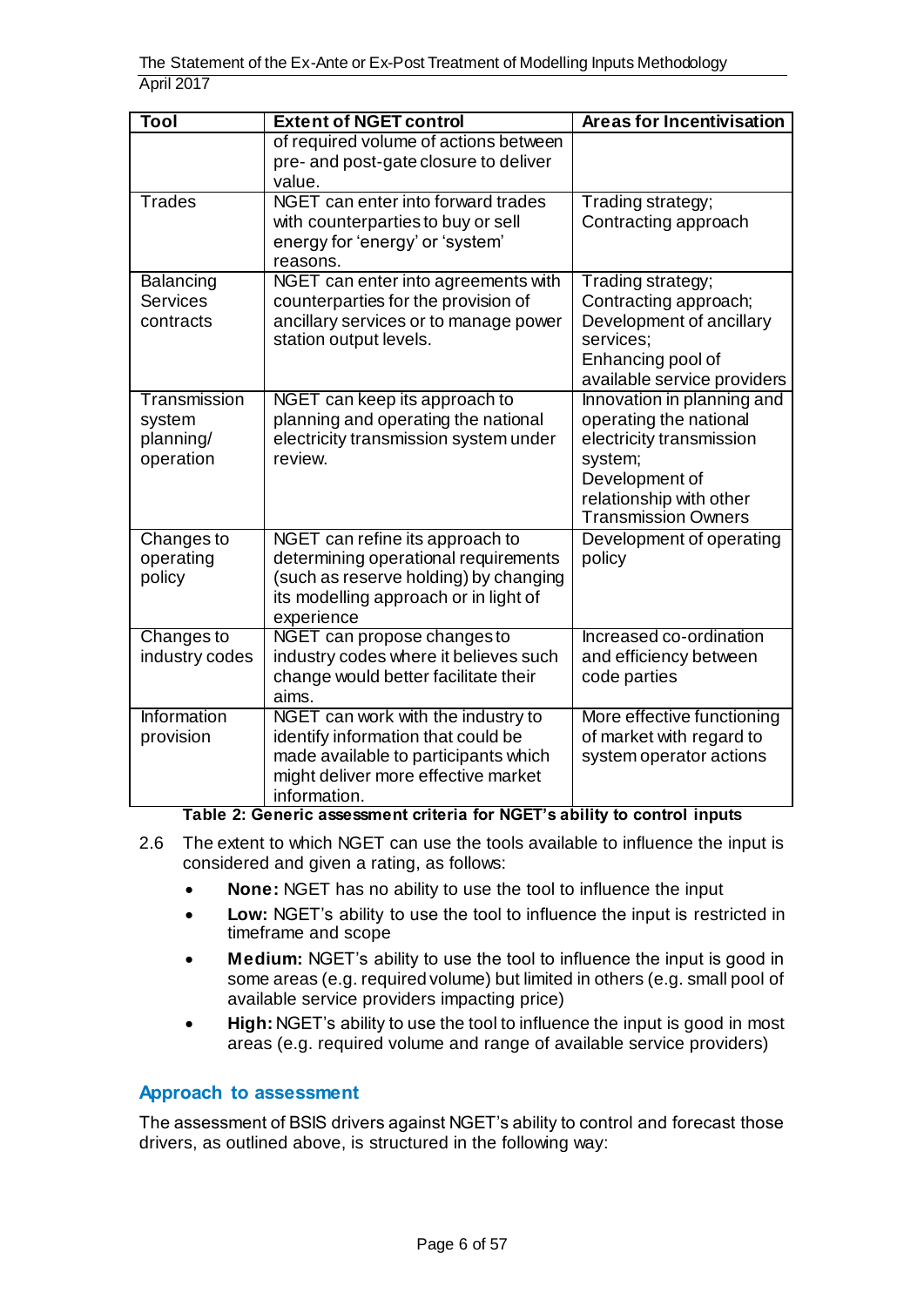- Generation/Interconnector availability (whether generation and interconnectors are not on outage, and can be included in a 'fundamentals' model to determine how it would run in a particular period);
- Generation running (how available generation would run in light of market fundamentals);
- Interconnector flows (the direction and extent of flow between GB and non-GB markets);
- Demand level (factors which feed into the overall demand);
- Demand volatility (factors which drive rapid changes in the demand profile);
- Transmission availability (the extent to which transmission equipment is available to transport power – i.e. not on outage); and
- Transmission capability (the physical capability of available transmission equipment to transport power).
- 2.7 These seven categories have been chosen to provide a framework within which drivers of BSIS costs can be considered based on their overall effect, rather than considering individual BSIS cost components; the aim being to minimise duplication where cost drivers influence multiple BSIS components.
- 2.8 The seven categories allow for an assessment of the drivers behind BSIS model inputs to be undertaken and a conclusion reached regarding how they should be treated. Where an input is recommended for ex-ante input to models, it will contribute to the target costs against which NGET is incentivised. Where an input is recommended for ex-post input to models, it will remove the potential for windfall gains/losses associated with the inability to accurately forecast that input.
- 2.9 The assessment is structured such that new drivers behind the seven categories can be incorporated and the assessment re-done to determine appropriate treatment of those drivers.
- 2.10 NGET considers that inputs should only be treated on an ex-post basis where the confidence with which it may be forecast is either 'low' or 'none'. Similarly, NGET does not consider that inputs are suitable for incentivisation where it has no ability to control them.

# <span id="page-6-0"></span>**Chapter 3: Assessment of BSIS model inputs and drivers**

This section presents NGET's conclusions following assessment of its ability to forecast and control the drivers behind BSIS costs. Detailed information supporting the conclusions drawn can be found in Appendix A.

#### <span id="page-6-1"></span>**Generation/Interconnector Availability**

#### <span id="page-6-2"></span>**Overview**

<span id="page-6-3"></span>3.1.1 Generation/interconnector availability is a key driver for constraint and margin costs.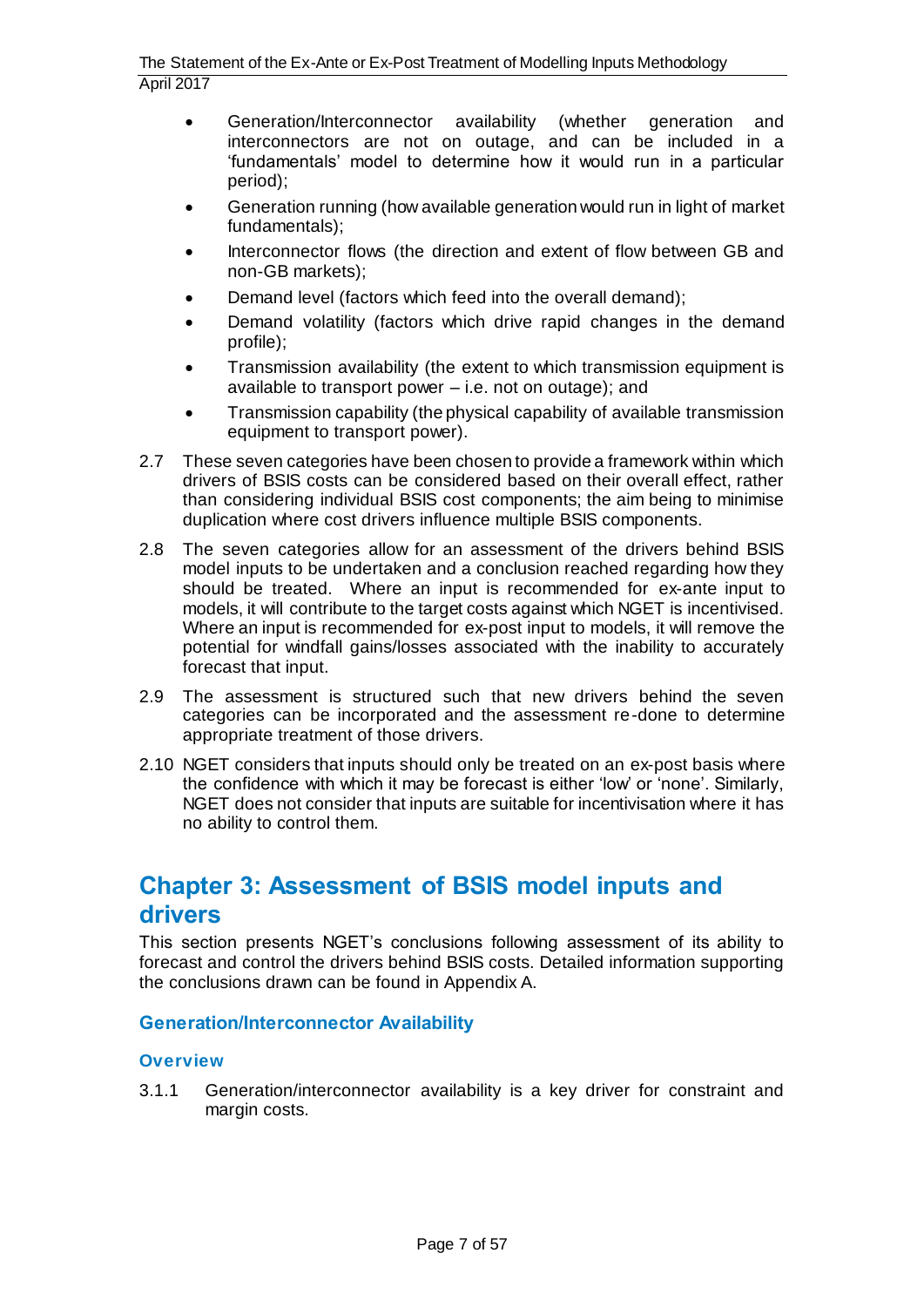

#### **Figure 1: Cost drivers for generation/interconnector availability**

- 3.1.2 Generation/interconnector availability is a binary input into the 'generation running' model input. If a generator is not on outage, it is available for its running to be modelled in accordance with market fundamentals. Similarly, if an interconnector is not on outage then it will be available to either import or export energy.
- 3.1.3 Generation availability depends on generation outages (planned and unplanned). Long-term planned outage data is notified to NGET under the provisions of Grid Code Operating Code 2 (OC2), and is a key input to the process of alignment of generation outages with transmission system outages.
- 3.1.4 An additional factor when considering generator OC2 submissions is the extent to which they interact with demand forecasts and the Short Term Operating Reserve Requirement to give an indication of plant margin, and hence the potential need for NGET to undertake additional actions to create margin. It should also be noted that the reliability of OC2 data decreases the further ahead of real-time it is for, due to the continual process for optimising outage placement.
- 3.1.5 Unplanned (fault) outages and delays to generator commissioning schedules have the potential to significantly impact NGET's performance against agreed scheme targets where they persist for a significant period of time. Unplanned outages will contribute to the Net Imbalance Volume (NIV) to the extent that the generator is unable to adjust its portfolio or procure replacement energy from the market.

#### <span id="page-7-0"></span>**NGET's ability to forecast and control drivers**

3.1.6 The extent to which NGET considers the drivers of generation availability can be forecast and controlled; and hence the extent to which it can be incentivised to have an impact on those drivers, is set out in Appendix A, tables 4 and 5.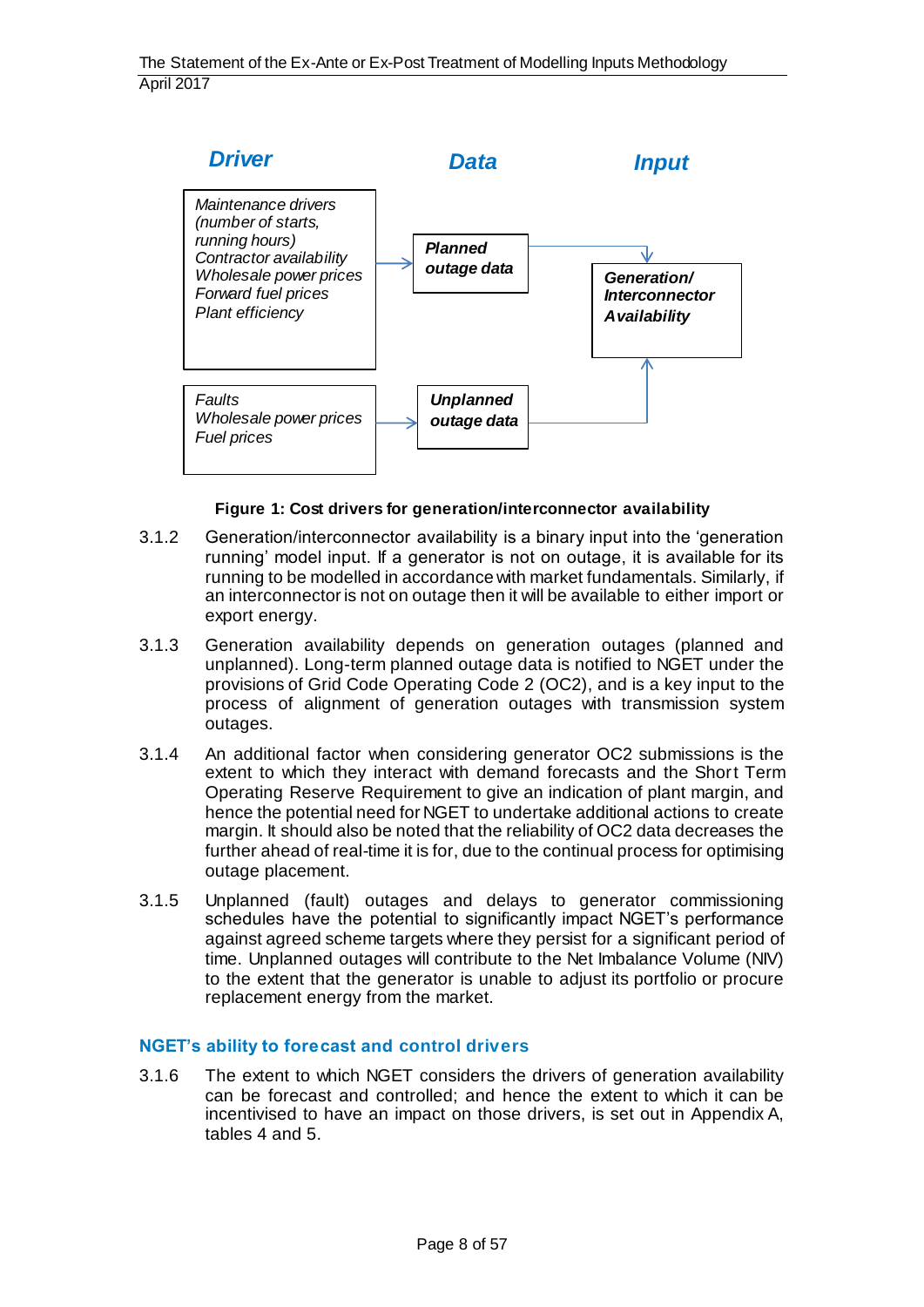- 3.1.7 Generator availability tends to be driven by the need to take, and logistics surrounding, maintenance outages. Additionally, long-term adverse movements in spark/dark spreads<sup>5</sup> can influence generators' decisions to mothball or 'regime' the running of certain power stations (for example by running only on weekday peaks).
- 3.1.8 In the first instance, the processes set out under OC2 should facilitate the efficient co-ordination of outages between generation outages and outages on the National Electricity Transmission System. However there remains the potential for either generation outages or transmission outages to move (for example due to unavailability of contractors or for economic reasons), which creates the possibility of outage misalignment and the potential for constraints to arise.
- 3.1.9 There is also the possibility that fault outages can influence other system operation costs, for example:
	- benefiting export constraints/exacerbating import constraints; and
	- reducing the requirement to take negative reserve actions (for example where a baseload nuclear generator suffers a persistent fault.
- 3.1.10 It should be noted that the impact of such faults depends on the generator's position in the merit order and the duration of the persistent fault.

### <span id="page-8-0"></span>**Conclusions for Generation/Interconnector Availability**

3.1.11 In the context of determining generator availability, it is the extent to which drivers behind OC2 and MEL data can be influenced by NGET that is important, as this determines whether or not they are suitable for incentivisation. If they are, they will be treated on an ex-ante basis, whereas if they aren't, they will be treated on an ex-post basis.

#### <span id="page-8-1"></span>**OC2 data**

3.1.12 While NGET uses OC2 data within its outage planning processes, operational experience indicates that OC2 data, even in the near term, is not reliable enough as a model input when determining generation availability. Rather, it is considered that the use of ex-post MEL provides a more accurate input to the model to maintain modelling accuracy and reduce scope for wind fall gains and losses.

#### <span id="page-8-2"></span>**MEL data**

3.1.13 NGET is unable to forecast when short-term generation faults will occur (and hence their impact on a party's imbalance position, which contributes to NIV). However, they have the potential to impact NGET's scheme performance, so they are an important consideration from a BSIS modelling perspective. Whilst such faults can be modelled on an ex-ante basis using stochastic techniques, NGET considers that there are situations which may have an impact on scheme performance, such as:

 5 The spark spread (dark spread) is the theoretical gross margin of a gas-fired (coal fired) pow er plant from selling a unit of electricity, having bought the fuel required to produce this unit of electricity. All other costs (operation and maintenance, capital and other financial costs) must be covered from the spark (dark) spread.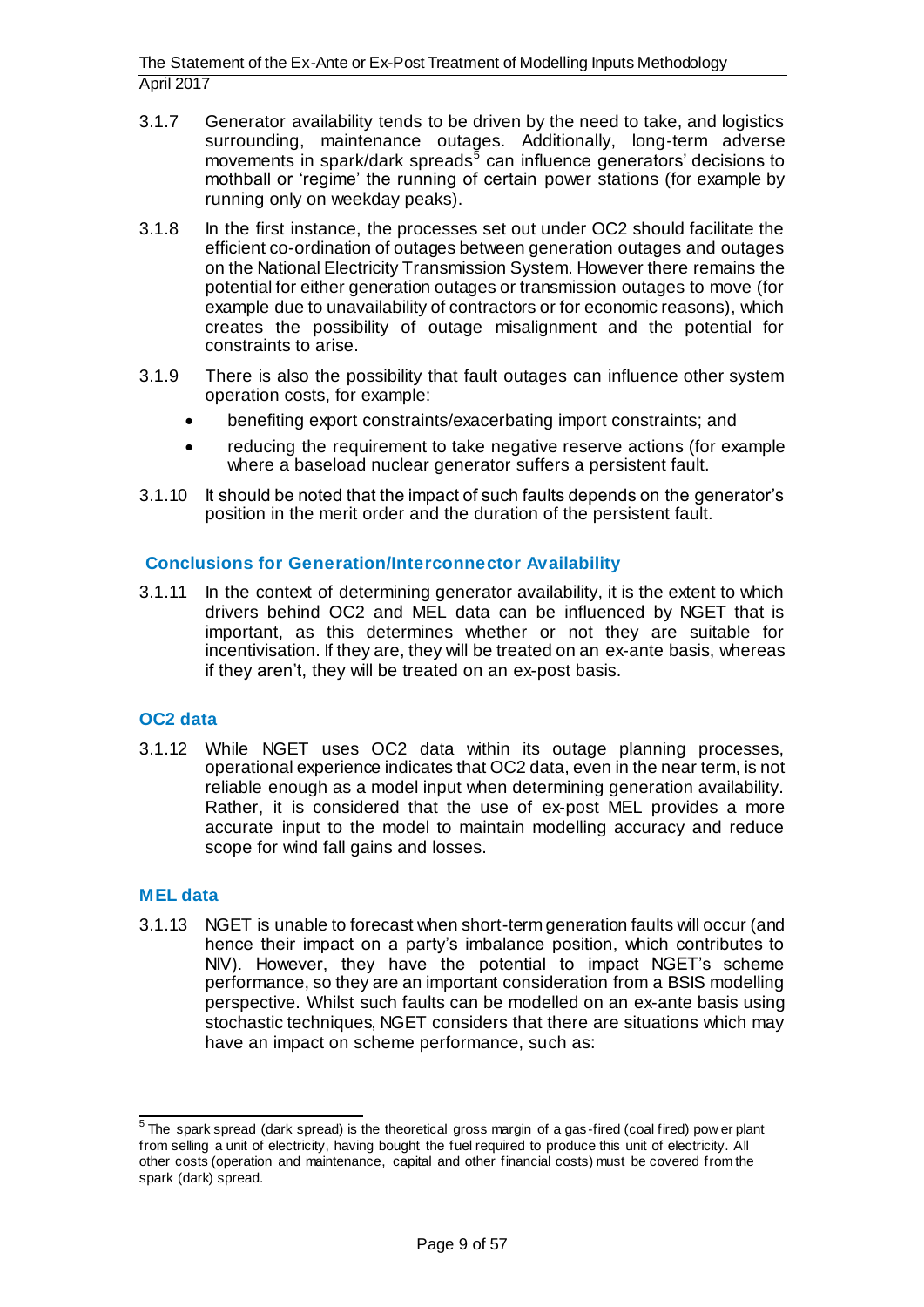- Where short-term faults persist and have a material impact on a transmission constraint (for example exacerbating an import constraint or ameliorating an export constraint)
- Where they remove the need to take actions to manage negative reserve or have an impact on the need to reschedule generation to increase high frequency response holding.
- 3.1.14 NGET considers that the issues outlined above give rise to the potential for windfall profit or loss, if such availability (both in the long-term and shortterm) is not appropriately represented when modelled costs are determined. Accordingly, it is proposed that generator availability, through the employment of declared MEL, should be treated on an ex-post basis.

# <span id="page-9-0"></span>**Generation Running**

#### <span id="page-9-1"></span>**Overview**

3.2.1 Generation running is a key driver for constraint and margin costs. It is a modelled parameter that forms an input into other BSIS models, such as constraints and margin.



**Figure 2: Cost drivers for Generation Running**

3.2.2 For a generator to be able to run, it needs to not be on outage. For available generation, whether or not it will run depends primarily on the interaction between fuel prices, wholesale power prices and generator efficiency factors. However, there are additional considerations, such as generators' approach to portfolio risk management (which, for example, will influence the amount of 'free headroom' available on their plant); and from a wider system operator perspective (shown in parallel to the 'generation running' drivers above), the need to consider the requirements of the Security and Quality of Supply Standards.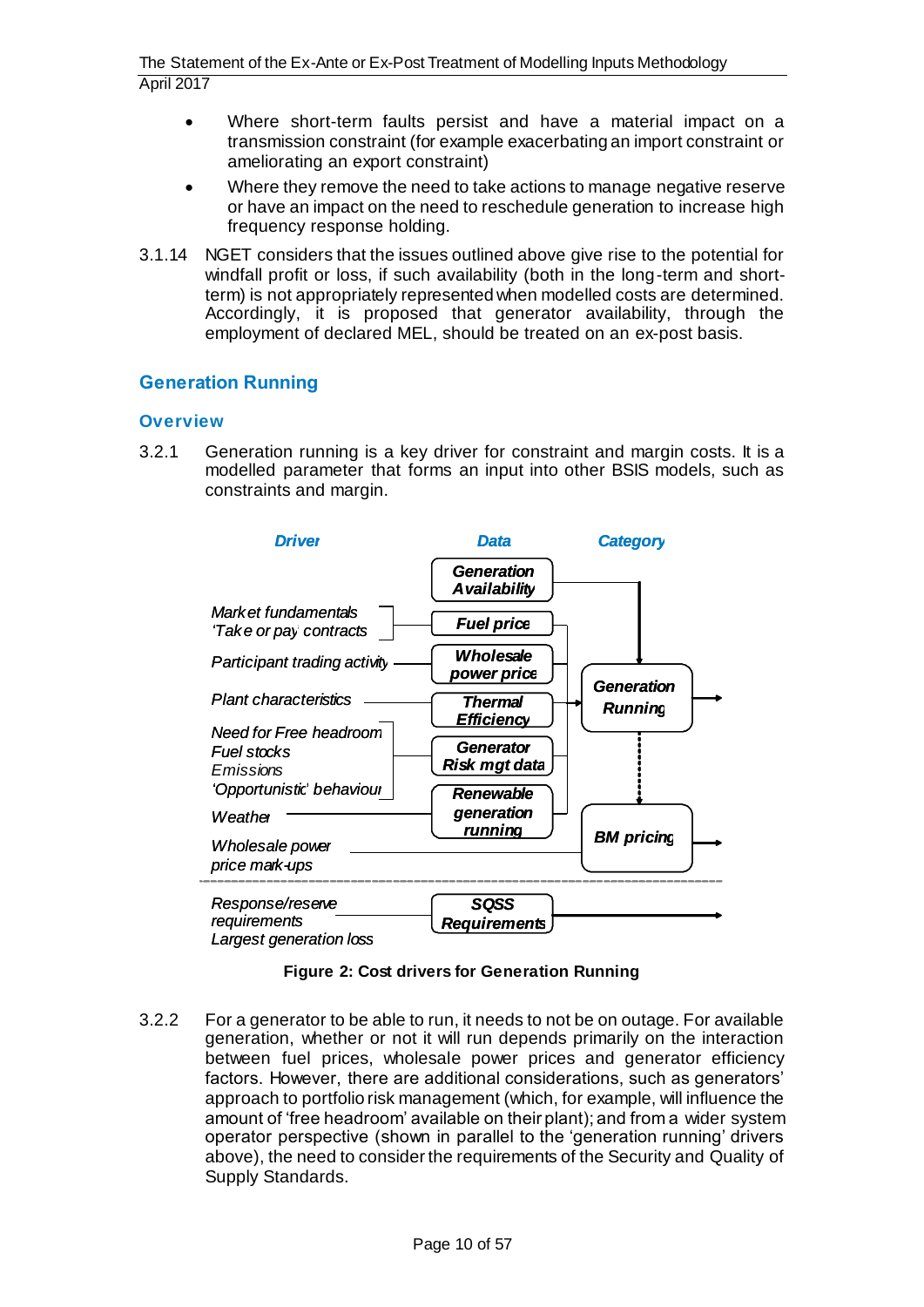3.2.3 Generation running is notified to NGET via physical notification submissions through the timescales, becoming fixed at gate-closure (one and a half hours ahead of real-time). Generators submit prices at which NGET may instruct them to deviate from physical notification levels – these tend to be at a 'mark-up' from general wholesale price levels.

#### <span id="page-10-0"></span>**NGET's ability to forecast and control drivers**

- 3.2.4 The extent to which NGET considers the drivers of generation running can be forecast and controlled; and hence the extent to which it can be incentivised to have an impact on those drivers, is set out in Appendix A, tables 6 and 7.
- 3.2.5 Whether or not a generator will be running depends primarily on the differential between its fuel prices and the wholesale power price, taking into account the efficiency of the generator. NGET has a number of tools at its disposal which it can try to use to manage generation running. The price NGET pays for the various tools will generally be based on a view of what would be paid for alternatives (e.g. whether to enter into a contract or use the BM). Hence from an incentive viewpoint it is important that a 'fundamentals' model for determining generation running paints a reasonable picture of what will actually happen, as this forms the basis upon which NGET's use of the various tools is incentivised.
- 3.2.6 There are, however, generators that will not run in accordance with fuel price fundamentals. Examples of these are:
	- Commissioning generation While a generator is commissioning, it will run outside of economics and run at levels necessary to complete commissioning tests
	- Combined Heat & Power (CHP) plant Electricity production may be a secondary consideration to the generation of steam for processes and hence these types of generators may run at levels not directly related to fuel and electricity prices

#### <span id="page-10-1"></span>**Conclusions for Generation Running**

3.2.7 In the context of determining generator running, the drivers behind generator running are direct inputs to BSIS models; hence it is necessary to consider whether or not they are explicitly treated on an ex-ante or ex-post basis:

#### <span id="page-10-2"></span>**Generation Availability**

3.2.8 For the reasons set out in section [3.1.1,](#page-6-3) Generation Availability data should be an ex-post input to the Generation Running model.

#### <span id="page-10-3"></span>**Fuel Price, Wholesale Power Price**

3.2.9 Whilst data for fuel prices and wholesale power prices are available, their associated volatility and NGET's inability to influence them results in NGET considering that ex-post treatment in BSIS models is appropriate.

#### <span id="page-10-4"></span>**Generator Efficiency Factors**

3.2.10 Once known, generator efficiency factors vary little. Hence they should be treated as an ex-ante input.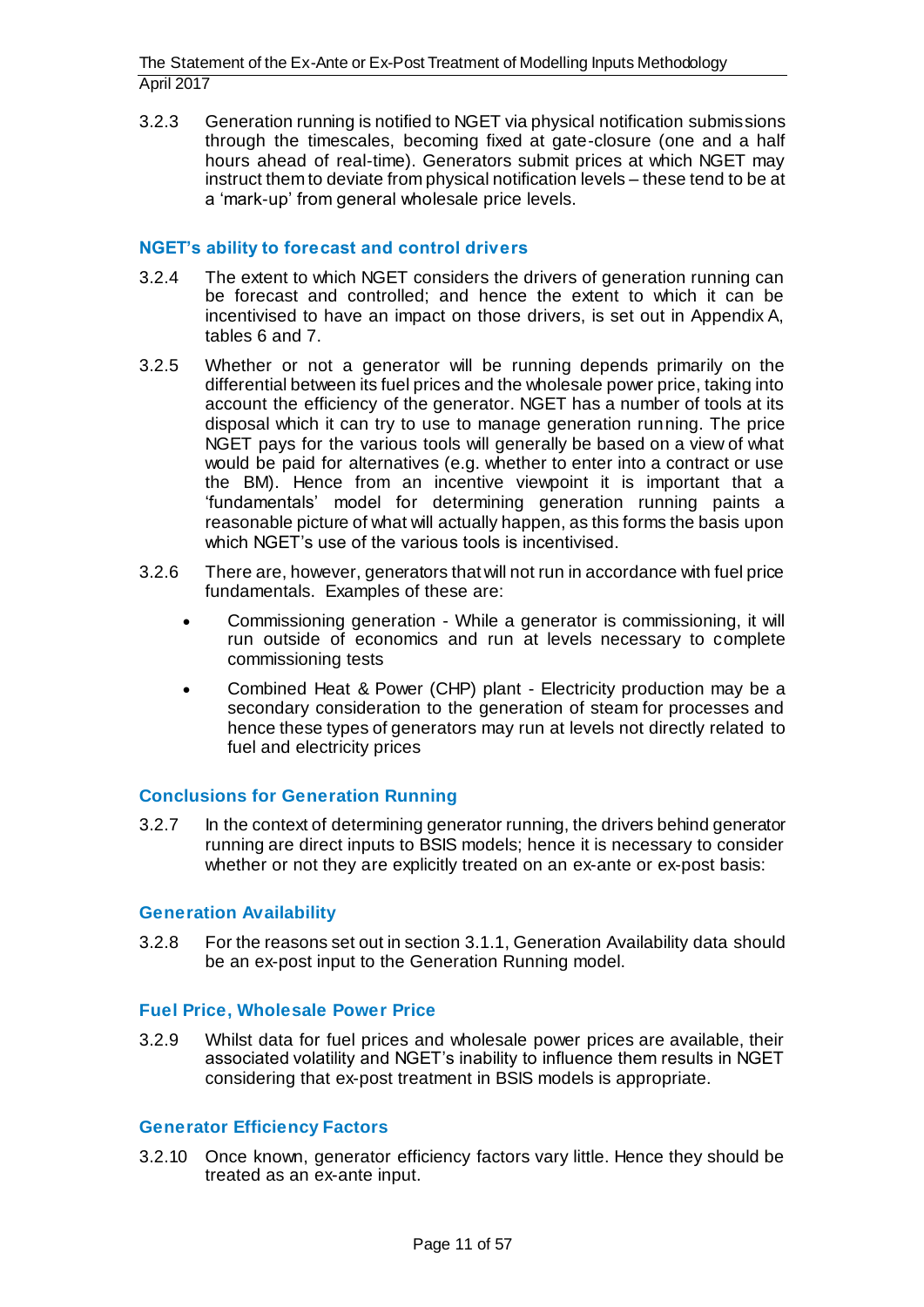#### <span id="page-11-0"></span>**Generator Risk Management Data**

3.2.11 Generator risk management data feeds into BSIS models primarily in the form of 'free headroom', although other elements, such as the need to manage fuel stocks, can be an influence on balancing services contracts. The inability to derive suitable data relating to how generator risk management activities manifest themselves, in the form of 'free headroom' presented to NGET at gate closure, results in NGET considering that it should be fed into BSIS models as an ex-post input.

#### <span id="page-11-1"></span>**Renewable Generation Running**

3.2.12 The volatility associated with wind generation in particular, the difficulty in forecasting wind speed accurately as lead-time increases and the ability of wind generation to have a significant impact on SO costs such as constraints, results in NGET considering that it should form an ex-post input to BSIS models.

#### <span id="page-11-2"></span>**Frequency Response/Reserve Requirements**

3.2.13 Frequency response/reserve requirements are known and vary little. Hence they should be treated as an ex-ante input.

#### <span id="page-11-3"></span>**Largest Generation Loss**

3.2.14 As the largest loss is dependent on generation availability, the largest loss should be an ex-post input to the generation running model for the reasons set out i[n 3.1.1](#page-6-3).

#### <span id="page-11-4"></span>**BM Pricing**

3.2.15 Bid-offer prices are a key driver behind the costs NGET faces and its contracting and risk management strategies focus on trying to deliver value against expectations of submitted bid-offer price levels. However, NGET has relatively limited ability to either control or forecast the prices that are submitted to the BM by BM Parties and therefore consider that both BM prices and BM energy reference price (used within the energy model in particular) should be treated on an ex-post basis.

#### <span id="page-11-5"></span>**Commissioning Generation**

3.2.16 The output of a commissioning generator will be naturally variable as the plant is being tested and will be prone to unplanned events such as trips or fast de-loads. Neither will it necessarily follow market fundamentals (e.g. fuel prices) in relation to its decision to generate. NGET therefore considers that temporary ex-post treatment of commissioning generator output (for a period of 6 months) is appropriate.

#### <span id="page-11-6"></span>**Interconnector Flows**

#### <span id="page-11-7"></span>**Overview**

3.3.1 The direction and extent of flows from GB to non-GB markets is a driver for energy and constraint costs, and is a direct input to BSIS models.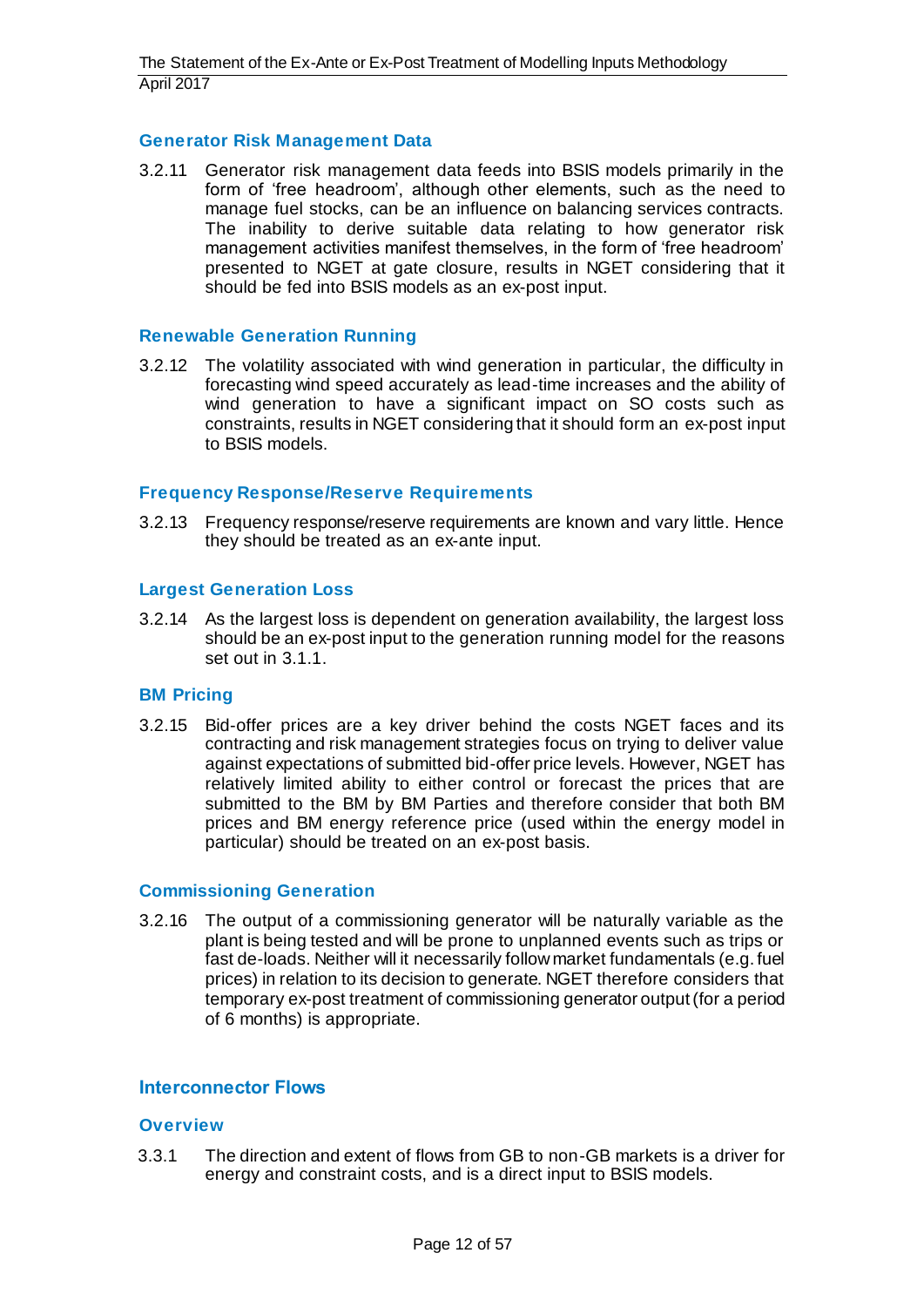

**Figure 3: Cost Drivers for Interconnector Flows**

- <span id="page-12-1"></span>3.3.2 Most of the drivers of interconnector flows, as indicated in [Figure 3](#page-12-1) above comprise the other six cost categories of BSIS costs described herein, as the relative levels of these inputs in each market either side of an interconnector may drive flows across that interconnector in a particular direction.
- 3.3.3 In addition to these categories, there are drivers that take into account market differences and therefore price spreads between the two interconnected markets. Whether an interconnector will be importing or exporting depends primarily on the price differential between the two interconnected markets. NGET has limited tools at its disposal for which to manage interconnector flows. Some post-gate tools are available to NGET through commercial co-operation mechanisms between connected transmission system operators. In respect to pre-gate tools, they are limited in that they can only be employed after intra-day capacity auctions<sup>6</sup> have taken place. This significantly restricts both NGET's ability to influence interconnector flows pre-gate and the price that can be achieved. However the price that NGET pays for the various tools will generally be based on market prices.
- 3.3.4 Hence from an incentive viewpoint it is important that the modelling methodology can determine an accurate picture of the flows that will actually occur, as this has a bearing on the costs that NGET will incur to manage the system. The complexity and geographic spread associated with the drivers of interconnector flows means that they cannot be simply modelled.

# <span id="page-12-0"></span>**NGET's Ability to Forecast and Control Drivers**

3.3.5 The extent to which NGET considers that the drivers of interconnector flows can be forecast and controlled; and hence the extent to which it can be incentivised to have an impact on those drivers, is set out in Appendix A, Tables 8 and 9.

<sup>&</sup>lt;sup>6</sup><br>Under EU Third Package, an interconnector user is obliged to release unused capacity to the market. As a result, w here National Grid w ould once have been able to trade a counter party to a float position and sterilise the capacity w ith it, this can no longer be done. Instead a counterparty has to procure capacity in the desired direct post intra-day capacity auctions.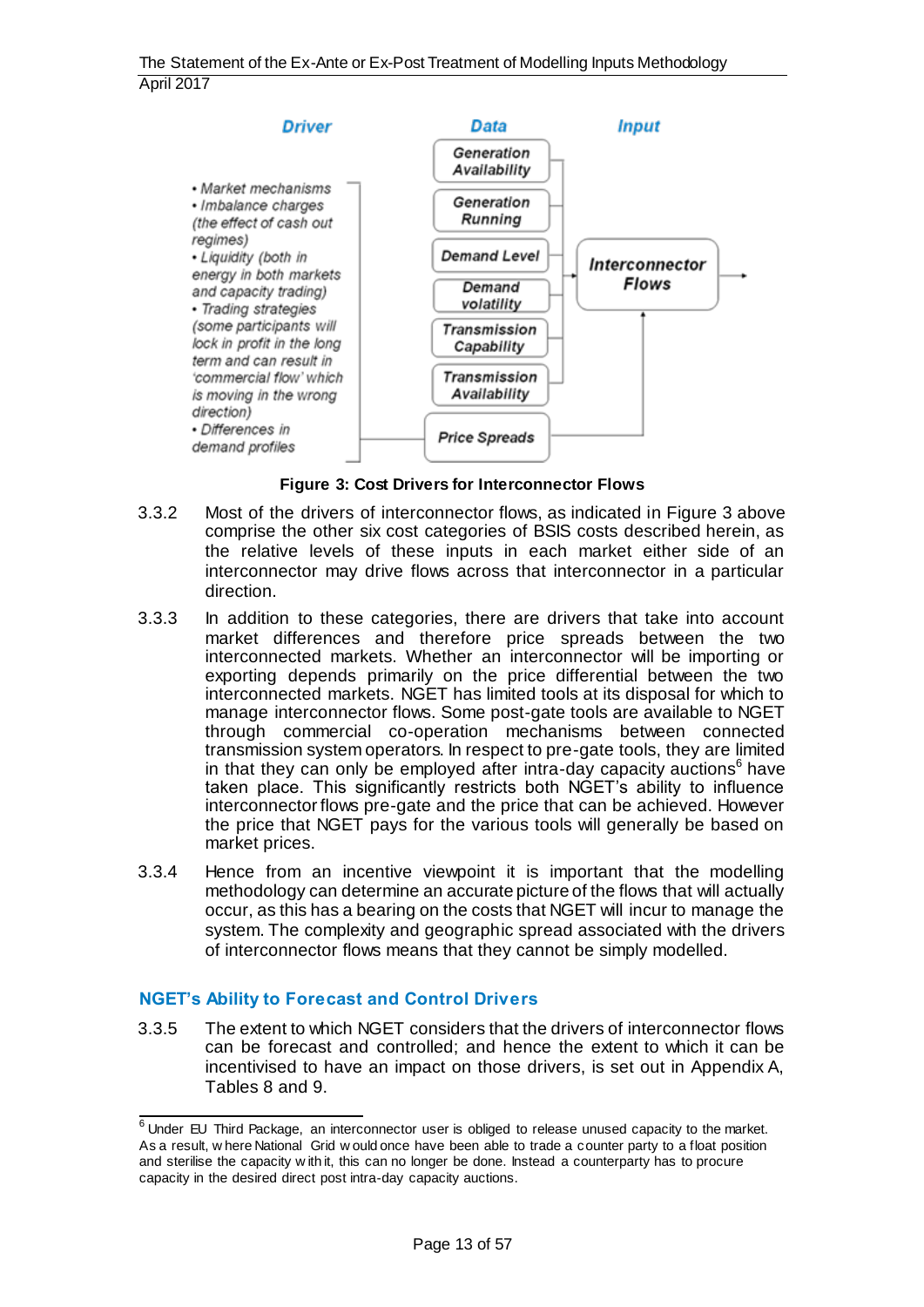- 3.3.6 The complexity of drivers, particularly of those associated with non-GB markets are outside of NGET's control and difficult to forecast with any degree of certainty and would require complex modelling of European markets.
- 3.3.7 It should also be noted that on adoption of the EU target models with respect to increased market coupling<sup>7</sup> and continuous trading on interconnectors, it will ultimately remove the ability for NGET to trade directly with interconnector users for firm price or volume.

#### <span id="page-13-0"></span>**Conclusions for Interconnector Flows**

- 3.3.8 Our ability to forecast or control the drivers of interconnector flows, particularly associated with the non-GB market, is low. This issue is compounded when interconnector flows may be influenced by factors that do not originate in the market with which the interconnector connects e.g. events on the German system may have a knock-on impact to flows on the French-UK interconnector.
- 3.3.9 Therefore, in order to maintain modelling accuracy, and recognising that our ability to forecast or control interconnector flows pre interconnector gate closure is very limited, it is proposed that this input be assessed as ex-post.

### <span id="page-13-1"></span>**Demand Level**

#### <span id="page-13-2"></span>**Overview**

3.4.1 The level of demand on the transmission system is a key driver for frequency response, negative reserve and constraint costs, and is a direct input to BSIS models.



#### **Figure 4: Cost drivers for Demand Level**

3.4.2 The demand level depends on a range of factors linked to the behaviour of industrial, commercial and domestic consumers. Whilst in the context of

<sup>7</sup> Under market coupling, flow s across interconnectors are determined through an auction across multiple markets. A clearing price is derived and flow determined by price differential alone, w ith currently limited opportunity to change flow s intra-day. Also as volume is allocated through an auction it is not possible for the SO to trade specific and firm volume or price.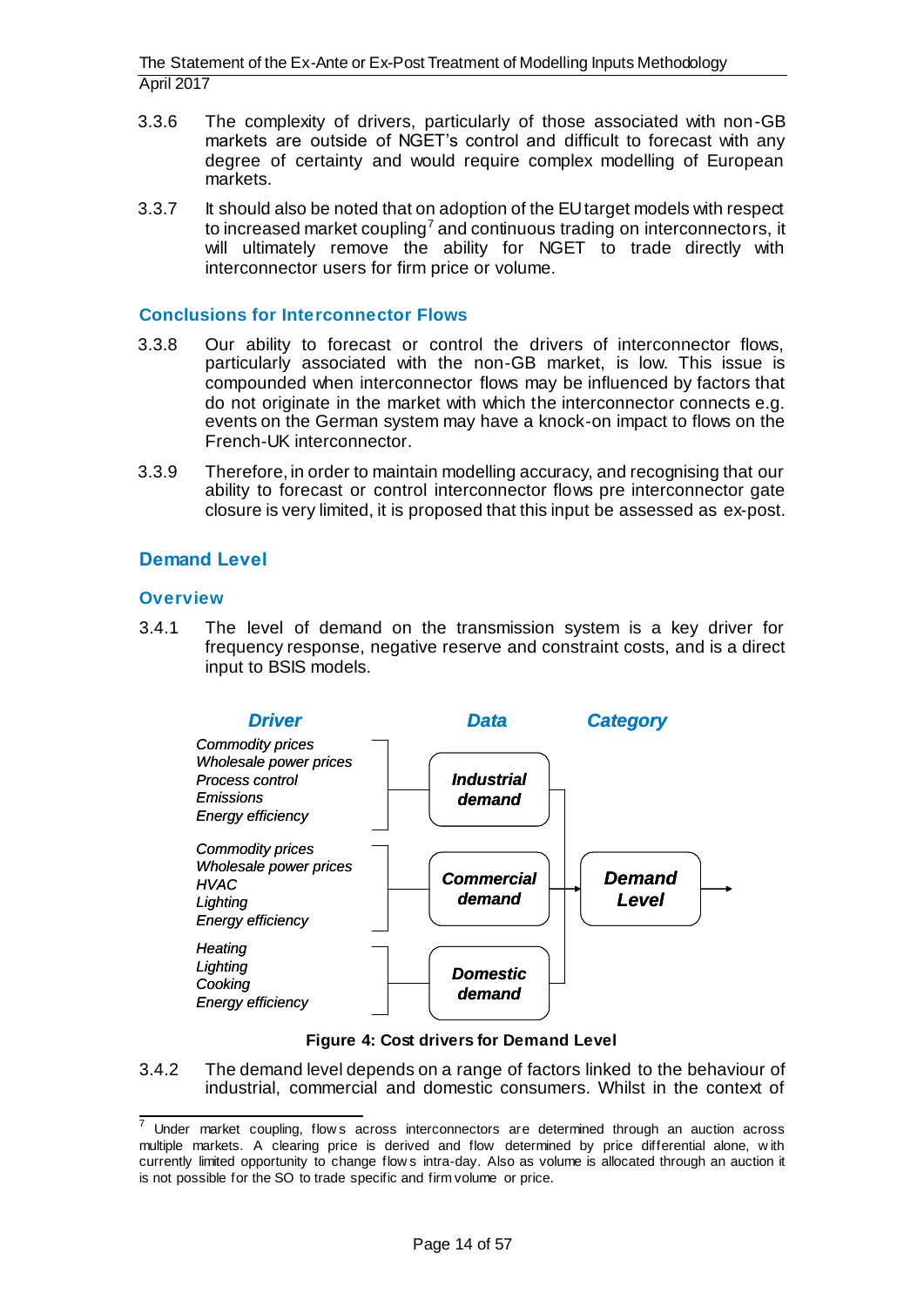current BSIS the demand level is generally accepted as an ex-ante forecast input, there are few things that NGET can do to influence the demand level. The need for the SO to be able to influence demand is likely to become increasingly important into the future, for example as the need to charge electric vehicles increases and following the introduction of smart meters.

#### <span id="page-14-0"></span>**NGET's ability to forecast drivers**

- 3.4.3 NGET's ability to forecast demand is well established, and it is appropriate to treat demand as an ex-ante input to BSIS models.
- 3.4.4 Currently, NGET seeks to identify suitable industrial, commercial and domestic load types that can provide demand deferral services to assist with provision of frequency response/reserve services. In the future, changes in the volume and type of demand, for example through increased penetration of electric vehicle use or the introduction of smart meters might have a shortterm impact on NGET's ability to forecast demand whilst new behaviours are understood. However they may also provide additional scope for system operator service provision.

# <span id="page-14-1"></span>**Demand Volatility**

#### <span id="page-14-2"></span>**Overview**

3.5.1 The level of demand volatility on the transmission system is a key driver for frequency response, negative reserve and constraint costs.



**Figure 5: Cost drivers for Demand Volatility**

- 3.5.2 Demand volatility depends on a range of factors linked to the behaviour of industrial, commercial and domestic consumers. Rapid demand changes, such as those caused by TV pickups and the incidence of off-peak heating tariffs, are of particular interest when considering the effective management of the demand profile.
- 3.5.3 The accuracy of individual supplier's estimates of their energy requirements, and their appetite for risk, will dictate their contracting strategy and, to the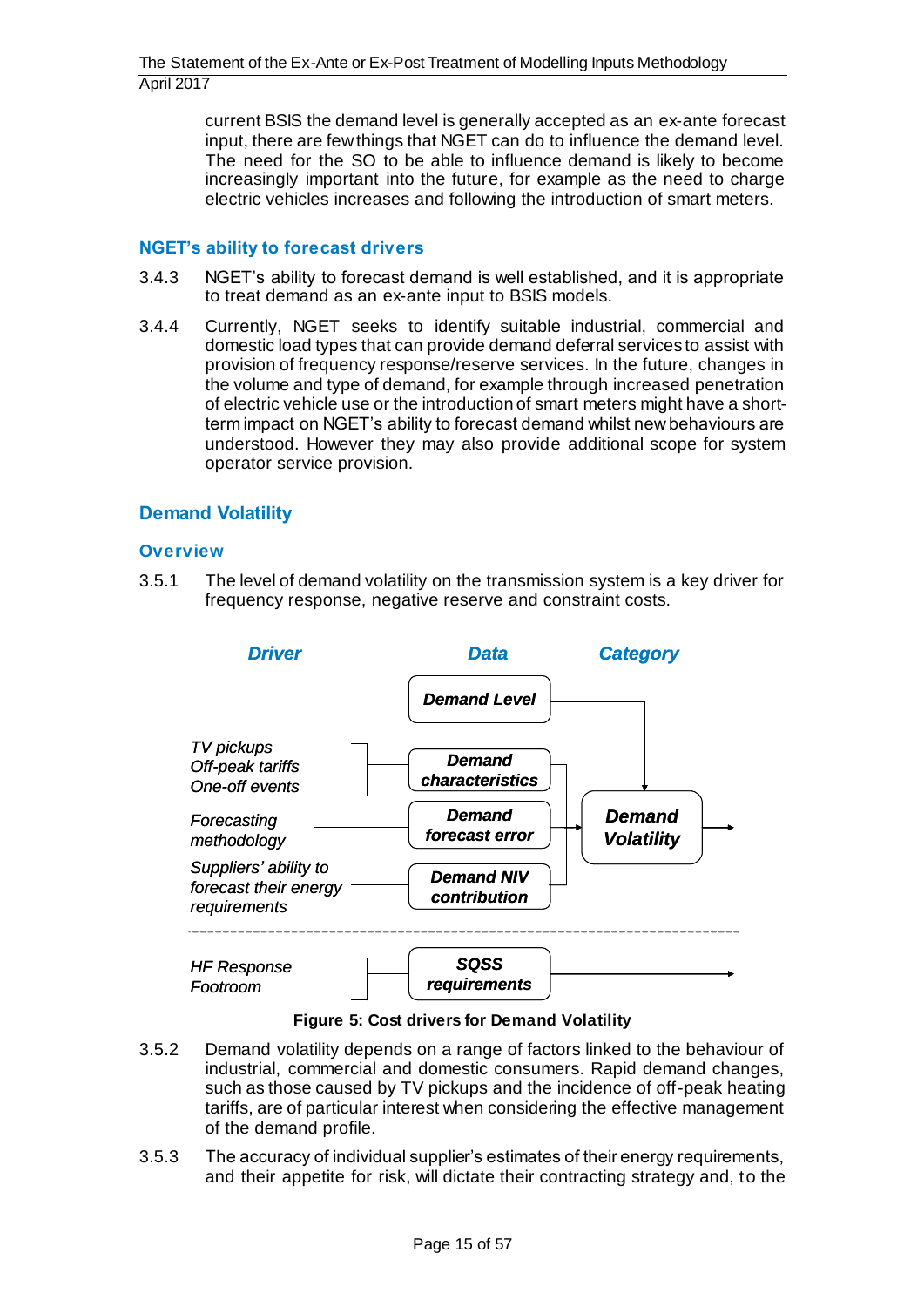extent that they are over- or under-contracted, drive the demand NIV contribution.

#### <span id="page-15-0"></span>**NGET's ability to forecast and control drivers**

- 3.5.4 The extent to which NGET considers the drivers of demand volatility can be forecast and controlled; and hence the extent to which it can be incentivised to have an impact on those drivers, is set out in Appendix A, tables 10 and 11.
- 3.5.5 NGET forecasts demand using established techniques and a wealth of historic data; and has a number of mechanisms which it can try to use to respond to rapid changes in demand. Most are enacted close to real time, although there exists the possibility to re-schedule or defer demand ahead of time.

#### <span id="page-15-1"></span>**Conclusions for Demand Volatility**

- 3.5.6 In the context of determining demand volatility, the drivers behind demand characteristics, demand forecast error and SQSS requirements are direct inputs into BSIS models.
- 3.5.7 As NGET has a good knowledge of the drivers behind those inputs, due to its demand forecasting ability and Balancing Services contracting capability, it is clear that the management of demand volatility should be incentivised; and associated data required by BSIS models should be treated on an exante basis.
- 3.5.8 However, as NGET is unable to forecast or influence the demand contribution to NIV, NGET considers (as with generation contribution to NIV) that it be treated on an ex-post basis when determining the NIV to be used in models.

#### <span id="page-15-2"></span>**Transmission Availability**

#### <span id="page-15-3"></span>**Overview**

3.6.1 Transmission availability is a key driver for constraint costs and is a direct input to the power system studies that feed into BSIS models.



**Figure 6: Cost drivers for Transmission Availability**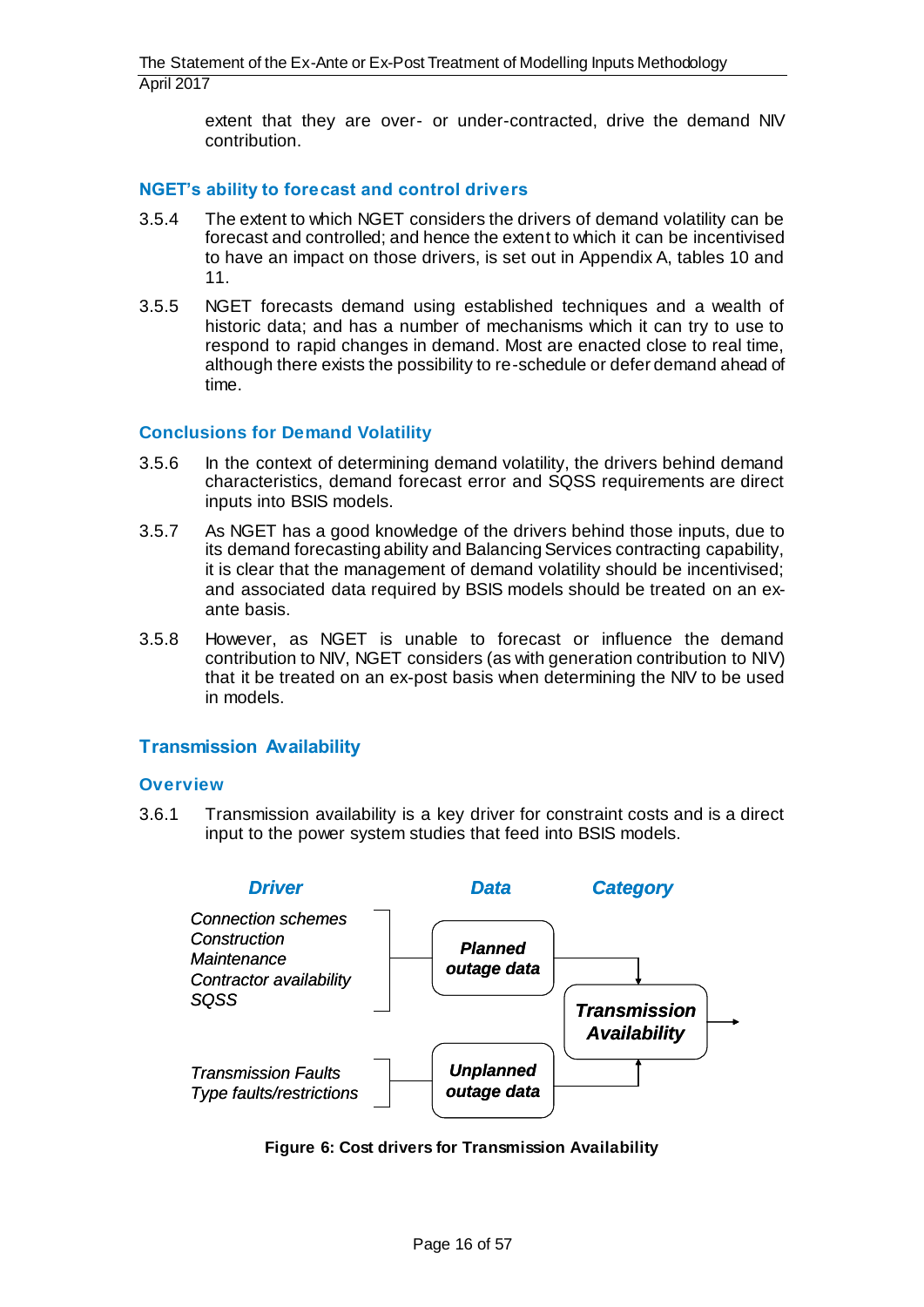3.6.2 Transmission availability is a function of the number of outages required to be taken on transmission equipment, and is linked to construction (new generation and load) and maintenance (non-load) activities.

### <span id="page-16-0"></span>**NGET's ability to forecast and control drivers**

- 3.6.3 The extent to which NGET considers the drivers of transmission availability can be forecast and controlled; and hence the extent to which it can be incentivised to have an impact on those drivers, is set out in Appendix A, tables 12 and 13.
- 3.6.4 NGET builds outage plans based on information from its own transmission owner function and the other transmission owners under the provisions of OC2 and the System Operator – Transmission Owner (SO-TO) Code. The processes set out in OC2 are dynamic in nature and allow for outages to be changed and notified accordingly, which means that taking a view ahead of time is always going to be subject to an element of risk.
- 3.6.5 The system operator has to balance the release of transmission equipment for outage with the need to maintain pre- and post-fault system security in accordance with standards prescribed in the SQSS.

#### <span id="page-16-1"></span>**Conclusions for transmission availability**

3.6.6 In the context of determining transmission availability, the drivers behind planned and unplanned outages are direct inputs into BSIS models. Hence it is necessary to consider whether or not they are explicitly treated on an exante or ex-post basis.

#### <span id="page-16-2"></span>**Connection scheme outages, Construction/maintenance outages and Contractor Availability**

- 3.6.7 NGET has a high degree of control over the outage planning processes and should be incentivised to deliver efficiencies in the planning and execution of outages.
- 3.6.8 NGET has a reasonable degree of control over the planning of contractor availability for its own outages. Whilst it has little control over the availability of contractors for other TOs' outages it should be incentivised to deliver efficiencies in the overall planning and execution of transmission system outages. Hence NGET can be incentivised to have an impact on it and considers it appropriate that OC2 data forms an ex-ante input to BSIS models. As with generation outage data, it should also be noted that the reliability of OC2 data decreases the further ahead of real-time it is for. Therefore, 8-week ahead data for transmission outages shall be used to recognise that the ability to accurately forecast these outages reduces with time.

#### <span id="page-16-3"></span>**SQSS**

3.6.9 Transmission planning/operational requirements as specified in the SQSS are known and vary little. It should be noted that there exists the potential for an SQSS change to introduce a material change in the way the system is operated, which could bring with it a step-change in SO costs unforeseen at the time an incentive is set. Under such circumstances it may be appropriate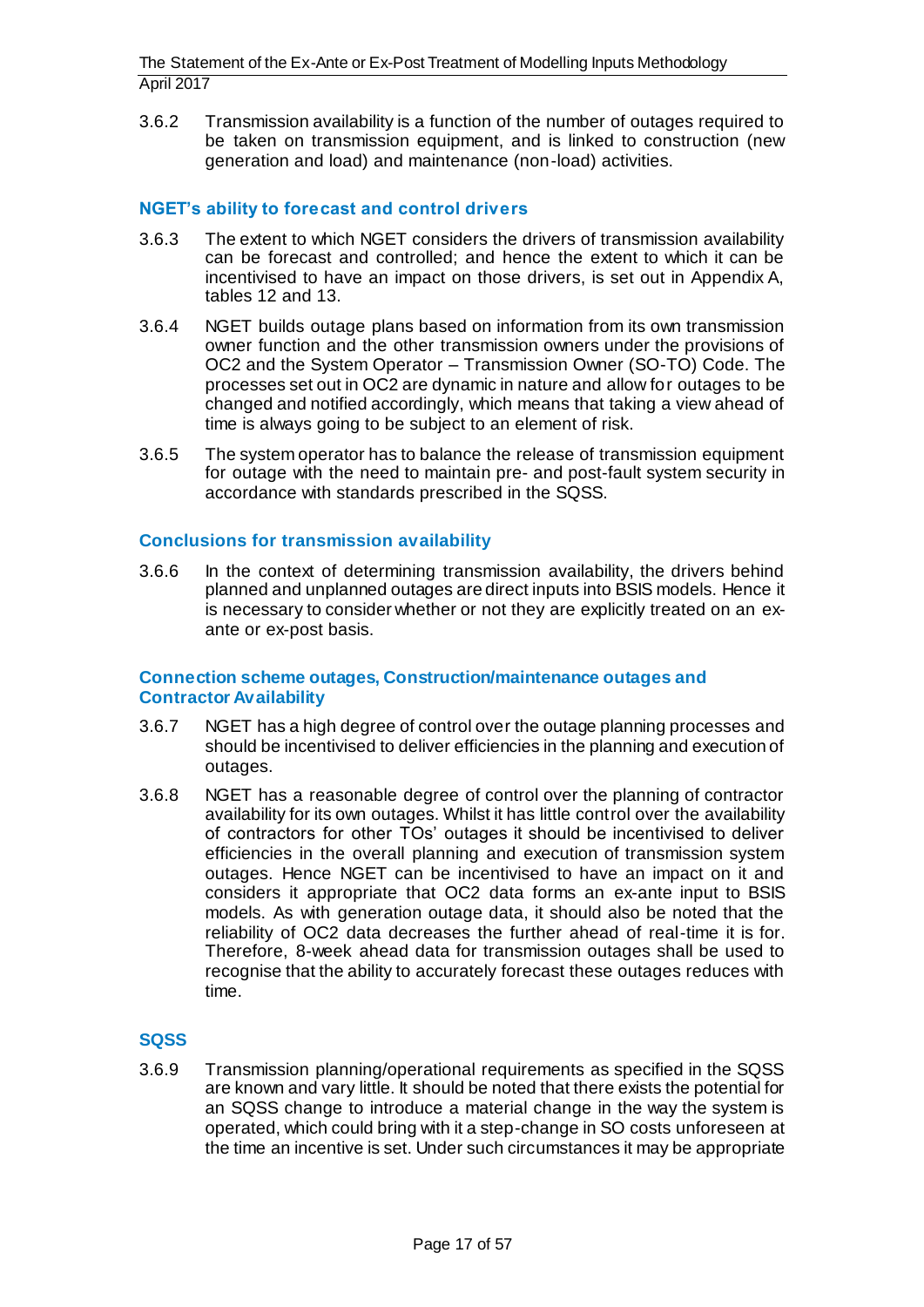to consider a mechanism to allow the parameters of such scheme to be revisited.

#### <span id="page-17-0"></span>**Transmission equipment faults and Type faults/restrictions**

3.6.10 Whilst NGET is unable to forecast the incidence of transmission faults, it is incentivised to minimise the likelihood and impact of such faults under its Transmission Network Reliability Incentive.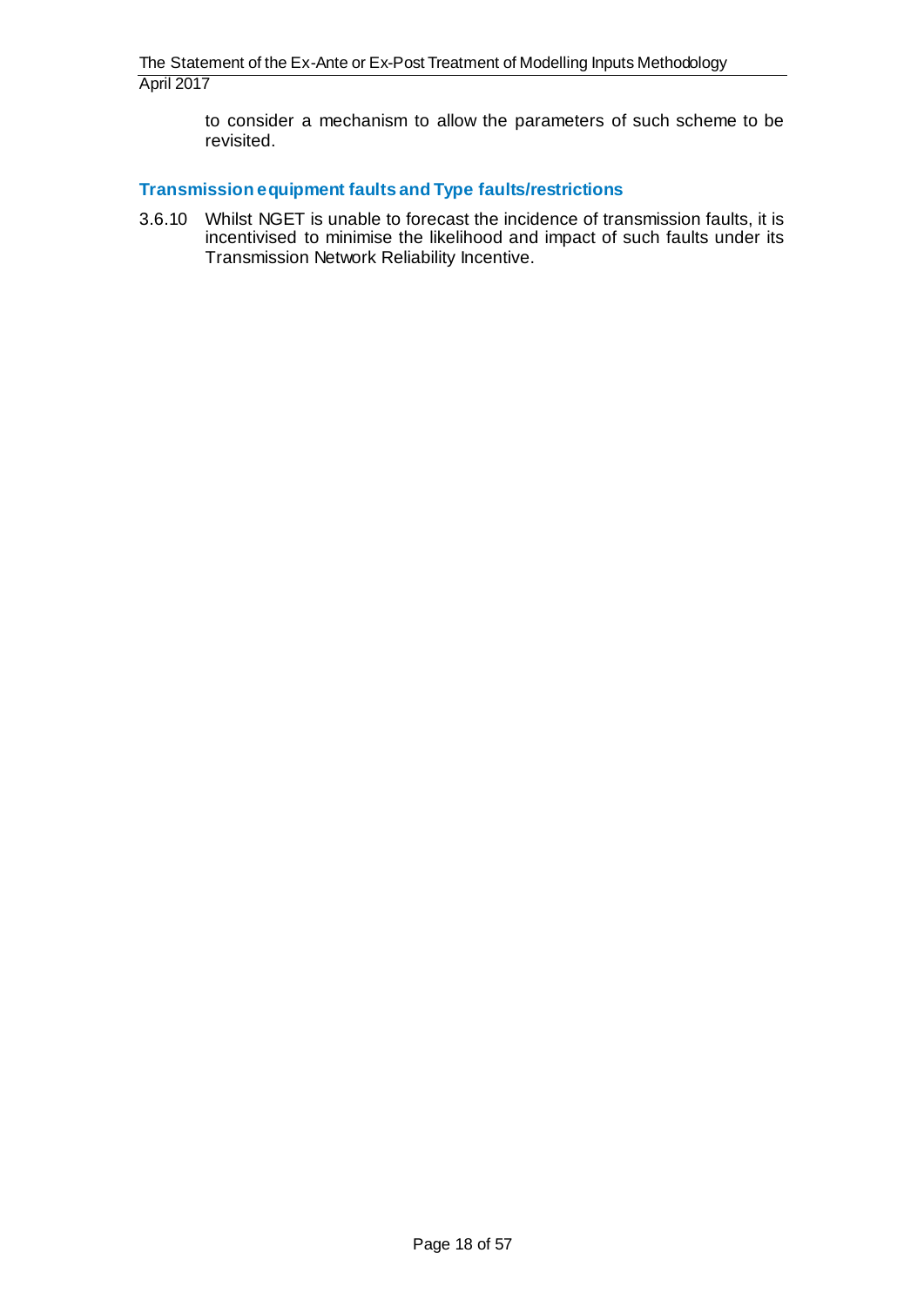# <span id="page-18-0"></span>**Transmission Capability**

#### <span id="page-18-1"></span>**Overview**

3.7.1 Transmission capability is a key driver for constraint costs and is a direct input to the power system studies that feed into BSIS models.



#### **Figure 7: Cost drivers for Transmission Capability**

3.7.2 Transmission capacity is a function of the initially identified requirement for capacity when the transmission equipment was installed and the ability of that equipment to be able to cope with short-term overloads (for example following faults on other transmission equipment).

#### <span id="page-18-2"></span>**NGET's ability to forecast and control drivers**

- 3.7.3 The extent to which NGET considers the drivers of transmission capability can be forecast and controlled; and hence the extent to which it can be incentivised to have an impact on those drivers, is set out in Appendix A, tables 14 and 15.
- 3.7.4 Operation of the transmission system is one of NGET's key roles and it has a range of tools available to assist it in the management of transmission capability.

#### <span id="page-18-3"></span>**Conclusions for transmission capability**

- 3.7.5 In the context of determining transmission capability, the drivers behind equipment ratings, SQSS requirements and Post-fault actions are direct inputs into BSIS models.
- 3.7.6 However, as NGET has a high degree of control over the drivers behind those inputs, either because it owns the equipment, has the ability to use SO tools to manage them or can influence them using policy/code routes, it is clear that the maximisation of transmission capability should be incentivised. Where associated data is required by BSIS models, it should be treated on an ex-ante basis.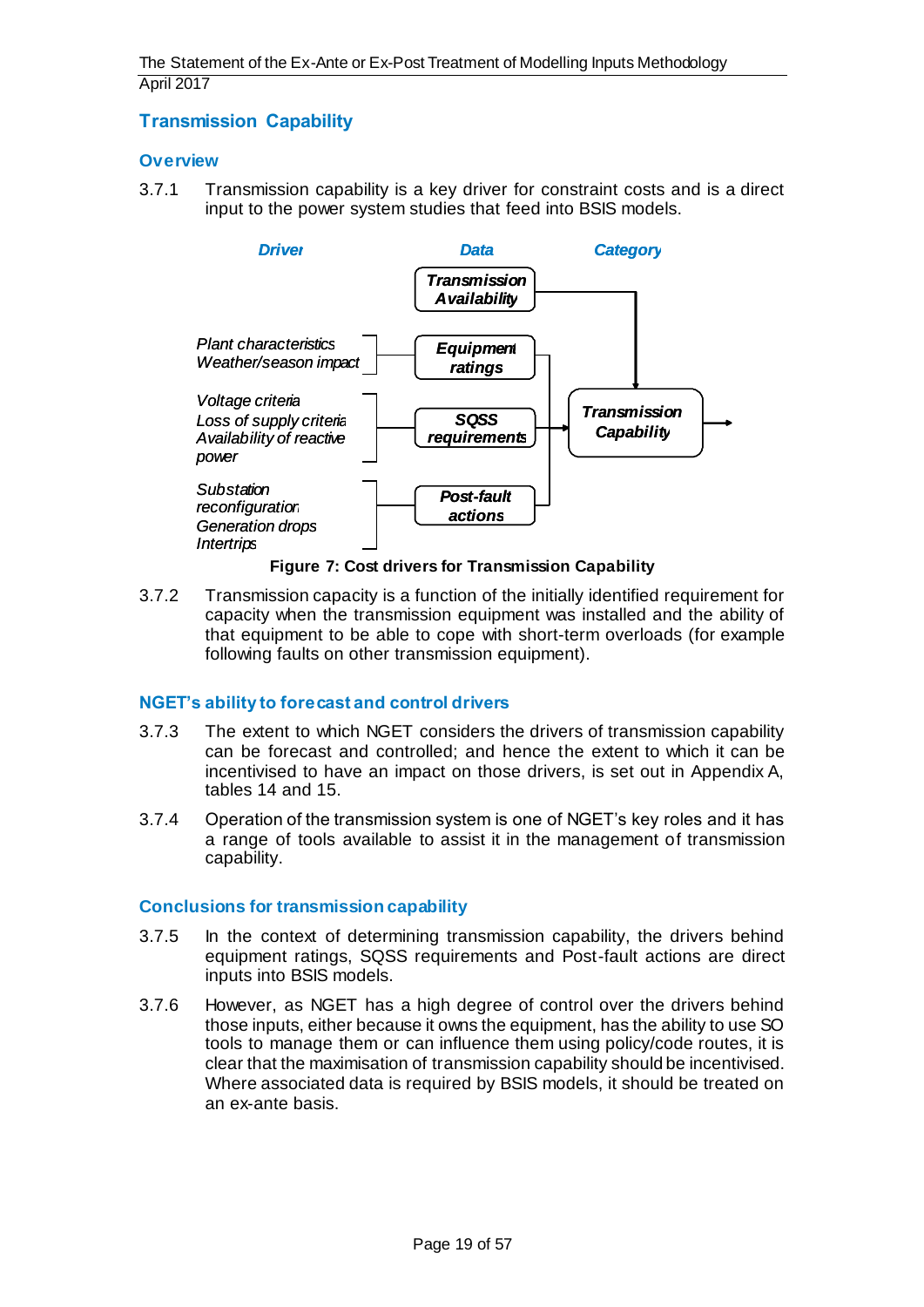### <span id="page-19-0"></span>**Treatment of the retail price index (RPI)**

- 3.7.7 A range of inputs to BSIS models are specifically impacted by changes in the RPI, for example:
	- Reactive power default payment arrangements are indexed by RPI in accordance with the provisions set out in CUSC Schedule 3 Part 1;
	- Operational intertrip payments are indexed by RPI in accordance with the provisions set out in CUSC Section 4 Schedule 4; and
	- Other multi-year balancing services contracts may include indexation using RPI.
- 3.7.8 The prices associated with these services are based on a range of factors and RPI. NGET should be incentivised to develop and procure services that deliver value against what currently exists; hence their expected cost should be considered as an ex-ante input to models. However NGET notes that RPI is beyond its sphere of influence and difficult to accurately forecast; and so should be treated as an ex-post input to BSIS models.

# <span id="page-19-1"></span>**Chapter 4: Summary of Treatment of Inputs**

4.1 [Table 3: Summary of proposed treatment of cost drivers](#page-20-0)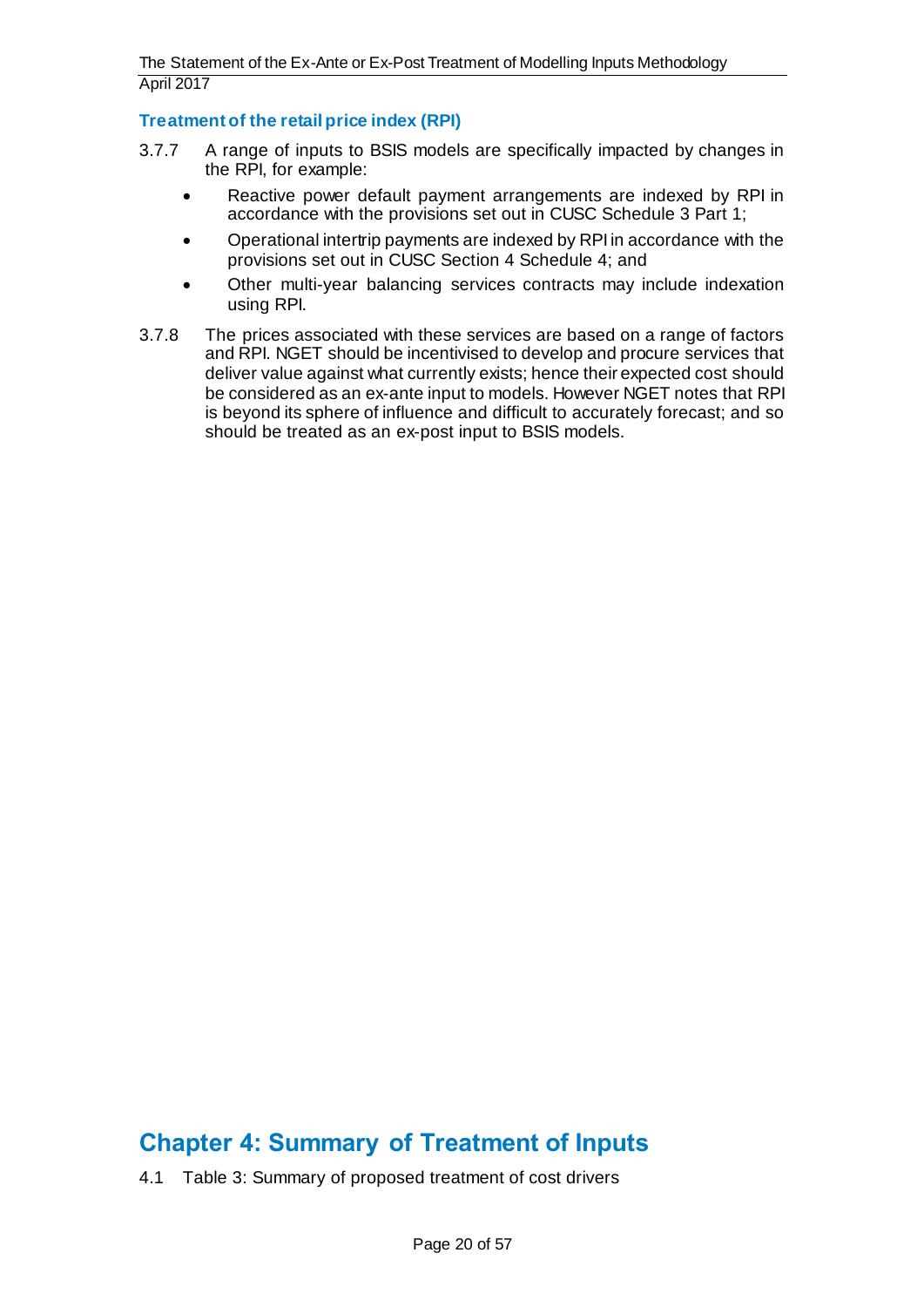(summarises the conclusions drawn in the sections above.)

| <b>Generation:</b>                                                  | <b>Forecast</b><br>Confidence: | <b>Treatment in</b><br>models: | Degree of<br>Control: | <b>Suitable for</b><br>Incentivisation? |
|---------------------------------------------------------------------|--------------------------------|--------------------------------|-----------------------|-----------------------------------------|
| <b>Long Term Generation</b><br>Availability (OC2)                   | Low                            | $N/A^8$                        | Low                   | <b>No</b>                               |
| <b>Short Term Generation</b><br>Availability (MEL)                  | None                           | ex-post                        | None                  | <b>No</b>                               |
| <b>Commissioning Generator</b><br>Output (for first 6 months)       | Low                            | $ex$ -post $(6)$<br>months)    | Low                   | <b>No</b>                               |
| Generation Contribution to NIV                                      | Low                            | ex-post                        | None                  | <b>No</b>                               |
| <b>Generator Fuel Prices</b>                                        | Low                            | ex-post                        | <b>None</b>           | <b>No</b>                               |
| <b>Wholesale Power Prices</b>                                       | Low                            | ex-post                        | None                  | $\overline{N}$                          |
| <b>Generator Efficiency Factors</b>                                 | Medium                         | ex-ante                        | None                  | <b>No</b>                               |
| Free headroom                                                       | Low                            | ex-post                        | None                  | <b>No</b>                               |
| Renewable generation running                                        | Low                            | ex-post                        | <b>None</b>           | <b>No</b>                               |
| Available Footroom                                                  | Low                            | ex-post                        | None                  | <b>No</b>                               |
| Frequency response/reserve<br>requirements                          | High                           | ex-ante                        | Low                   | Yes                                     |
| Largest generation loss                                             | Low                            | ex-post                        | Low                   | <b>No</b>                               |
| BM Pricing/wholesale power<br>price mark-ups (for energy<br>models) | Low -<br>medium                | ex-post                        | Low                   | Yes                                     |
| <b>BM Pricing for constraints</b><br>modelling                      | Low                            | ex-post                        | None - Low            | <b>No</b>                               |
|                                                                     |                                |                                |                       |                                         |
| Interconnectors:                                                    |                                |                                |                       |                                         |
| Interconnector Flows (pre-gate)                                     | Low                            | ex-post                        | None                  | <b>No</b>                               |
|                                                                     |                                |                                |                       |                                         |
| Demand:                                                             |                                |                                |                       |                                         |
| <b>Demand Level</b>                                                 | High                           | ex-ante                        | None - Low            | Yes                                     |
| Demand volatility                                                   | Medium                         | ex-ante                        | $Low -$<br>medium     | Yes                                     |
| Demand contribution to NIV                                          | Low                            | ex-post                        | None                  | <b>No</b>                               |
| Largest demand loss                                                 | <b>High</b>                    | ex-ante                        | Low                   | Yes                                     |
|                                                                     |                                |                                |                       |                                         |
| Transmission:                                                       |                                |                                |                       |                                         |
| Transmission availability (OC2)                                     | Medium                         | ex-ante                        | Medium                | Yes                                     |
| Transmission capability                                             | Medium -<br>high               | ex-ante                        | Medium                | Yes                                     |
|                                                                     |                                |                                |                       |                                         |
| Other:                                                              |                                |                                |                       |                                         |
| <b>RPI</b>                                                          | Low                            | ex-post                        | None                  | <b>No</b>                               |

<span id="page-20-0"></span>**Table 3: Summary of proposed treatment of cost drivers**

 8 Given that MEL data is proposed to be treated as ex post, there is no longer a requirement to use OC2 data within the model as the outturn MEL data will reflect real time generator outages.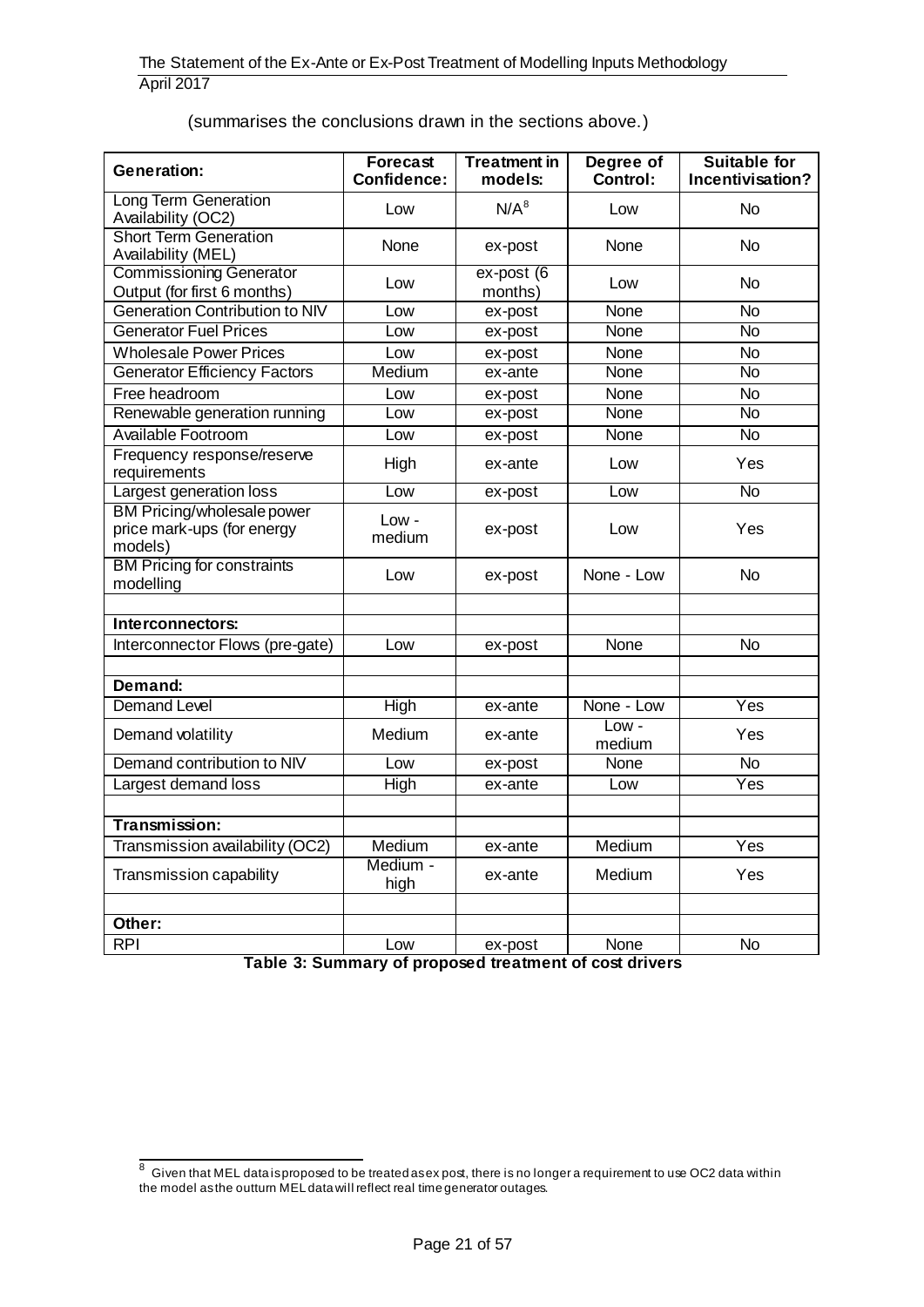# **APPENDIX A: Assessment of NGET's ability to forecast and control drivers**

<span id="page-21-0"></span>

| <b>Forecasting drivers of Generation Availability</b> |                                                                                                                                                                                                                                                                                                                                                                                                                                                                                                                                           |  |  |
|-------------------------------------------------------|-------------------------------------------------------------------------------------------------------------------------------------------------------------------------------------------------------------------------------------------------------------------------------------------------------------------------------------------------------------------------------------------------------------------------------------------------------------------------------------------------------------------------------------------|--|--|
| <b>Measure</b>                                        | <b>Detail</b>                                                                                                                                                                                                                                                                                                                                                                                                                                                                                                                             |  |  |
| Is data                                               | <b>Planned outage data: YES</b>                                                                                                                                                                                                                                                                                                                                                                                                                                                                                                           |  |  |
| readily<br>available?                                 | Generator availability is notified to NGET under the provisions of OC2. Hence the data itself, once submitted, is readily<br>available. Data quantity/quality decreases as the lead-time of the data increases.                                                                                                                                                                                                                                                                                                                           |  |  |
|                                                       | Unplanned outage data: YES (though at short notice)<br>Unplanned outages are notified to NGET through re-declarations of the 'Maximum Export Limit' (MEL) parameter in the BM,<br>and represent generators' contribution to NIV until the lost output is replaced. If they persist, they would become visible through<br>OC2 data submissions.                                                                                                                                                                                            |  |  |
|                                                       | Drivers behind data:                                                                                                                                                                                                                                                                                                                                                                                                                                                                                                                      |  |  |
|                                                       | <b>Maintenance Drivers and Contractor Availability: NO</b><br>NGET has no knowledge of the maintenance policies applicable to generation plant except to the extent that they depend upon<br>factors such as running hours, number of starts, etc.                                                                                                                                                                                                                                                                                        |  |  |
|                                                       | <b>Wholesale Power Prices and Fuel Prices: YES</b><br>Data relating to historic fuel prices and wholesale power prices are readily available. Forward price curves also exist for most<br>fuel prices and wholesale power prices, although such forward curves may not be reflective of the prices at the time of planned<br>outages. It should be noted that we do not have any visibility on biomass costs for individual power stations in respect to the<br>supply chain timeliness and cost, in addition to impact on BMU heat rates |  |  |
|                                                       | <b>Plant efficiency: NO</b><br>High-level information regarding generic plant efficiency factors is available; however specific information relating to individual<br>generators and their various operating configurations tends to be known only by the owners of the plant.                                                                                                                                                                                                                                                            |  |  |
|                                                       | <b>Faults: NO</b>                                                                                                                                                                                                                                                                                                                                                                                                                                                                                                                         |  |  |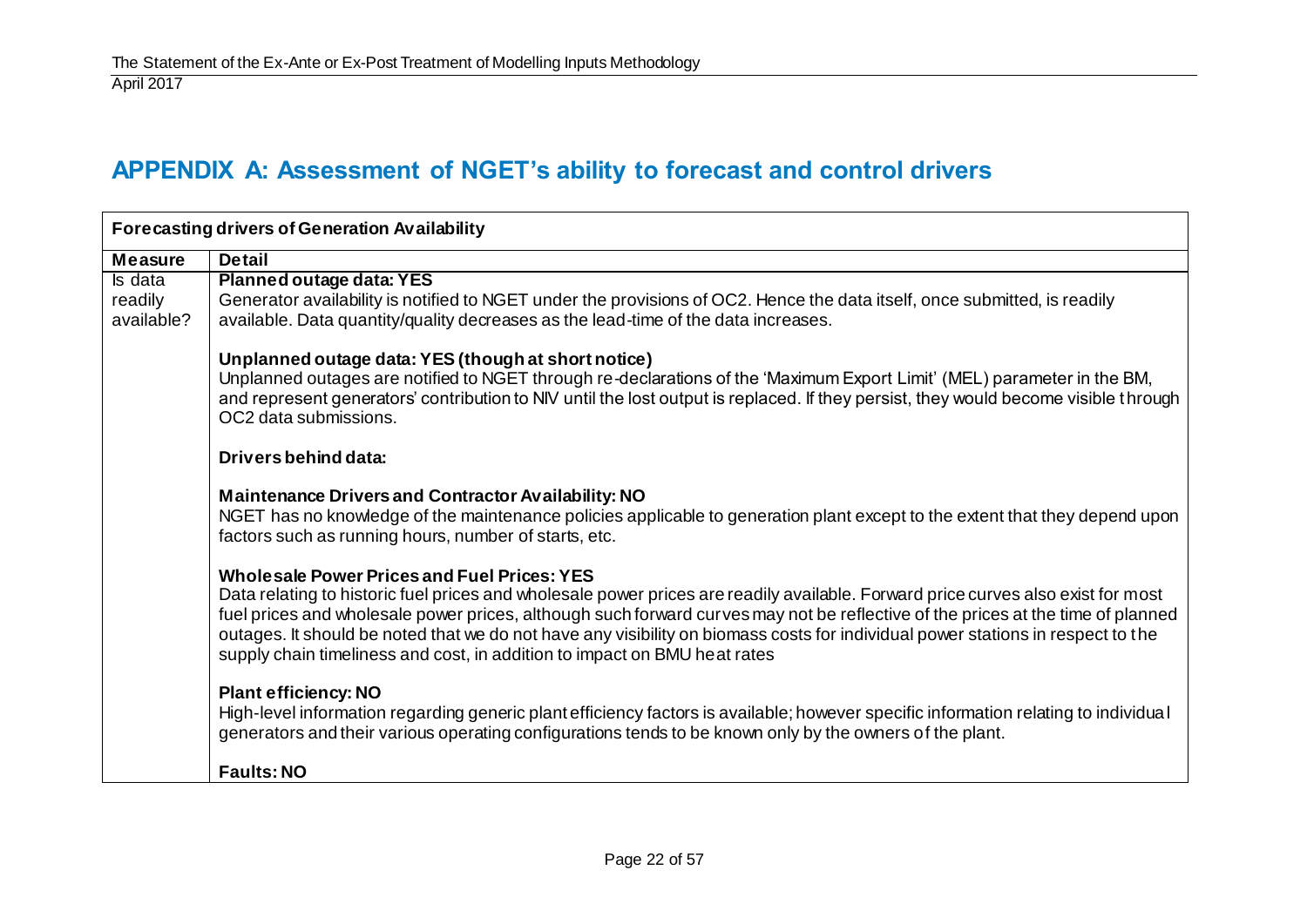|                                                        | <b>Forecasting drivers of Generation Availability</b>                                                                                                                                                                                                                                               |  |  |  |
|--------------------------------------------------------|-----------------------------------------------------------------------------------------------------------------------------------------------------------------------------------------------------------------------------------------------------------------------------------------------------|--|--|--|
| <b>Measure</b>                                         | <b>Detail</b>                                                                                                                                                                                                                                                                                       |  |  |  |
|                                                        | Whilst NGET can estimate data regarding faults on generating plant from historic MEL submissions and applying assumptions.,<br>it is not possible to forecast the time of occurrence or the duration of disturbance. This is recognised and we apply ex-post<br>MEL.                                |  |  |  |
| Volatility of<br>drivers                               | Maintenance Drivers and Contractor Availability: Varies with lead time<br>Low (up to e.g. 4 weeks) - increasing to HIGH (beyond 6 months)<br>Maintenance drivers tend to be based on policy, hence should be stable. Contractor availability can change, however, and<br>NGET has no sight of this. |  |  |  |
|                                                        | <b>Wholesale Power Prices and Fuel Prices: HIGH</b><br>Whilst NGET is able to monitor movements in market fundamentals such as fuel price and wholesale price, any decision by a<br>generator to mothball or regime plant is largely unforecastable.                                                |  |  |  |
|                                                        | <b>Plant efficiency: LOW</b><br>Plant efficiency would only change if plant characteristics change.                                                                                                                                                                                                 |  |  |  |
|                                                        | <b>Faults: HIGH</b><br>Faults are random in nature, hence they, and their contribution to NIV, are highly volatile and cannot be forecast in a<br>meaningful sense.                                                                                                                                 |  |  |  |
| Applicability<br>of historic<br>data trend<br>analysis | OC2 data: NO<br>Because of its drivers, OC2 data is unique to a particular time period and, other than the fact that outages tend to be taken<br>over the lower-demand summer period, show no real trend.                                                                                           |  |  |  |
|                                                        | <b>MEL data: NO</b><br>The random nature of faults makes it difficult to use past history as an indication of when faults might occur.                                                                                                                                                              |  |  |  |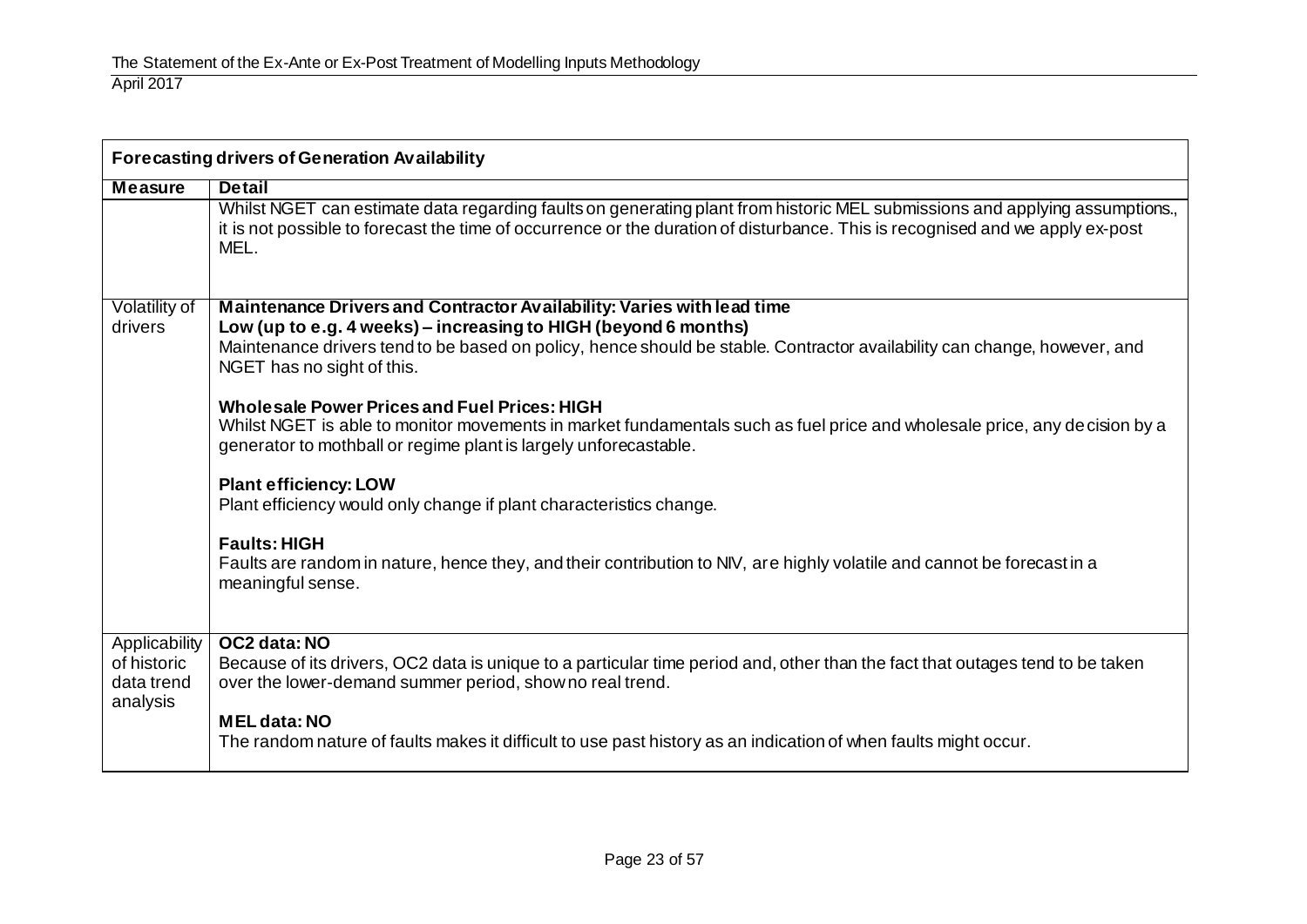| <b>Forecasting drivers of Generation Availability</b>             |                                                                                  |  |
|-------------------------------------------------------------------|----------------------------------------------------------------------------------|--|
| <b>Measure</b>                                                    | <b>Detail</b>                                                                    |  |
|                                                                   | Conclusion: $\blacksquare$ Forecast confidence for drivers behind OC2 data = Low |  |
| Forecast confidence for drivers behind short-term faults = $None$ |                                                                                  |  |
| Toble 4: Esseconting drivers of Concration Availability           |                                                                                  |  |

#### **Table 4: Forecasting drivers of Generation Availability**

| Ability to control drivers of Generation Availability |                                                                                                                                                                                                                                                                                                                                                                                                                                                                                                                                                                                                                                                                                                                                                                                          |                                                                                                                                                                     |  |
|-------------------------------------------------------|------------------------------------------------------------------------------------------------------------------------------------------------------------------------------------------------------------------------------------------------------------------------------------------------------------------------------------------------------------------------------------------------------------------------------------------------------------------------------------------------------------------------------------------------------------------------------------------------------------------------------------------------------------------------------------------------------------------------------------------------------------------------------------------|---------------------------------------------------------------------------------------------------------------------------------------------------------------------|--|
| Tool                                                  | <b>Extent of NGET control</b>                                                                                                                                                                                                                                                                                                                                                                                                                                                                                                                                                                                                                                                                                                                                                            | What does an incentive drive us to<br>do?                                                                                                                           |  |
| <b>Balancing</b><br>Mechanism (BM)                    | The BM can only be used to change output levels of generators that are already<br>running or can be made to run in BM timescales. The BM is not a means by<br>which NGET can make generation available.<br>Ability to influence generator availability via the BM: None                                                                                                                                                                                                                                                                                                                                                                                                                                                                                                                  | <b>N/A</b>                                                                                                                                                          |  |
| <b>Trades</b>                                         | NGET has limited ability to use trades to influence generator availability. NGET<br>tends to trade within-day/day-ahead for general energy balancing; and may trade<br>up to approximately four weeks ahead for constraint management purposes<br>(having taken a view on generator running and outage certainty), whereas<br>generator outages will generally be finalised before then.<br>Where trading is possible, NGET would require the ability to enter into BM Unit-<br>specific trades under its standard Grid Trade Master Agreement (GTMA)<br>provisions. Also, the less competition exists in service provision, the more<br>difficult it is for NGET to be able to influence the price it would have to pay.<br>Ability to influence generator availability via trades: Low | Develop/enhance trading strategies;<br>Extend the availability of GTMA<br>Schedule 7A to enable BM Unit-<br>specific trades from a wider pool of<br>counter-parties |  |
| <b>Balancing</b>                                      | Balancing Services contracts are perhaps the main tool by which NGET is able                                                                                                                                                                                                                                                                                                                                                                                                                                                                                                                                                                                                                                                                                                             | Develop existing/new ancillary service                                                                                                                              |  |
| <b>Services</b>                                       | to influence generation availability, as they provide a means by which we can                                                                                                                                                                                                                                                                                                                                                                                                                                                                                                                                                                                                                                                                                                            | mechanisms to influence generator                                                                                                                                   |  |
| contracts                                             | discuss and agree our requirements with generators ahead of time, at which<br>point it may be possible to influence generation outage dates before details such                                                                                                                                                                                                                                                                                                                                                                                                                                                                                                                                                                                                                          | availability;<br>Facilitate provision of such services                                                                                                              |  |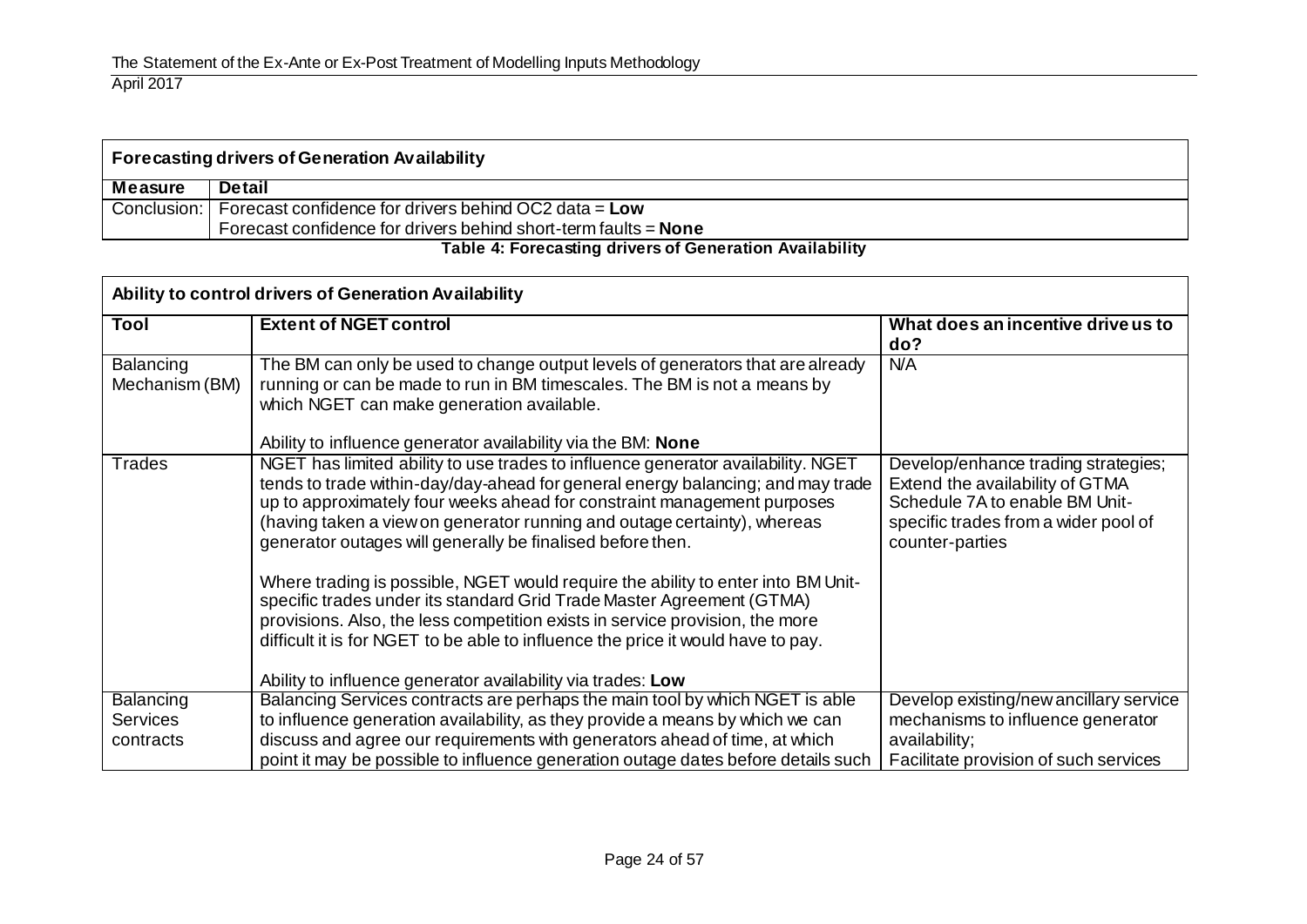| Ability to control drivers of Generation Availability |                                                                                                                                                                                                                                                                                                                                                                                                                                                                                                                                                                                                                                                                                                                                     |                                                                                                                                                                          |  |
|-------------------------------------------------------|-------------------------------------------------------------------------------------------------------------------------------------------------------------------------------------------------------------------------------------------------------------------------------------------------------------------------------------------------------------------------------------------------------------------------------------------------------------------------------------------------------------------------------------------------------------------------------------------------------------------------------------------------------------------------------------------------------------------------------------|--------------------------------------------------------------------------------------------------------------------------------------------------------------------------|--|
| Tool                                                  | <b>Extent of NGET control</b>                                                                                                                                                                                                                                                                                                                                                                                                                                                                                                                                                                                                                                                                                                       | What does an incentive drive us to<br>do?                                                                                                                                |  |
|                                                       | as contractor availability have been finalised, or by funding changes to contractor<br>availability.                                                                                                                                                                                                                                                                                                                                                                                                                                                                                                                                                                                                                                | by potential service providers;<br>Increase pool of available service<br>providers                                                                                       |  |
|                                                       | As with trades, a lack of competition in service provision can make it difficult for<br>NGET to influence the price it would have to pay, although the longer lead-times<br>may allow a wider range of options to be explored.                                                                                                                                                                                                                                                                                                                                                                                                                                                                                                      |                                                                                                                                                                          |  |
|                                                       | Ability to influence generator availability via contracts: Low                                                                                                                                                                                                                                                                                                                                                                                                                                                                                                                                                                                                                                                                      |                                                                                                                                                                          |  |
| Transmission<br>system planning/<br>operation         | N/A                                                                                                                                                                                                                                                                                                                                                                                                                                                                                                                                                                                                                                                                                                                                 |                                                                                                                                                                          |  |
| Changes to<br>operating policy                        | <b>N/A</b>                                                                                                                                                                                                                                                                                                                                                                                                                                                                                                                                                                                                                                                                                                                          |                                                                                                                                                                          |  |
| Changes to<br>industry codes                          | The code change route could be used to propose changes to outage co-<br>ordination processes with the aim of ensuring their continued efficiency.<br>However it is important to note the context within which the code processes are<br>set and it is unlikely that, for example, firm obligations to co-ordinate generation<br>and transmission outages; and the imposition incentives on generators in the<br>form of penalties where co-ordination is not maintained; could be introduced via<br>this route. Rather, they might take the more general form of enhanced licence<br>obligations to minimise constraint costs through efficient co-ordination.<br>Ability to influence generator availability via code changes: Low | Investigate how increased co-<br>ordination and efficiency between<br>code parties might be possible and<br>what the benefit for the outage<br>planning process might be |  |
| Information<br>provision                              | NGET publishes a range of information to the industry through its Ten Year<br>Statement, its own website and via submission to the Balancing Mechanism<br>Reporting Agent (BMRA). Some of this information may influence generator<br>availability, for example demand forecasts and Short Term Operating Reserve<br>requirements.                                                                                                                                                                                                                                                                                                                                                                                                  | Investigate how increased availability<br>of information might lead to more<br>effective functioning of the market with<br>regard to system operator actions             |  |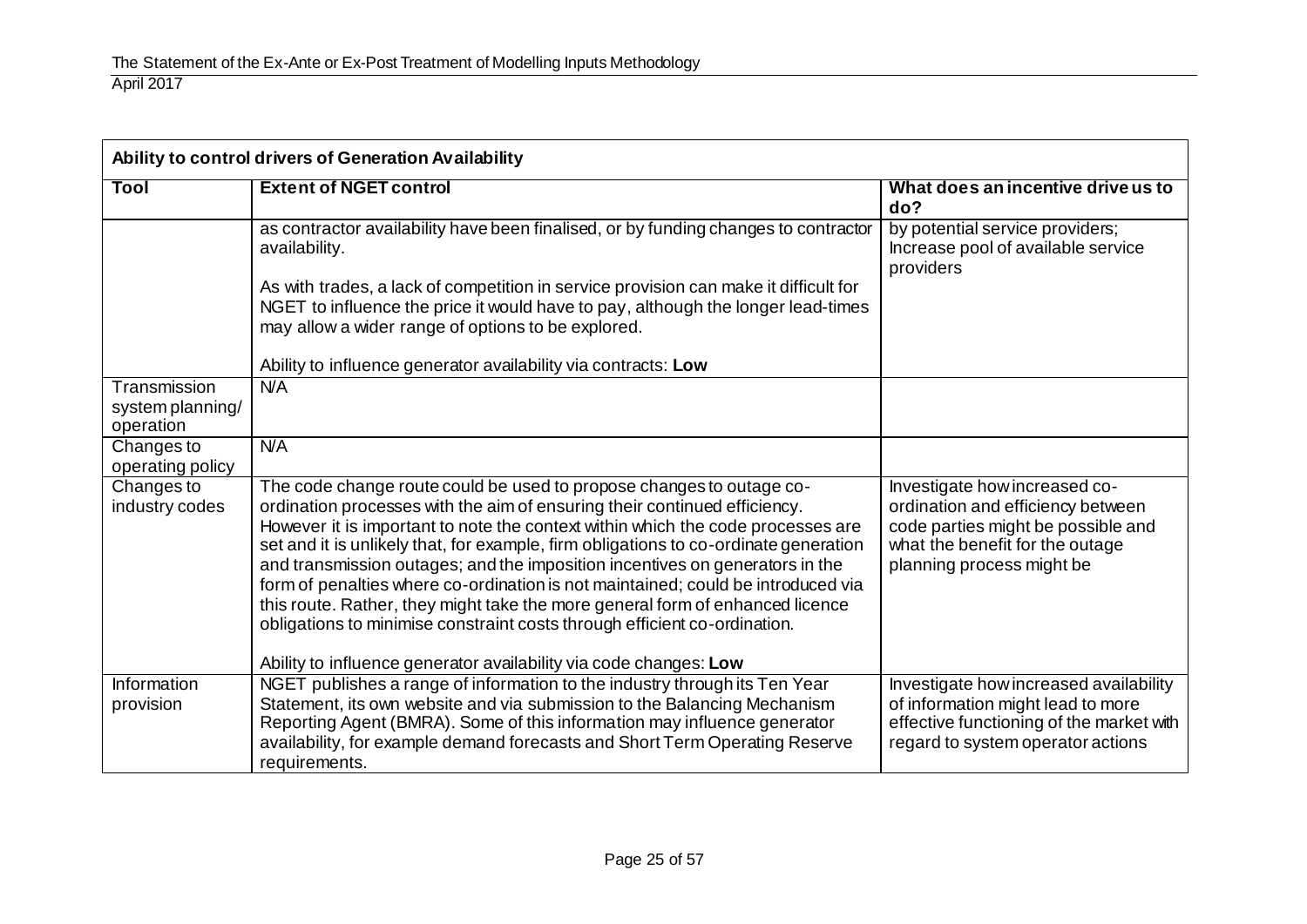| Ability to control drivers of Generation Availability |                                                                                                                                                             |                                           |
|-------------------------------------------------------|-------------------------------------------------------------------------------------------------------------------------------------------------------------|-------------------------------------------|
| <b>Tool</b>                                           | <b>Extent of NGET control</b>                                                                                                                               | What does an incentive drive us to<br>do? |
|                                                       | Ability to influence generator availability via information provision: Low                                                                                  |                                           |
| Conclusion:                                           | Degree of control by system operator:<br>Long term generator availability: Low;<br>Short-term availability (including generation contribution to NIV): None |                                           |

**Table 5: Ability to control drivers of Generation Availability**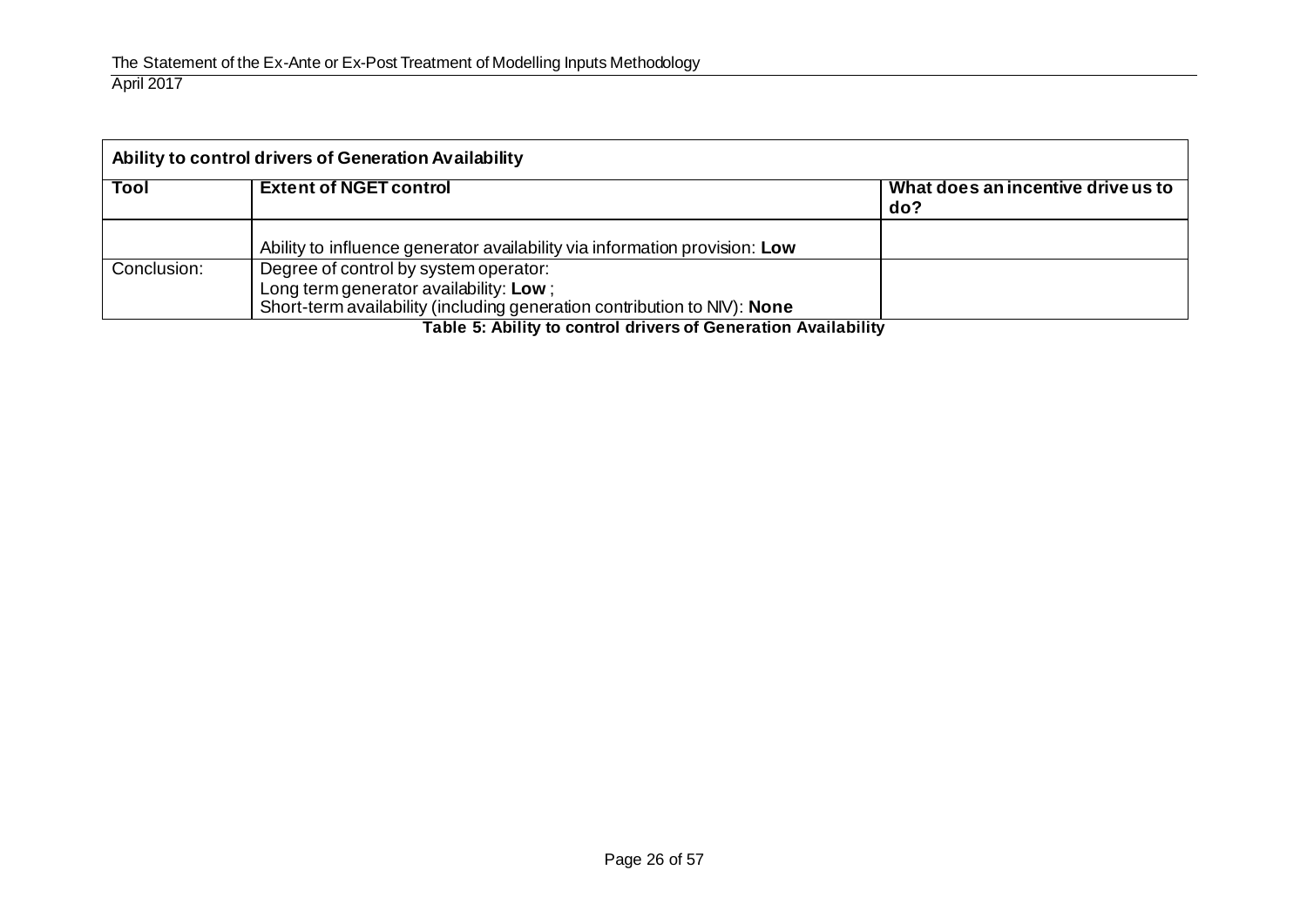| <b>Forecasting drivers of Generation Running</b> |                                                                                                                                                                                                                                                                                                                                                                                          |  |
|--------------------------------------------------|------------------------------------------------------------------------------------------------------------------------------------------------------------------------------------------------------------------------------------------------------------------------------------------------------------------------------------------------------------------------------------------|--|
| <b>Measure</b>                                   | <b>Detail</b>                                                                                                                                                                                                                                                                                                                                                                            |  |
| Is data readily<br>available?                    | <b>Generation Availability: YES</b><br>Generator availability data is available via OC2 and MEL submissions, subject to increasing uncertainty as lead time<br>increases (as described earlier).                                                                                                                                                                                         |  |
|                                                  | <b>Wholesale Power Prices and Fuel Prices: YES</b><br>Data relating to historic fuel prices and wholesale power prices are readily available. Forward price curves also exist for fuel<br>prices and wholesale power prices, although such forward curves may not be reflective of the prices at the time of planned<br>outages.                                                         |  |
|                                                  | <b>Plant efficiency: NO</b><br>Specific information relating to individual generators and their various operating configurations tends to be known only by<br>the owners of the plant. However, it may be possible to collate generic plant efficiency factors based on age, technology<br>and fuel type.                                                                                |  |
|                                                  | <b>Generator Risk Management Data: NO</b><br>Information relating to generators' approach to managing portfolio risk is not readily available. Attempts can be made to<br>derive behaviours from available data sources; however it is difficult to derive robust data.                                                                                                                  |  |
|                                                  | <b>Renewable Generation Running: YES</b><br>Renewable generation can be monitored by NGET where suitable metering is in place.                                                                                                                                                                                                                                                           |  |
|                                                  | <b>SQSS Requirements: YES</b><br>The SQSS specifies criteria within which the transmission system must be operated. These criteria drive the need to<br>procure frequency response and energy reserves to manage the risks associated with generation running (for example<br>keeping system frequency within prescribed limits following the largest credible/allowed generation loss). |  |
|                                                  | <b>BM Pricing: YES</b><br>Data regarding generator bid-offer prices is readily available.                                                                                                                                                                                                                                                                                                |  |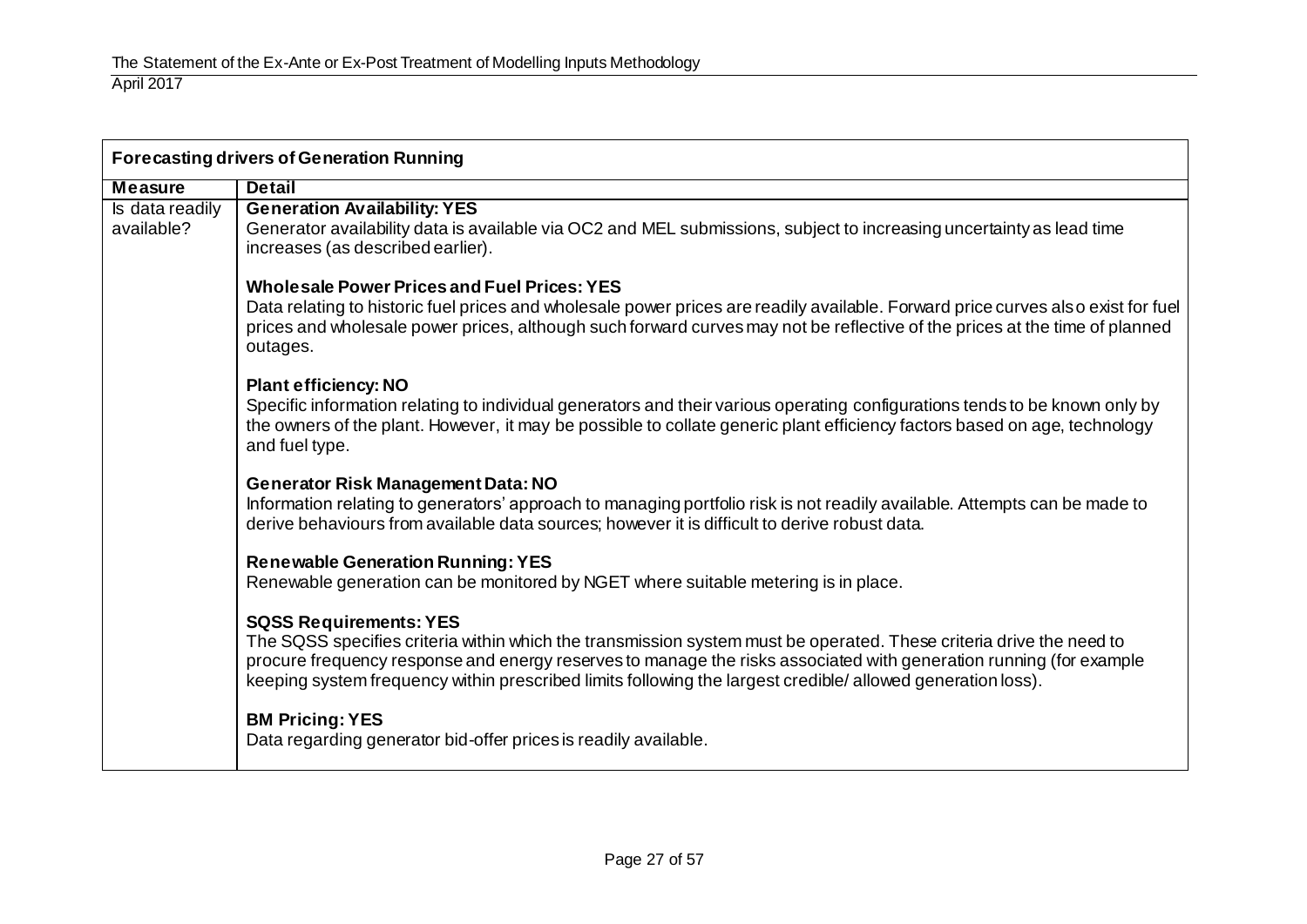| <b>Forecasting drivers of Generation Running</b> |                                                                                                                                                                                                                                                                                                          |  |
|--------------------------------------------------|----------------------------------------------------------------------------------------------------------------------------------------------------------------------------------------------------------------------------------------------------------------------------------------------------------|--|
| <b>Measure</b>                                   | <b>Detail</b>                                                                                                                                                                                                                                                                                            |  |
|                                                  | Drivers behind data:                                                                                                                                                                                                                                                                                     |  |
|                                                  | Fuel Market Fundamentals/'Take or Pay' Contracts: NO<br>Whilst it may be possible to form a view, detailed information regarding the drivers behind fuel prices is not available to<br>NGET.                                                                                                             |  |
|                                                  | <b>Participant Trading Activity: NO</b><br>Detailed information regarding the drivers behind participant trading activity is not available to NGET.                                                                                                                                                      |  |
|                                                  | <b>Plant characteristics: NO</b><br>Whilst it may be possible to form a view, detailed information regarding the characteristics of generating plant that drive fuel<br>efficiency is not available to NGET.                                                                                             |  |
|                                                  | <b>Need for Free Headroom: NO</b><br>Portfolio risk management methods are not visible to NGET, hence it is not possible to obtain data regarding the level of<br>free headroom that generators are likely to hold.                                                                                      |  |
|                                                  | <b>Fuel Stocks: NO</b><br>Detailed information regarding participants' fuel stocks is not available to NGET.                                                                                                                                                                                             |  |
|                                                  | Weather: YES (developing for Solar PV)<br>The weather is a key factor in determining renewable generation running - particularly for wind and run-of-river hydro.<br>NGET has a range of weather data at its disposal, and is working to develop its capture of solar PV data at sites across the<br>UK. |  |
|                                                  | <b>Response/Reserve Requirements: YES</b><br>Data for frequency response/reserve requirements (as derived from SQSS criteria) are readily available to NGET.                                                                                                                                             |  |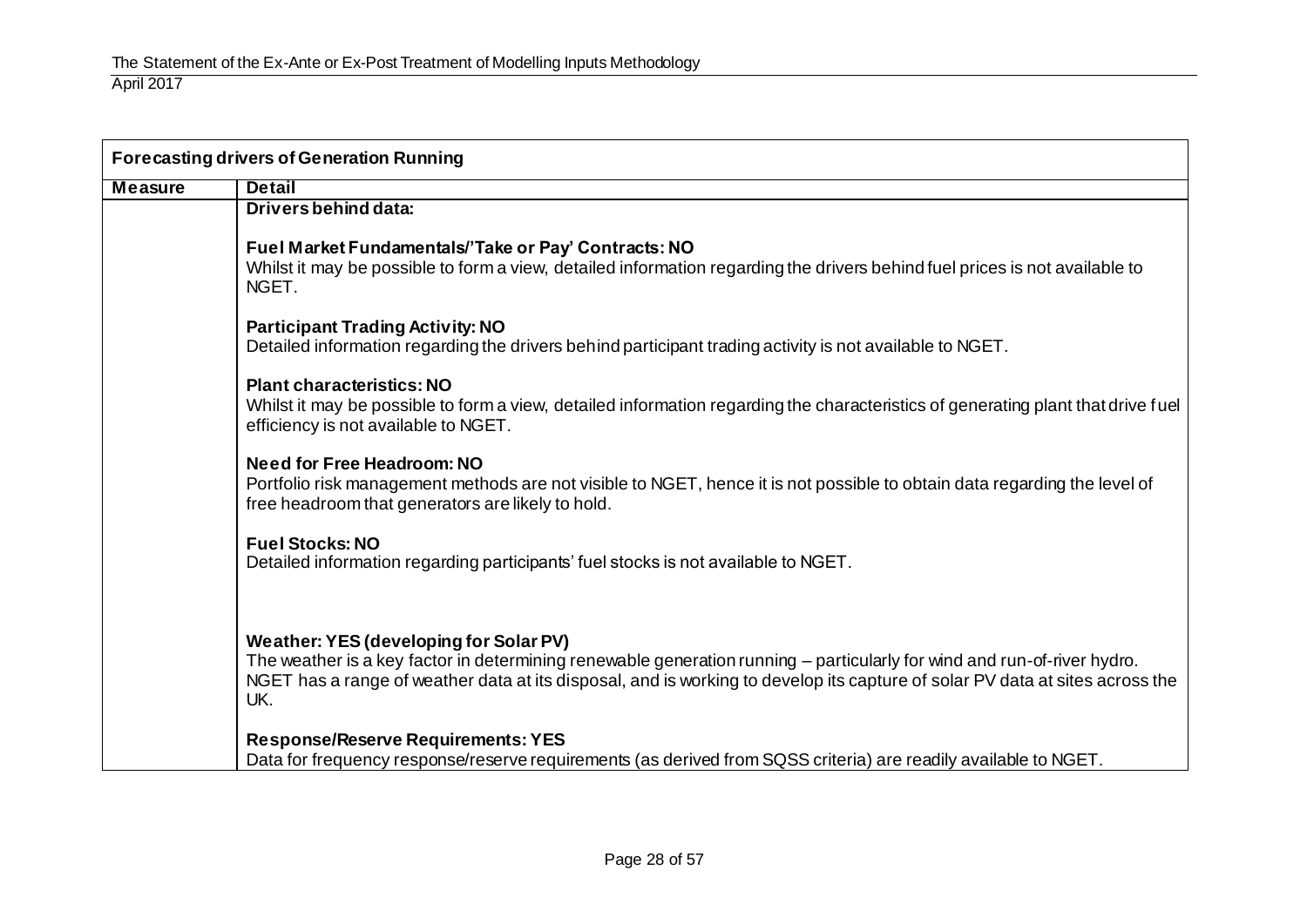| <b>Forecasting drivers of Generation Running</b> |                                                                                                                                                                                                                                                                                                                                                                                                                                                                |  |
|--------------------------------------------------|----------------------------------------------------------------------------------------------------------------------------------------------------------------------------------------------------------------------------------------------------------------------------------------------------------------------------------------------------------------------------------------------------------------------------------------------------------------|--|
| <b>Measure</b>                                   | <b>Detail</b>                                                                                                                                                                                                                                                                                                                                                                                                                                                  |  |
|                                                  | Largest Generation Loss: YES (via generator availability)<br>Generator availability data is available via OC2 and MEL submissions, subject to increasing uncertainty as lead time<br>increases (as described earlier).                                                                                                                                                                                                                                         |  |
|                                                  | Wholesale power price mark-ups: YES<br>Bid-offer data can be compared against wholesale electricity prices to determine the level of mark-up.                                                                                                                                                                                                                                                                                                                  |  |
| Volatility of<br>drivers                         | Fuel Market Fundamentals/'Take or Pay' Contracts: HIGH<br>Fuel markets can exhibit significant volatility through the interaction between supply and demand.                                                                                                                                                                                                                                                                                                   |  |
|                                                  | <b>Participant Trading Activity: MEDIUM</b><br>Volatility associated with individuals' trading activity depends to an extent on whether they have contract cover through<br>vertical integration.                                                                                                                                                                                                                                                              |  |
|                                                  | <b>Plant characteristics: LOW</b><br>Plant characteristics would only tend to change through replacement of equipment.                                                                                                                                                                                                                                                                                                                                         |  |
|                                                  | <b>Need for Free Headroom: HIGH</b><br>The need for generators to hold free headroom depends on the physical ability of their plant to robustly meet their contract<br>obligations and their desire to avoid imbalance cash-out if their plant fails to deliver. Accordingly, it is linked to the risk that<br>generating plant might develop a fault and the perceived risk of incurring imbalance cash-out charges, both of which can be<br>highly volatile. |  |
|                                                  | <b>Fuel Stocks: MEDIUM</b><br>The requirement and ability to hold fuel stocks depends on expected generation running, which is a function of market<br>fundamentals.                                                                                                                                                                                                                                                                                           |  |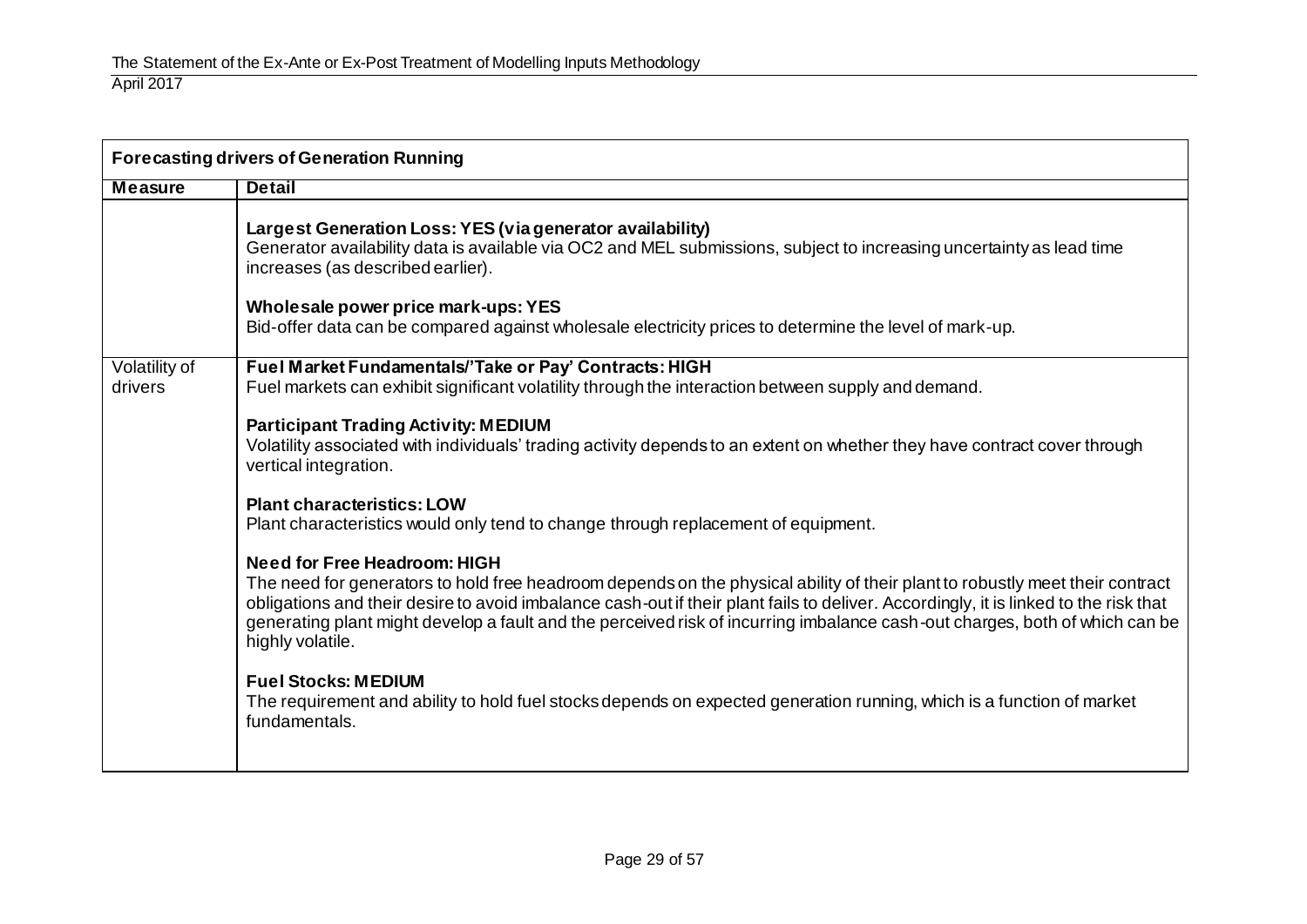| <b>Forecasting drivers of Generation Running</b>    |                                                                                                                                                                                                                                                                                                                                                                            |  |
|-----------------------------------------------------|----------------------------------------------------------------------------------------------------------------------------------------------------------------------------------------------------------------------------------------------------------------------------------------------------------------------------------------------------------------------------|--|
| <b>Measure</b>                                      | <b>Detail</b>                                                                                                                                                                                                                                                                                                                                                              |  |
|                                                     | 6.<br>Weather: Varies with lead time<br>Low (within day) - HIGH (beyond 1 day)<br>Weather conditions can be highly variable. Wind speed in particular is difficult to forecast beyond a few hours.                                                                                                                                                                         |  |
|                                                     | Response/Reserve Requirements and largest generation loss: LOW<br>Requirements for frequency response/reserve and the largest generation loss, being based on SQSS criteria, tend to<br>change infrequently, although the characteristics of the power system mean these are likely to evolve and change with<br>higher renewable generation penetration.                  |  |
|                                                     | Wholesale power price mark-ups: HIGH<br>The drivers behind the extent to which generators apply a mark-up to wholesale power prices when setting bid-offer prices<br>(for example changing fuel prices, locational price exploration) and the fact that bid-offer prices can change half hourly<br>contribute to the potential for them to exhibit significant volatility. |  |
| Applicability of<br>historic data<br>trend analysis | <b>Generation Availability: NO</b><br>As discussed in the previous section, generator availability is a function of the need to take outages which, other than the<br>fact that planned outages tend to be taken over the lower-demand summer period, show no real trend.                                                                                                  |  |
|                                                     | <b>Wholesale Power Prices and Fuel Prices: NO</b><br>Wholesale power prices and fuel prices are a function of the interactions between market participants in relation to bulk<br>energy trading. Whilst trends may be observable in past behaviour it is not often the case that they provide a robust<br>indicator of future pricing.                                    |  |
|                                                     | <b>Plant efficiency: YES</b><br>In the absence of equipment changes, plant efficiency should remain reasonably constant.                                                                                                                                                                                                                                                   |  |
|                                                     | <b>Generator Risk Management Data: NO</b>                                                                                                                                                                                                                                                                                                                                  |  |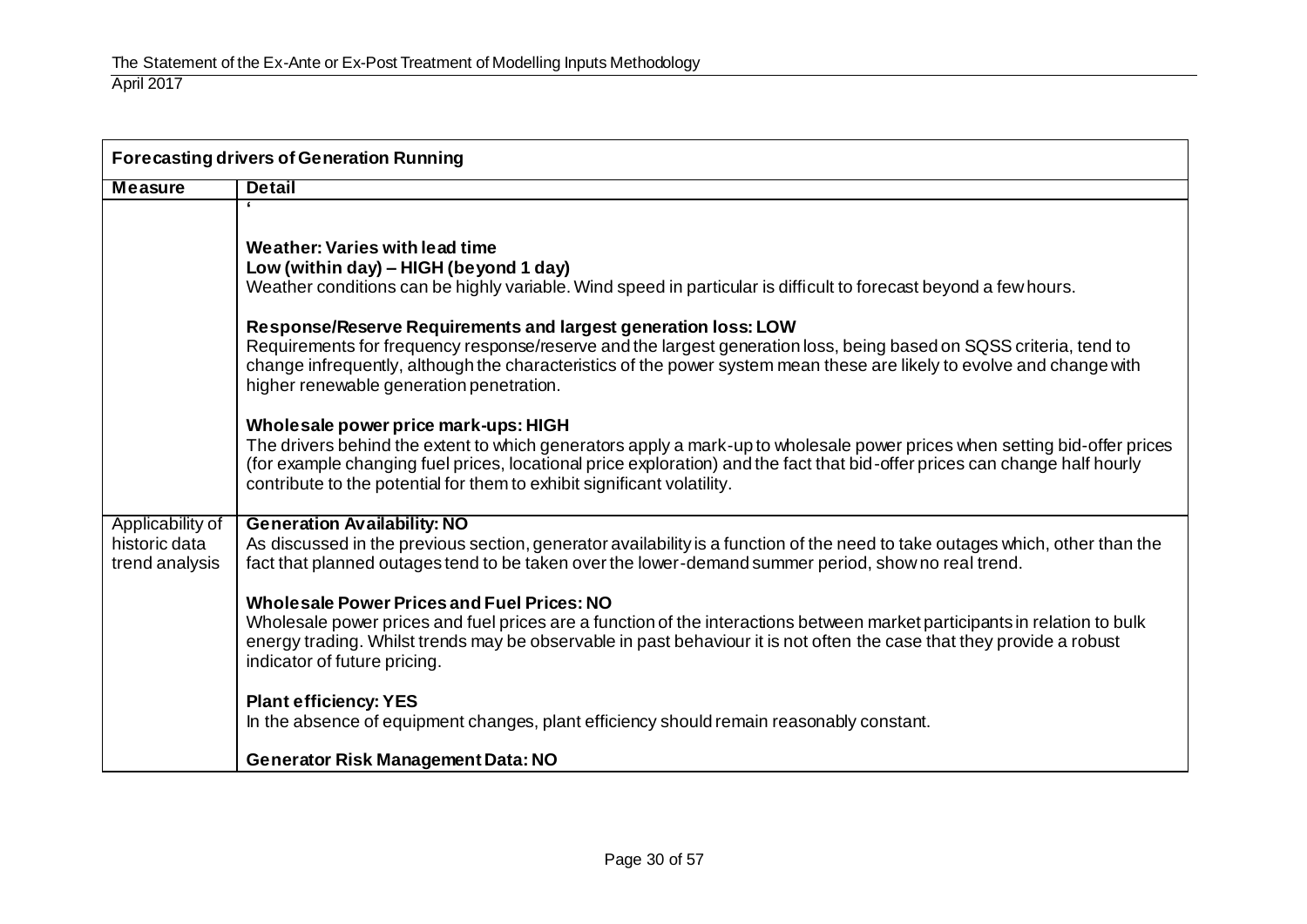| <b>Forecasting drivers of Generation Running</b>   |                                                                                                                                                                                                                                                                                                                                                                      |  |
|----------------------------------------------------|----------------------------------------------------------------------------------------------------------------------------------------------------------------------------------------------------------------------------------------------------------------------------------------------------------------------------------------------------------------------|--|
| <b>Measure</b>                                     | <b>Detail</b>                                                                                                                                                                                                                                                                                                                                                        |  |
|                                                    | Whilst generators may adopt reasonably consistent policies for risk management, the way they manifest themselves and<br>the difficulties in obtaining data on generator risk management make trend analysis difficult.                                                                                                                                               |  |
|                                                    | Renewable Generation Running: YES (developing solar PV)<br>Forecasting techniques for wind speed have improved significantly and NGET are now incentivised separately for wind<br>generation forecast error. Accurate historic data for solar PV generation is not currently available to NGET although work is<br>ongoing to improve solar PV generation estimates. |  |
|                                                    | <b>SQSS Requirements: YES</b><br>SQSS criteria tend to change infrequently.                                                                                                                                                                                                                                                                                          |  |
|                                                    | Wholesale power price mark-ups: YES<br>Whilst trends in wholesale power prices might not be a reliable indicator of future price levels, the extent to which bid-offer<br>prices are set relative to the wholesale price, , is more likely to be suitable for trend analysis.                                                                                        |  |
| Conclusion:                                        | Forecast confidence = Low to medium                                                                                                                                                                                                                                                                                                                                  |  |
| Table 6: Forecasting drivers of Generation Running |                                                                                                                                                                                                                                                                                                                                                                      |  |

| <b>Extent of NGET control</b>                                                                                                                                                                                                                                                                                                                                                       | What does an incentive drive us to<br>do?                                                                                                     |
|-------------------------------------------------------------------------------------------------------------------------------------------------------------------------------------------------------------------------------------------------------------------------------------------------------------------------------------------------------------------------------------|-----------------------------------------------------------------------------------------------------------------------------------------------|
| The BM can only be used in the short-term to change output levels of generators<br>that are already running or can be made to run in BM timescales. This makes it<br>useful for dealing with short-term plant loss or transmission issues which a large<br>pool of potential providers can alleviate. It is not possible to influence longer-term<br>generation running via the BM. | Ensure efficient trade-off between<br>expected prices/volumes available in<br>the BM with options for<br>trading/contracting pre-gate closure |
|                                                                                                                                                                                                                                                                                                                                                                                     | Ability to influence generator running via the BM: Low                                                                                        |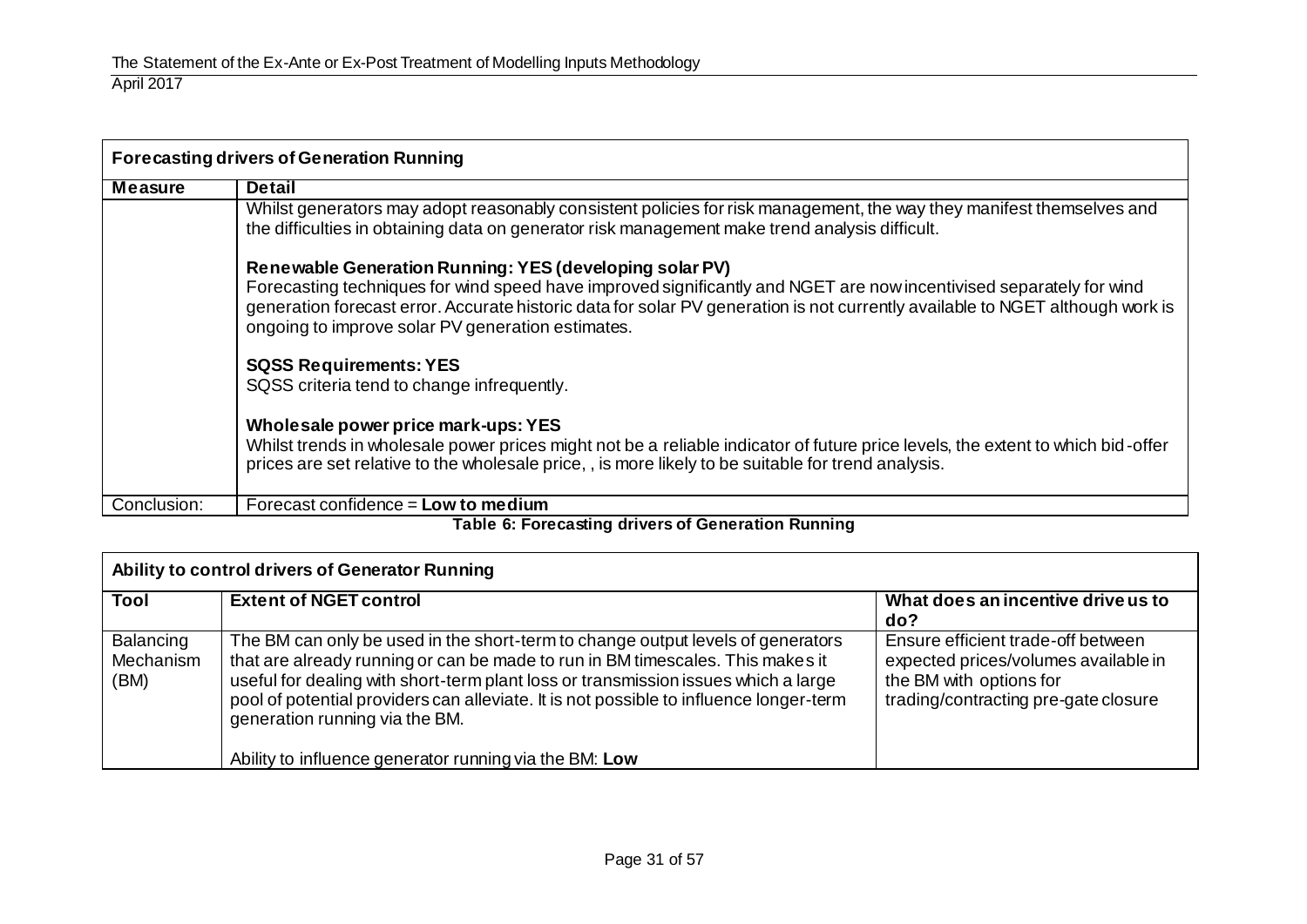| Ability to control drivers of Generator Running |                                                                                                                                                                                                                                                                                                                                                                                                                                                                                                                                                                                                                                                                                                                                             |                                                                                                                                                                                                                                                                                                 |
|-------------------------------------------------|---------------------------------------------------------------------------------------------------------------------------------------------------------------------------------------------------------------------------------------------------------------------------------------------------------------------------------------------------------------------------------------------------------------------------------------------------------------------------------------------------------------------------------------------------------------------------------------------------------------------------------------------------------------------------------------------------------------------------------------------|-------------------------------------------------------------------------------------------------------------------------------------------------------------------------------------------------------------------------------------------------------------------------------------------------|
| Tool                                            | <b>Extent of NGET control</b>                                                                                                                                                                                                                                                                                                                                                                                                                                                                                                                                                                                                                                                                                                               | What does an incentive drive us to<br>do?                                                                                                                                                                                                                                                       |
| <b>Trades</b>                                   | NGET has a limited ability to use trades to influence generator running. NGET is<br>generally able to trade up to approximately four weeks ahead, which gives some<br>scope to manage running profiles at a BM Unit level, subject to suitable GTMA<br>terms (Schedule 7A) being in place. However they do not allow for additional<br>flexibility (e.g. management of offer/bid volumes/prices in the BM).<br>Low levels of competition in service provision make it difficult for NGET to influence<br>the price it would have to pay.<br>NGET can also seek to obtain additional energy via Energy Brokers and Power<br>Exchanges. These are based on a more open procurement process but are<br>restricted to use in prompt timescales. | Develop/enhance trading strategies;<br>Attain prices better than those forecast<br>to be available in the BM (and manage<br>associated half-hourly price risk);<br>Extend the availability of GTMA<br>Schedule 7A to enable BM Unit-specific<br>trades from a wider pool of counter-<br>parties |
|                                                 | Ability to influence generator running via trades: Medium                                                                                                                                                                                                                                                                                                                                                                                                                                                                                                                                                                                                                                                                                   |                                                                                                                                                                                                                                                                                                 |
| Balancing<br>Services<br>contracts              | Balancing Services contracts provide NGET with the ability to specify and procure a<br>range of Balancing Services through the timescales.                                                                                                                                                                                                                                                                                                                                                                                                                                                                                                                                                                                                  | Develop/enhance strategies for<br>determining required constraint contract<br>volumes;                                                                                                                                                                                                          |
|                                                 | NGET consults widely with the industry when developing and enhancing the design<br>and operation of Balancing Services but has a high degree of control over service<br>design.                                                                                                                                                                                                                                                                                                                                                                                                                                                                                                                                                             | Develop existing/new ancillary service<br>mechanisms to influence generator<br>running;<br>Facilitate provision of such services by                                                                                                                                                             |
|                                                 | NGET uses Balancing Services contracts to satisfy its frequency response<br>requirement and that level of reserve over and above what is provided through<br>market operation.                                                                                                                                                                                                                                                                                                                                                                                                                                                                                                                                                              | potential service providers;<br>Attain prices better than those forecast<br>to be available in the BM or via trades<br>(and manage associated price risk);                                                                                                                                      |
|                                                 | Where there is a wide pool of available providers, services are procured via open<br>tender - the more competition NGET can generate, the more likely the pricing will<br>be competitive.                                                                                                                                                                                                                                                                                                                                                                                                                                                                                                                                                   | Increase pool of available service<br>providers                                                                                                                                                                                                                                                 |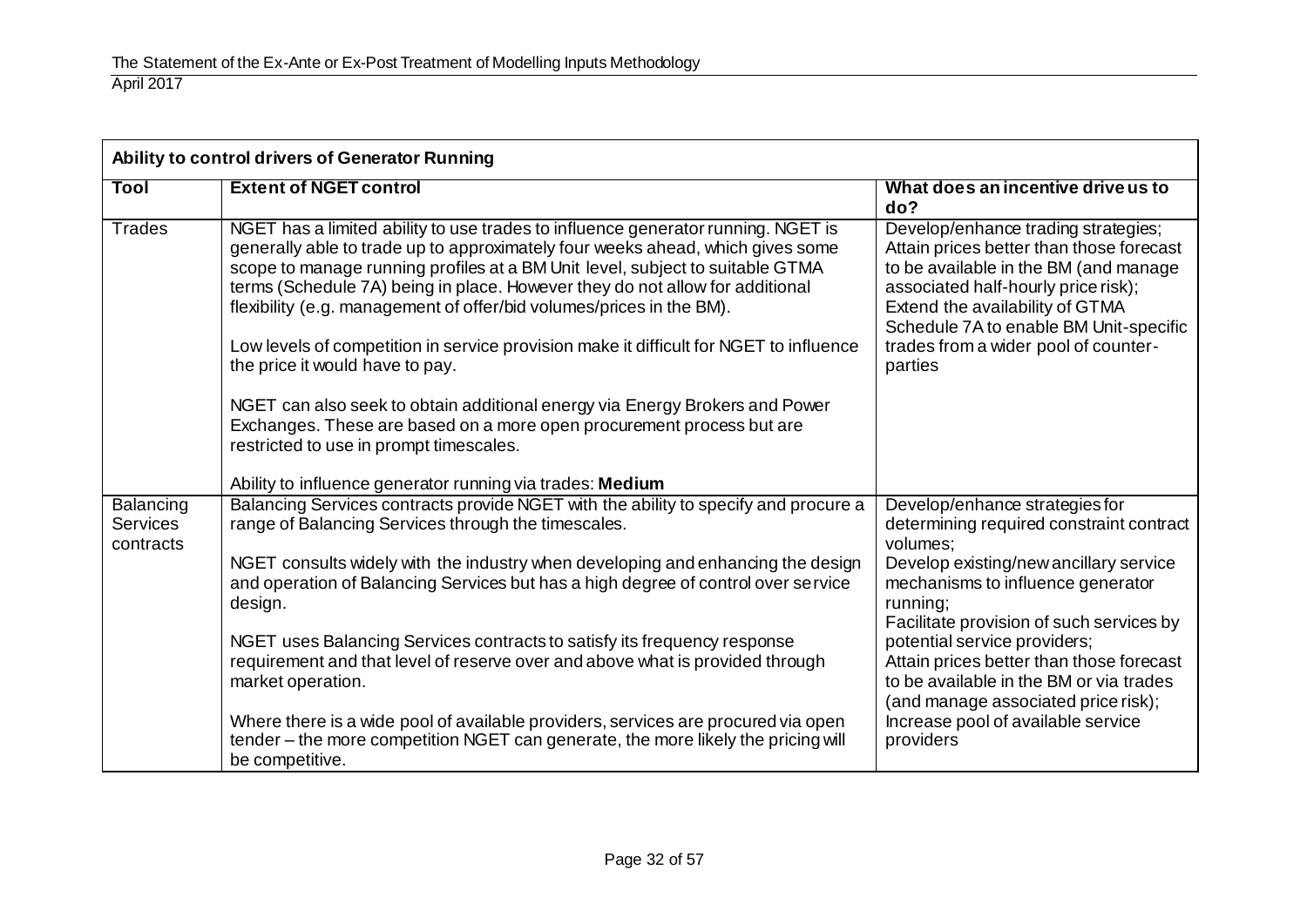| Ability to control drivers of Generator Running |                                                                                                                                                                                                                                                                                                             |                                                                                                                              |
|-------------------------------------------------|-------------------------------------------------------------------------------------------------------------------------------------------------------------------------------------------------------------------------------------------------------------------------------------------------------------|------------------------------------------------------------------------------------------------------------------------------|
| Tool                                            | <b>Extent of NGET control</b>                                                                                                                                                                                                                                                                               | What does an incentive drive us to<br>do?                                                                                    |
| Transmission<br>system                          | Ability to manage volume of generator running provision via contracts: Medium -<br>high<br>Ability to influence price of such contracts: Low - medium (depending on<br>procurement method)<br>N/A                                                                                                           |                                                                                                                              |
| planning/<br>operation                          |                                                                                                                                                                                                                                                                                                             |                                                                                                                              |
| Changes to<br>operating<br>policy               | NGET's Short-Term Operating Reserve Requirement (STORR) is set to ensure<br>compliance with relevant policy. Changes in operating conditions may trigger the<br>need to revise policy, which may vary the requirement for certain Balancing<br>Services (and vice versa).                                   | Ensure continued optimal requirement<br>for response and reserve<br>holding/provision;<br>Develop NETS SQSS so that policies |
|                                                 | Ability to manage volume of generator running via changes to operating policy:<br><b>Medium</b> (relies on driver for change)<br>Ability to influence price of generator running via changes to operating policy: None<br>- Iow                                                                             | accommodate/ are consistent with the<br>latest industry developments                                                         |
|                                                 | The National Electricity Transmission System Security and Quality of Supply<br>Standards (NETS SQSS) sets out a co-ordinated set of criteria and methodologies<br>that apply to the planning of the national electricity transmission system.                                                               |                                                                                                                              |
|                                                 | NGET can work with the industry to develop the NETS SQSS to ensure<br>response/reserve requirements remain appropriate to cater for the largest<br>generation loss, although the ease with which the SQSS can be changed, and the<br>associated timeframe, tends to depend on the magnitude of that change. |                                                                                                                              |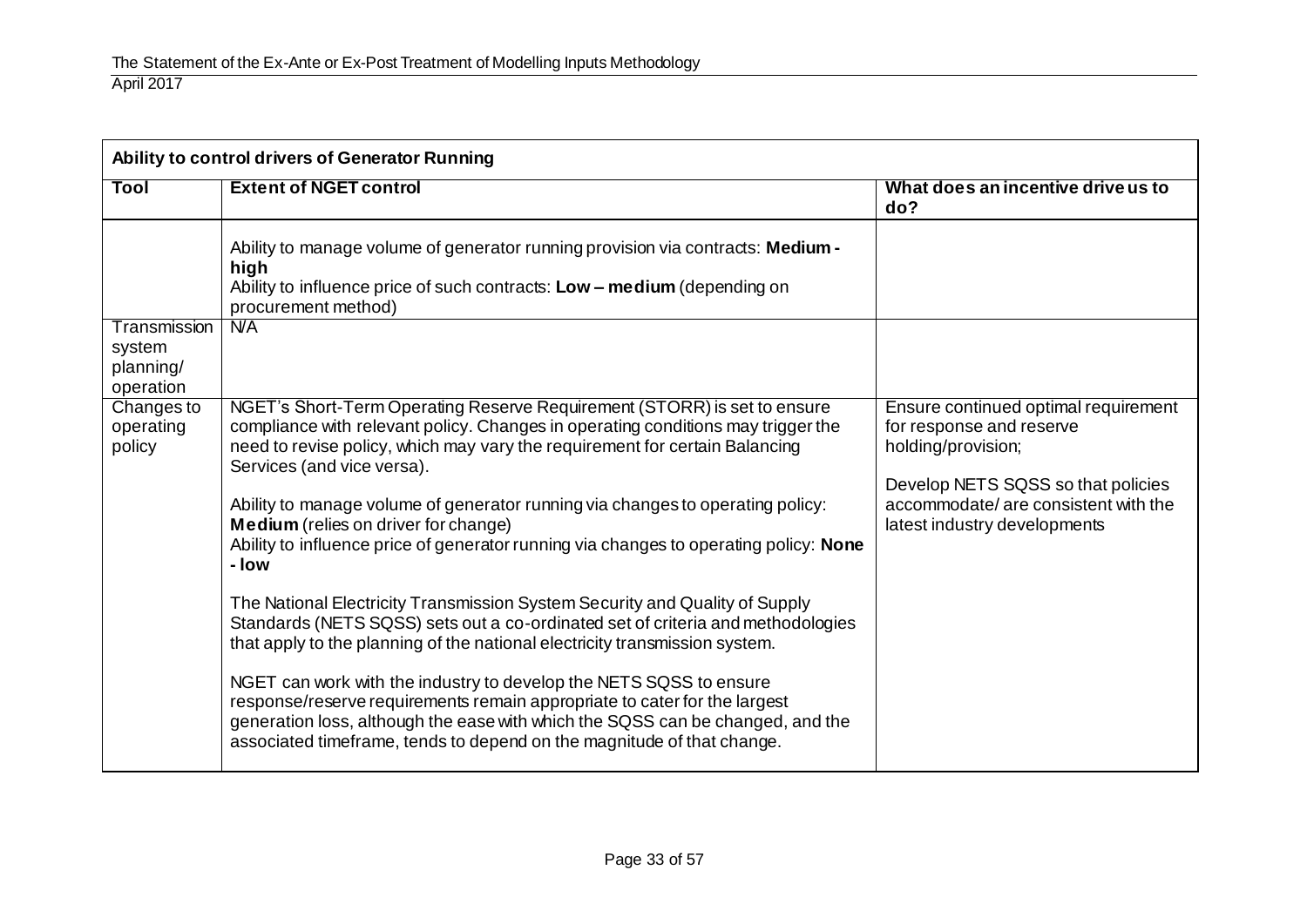| Ability to control drivers of Generator Running |                                                                                                                                                                                                                                                                                                                            |                                                                                                                                                              |
|-------------------------------------------------|----------------------------------------------------------------------------------------------------------------------------------------------------------------------------------------------------------------------------------------------------------------------------------------------------------------------------|--------------------------------------------------------------------------------------------------------------------------------------------------------------|
| Tool                                            | <b>Extent of NGET control</b>                                                                                                                                                                                                                                                                                              | What does an incentive drive us to<br>do?                                                                                                                    |
|                                                 | However, NGET could also incur a step-change in SO costs if changes to the SQSS<br>impose different ways of working on it.                                                                                                                                                                                                 |                                                                                                                                                              |
|                                                 | Ability to influence transmission availability via changes to operating policy: Low                                                                                                                                                                                                                                        |                                                                                                                                                              |
| Changes to<br>industry<br>codes                 | The code change route could be used to propose changes to the imbalance regime<br>such that incentives to manage portfolio risk were sharper. This may deliver more<br>part-loaded BM Units and hence contribute towards margin provision.                                                                                 | Investigate how code provisions might<br>influence generator running to better<br>meet system operation needs                                                |
|                                                 | However it is important to note that certain code changes (such as those relating to<br>imbalance as referenced above) would attract industry-wide interest and no doubt<br>be contentious.                                                                                                                                |                                                                                                                                                              |
|                                                 | The code change route could be used to propose changes to the arrangements for<br>provision of mandatory ancillary services to NGET (both in terms of quantity and<br>cost).                                                                                                                                               |                                                                                                                                                              |
|                                                 | It is important to note that there may be considerable uncertainty regarding the<br>success and timing of such proposed changes.                                                                                                                                                                                           |                                                                                                                                                              |
|                                                 | Ability to influence generator running via code changes: Low                                                                                                                                                                                                                                                               |                                                                                                                                                              |
| Information<br>provision                        | NGET publishes a range of information to the industry through its Ten Year<br>Statement, its own website and via submission to the Balancing Mechanism<br>Reporting Agent (BMRA). Some of this information may influence generator running,<br>for example demand forecasts and Short Term Operating Reserve requirements. | Investigate how increased availability of<br>information might lead to more effective<br>functioning of the market with regard to<br>system operator actions |
|                                                 | Ability to influence generator running via information provision: Low                                                                                                                                                                                                                                                      |                                                                                                                                                              |
| Conclusion:                                     | Degree of control by system operator = Low to medium                                                                                                                                                                                                                                                                       |                                                                                                                                                              |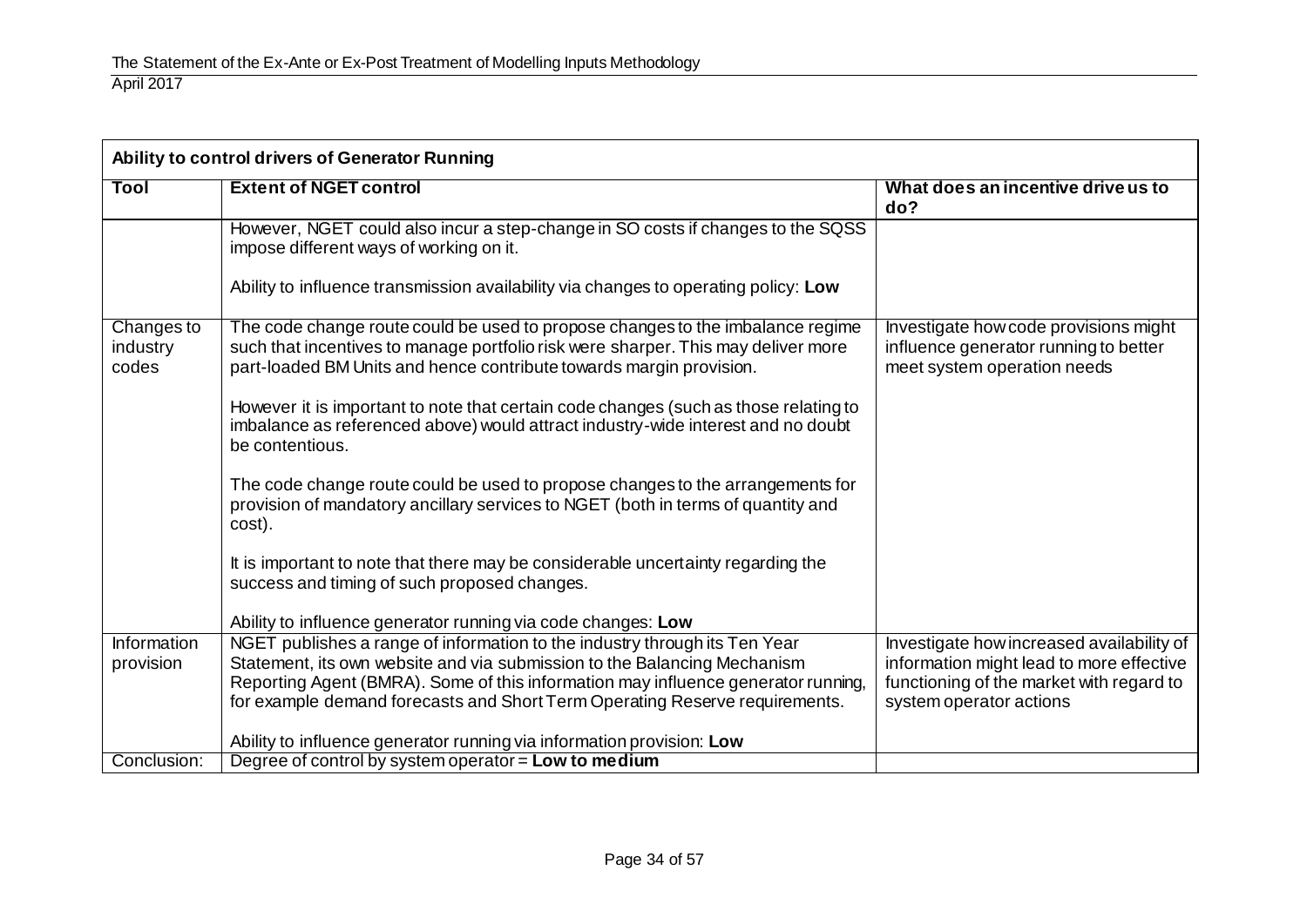# **Table 7: Ability to control drivers of Generator Running**

| <b>Forecasting drivers of Interconnector Flows</b> |                                                                                                                                                                                                                                                                                                                                                                                               |  |
|----------------------------------------------------|-----------------------------------------------------------------------------------------------------------------------------------------------------------------------------------------------------------------------------------------------------------------------------------------------------------------------------------------------------------------------------------------------|--|
| <b>Measure</b>                                     | <b>Detail</b>                                                                                                                                                                                                                                                                                                                                                                                 |  |
| Is data readily                                    |                                                                                                                                                                                                                                                                                                                                                                                               |  |
| available?                                         | Drivers behind data (Price Spreads):                                                                                                                                                                                                                                                                                                                                                          |  |
|                                                    | <b>Market mechanisms: YES</b><br>Information on markets is readily available. However, at present there are significant differences in European market<br>mechanisms when compared to GB. For example, the all Ireland market is currently a "day ahead pool" based market. In<br>Continental Europe, common market coupling is in place in CWE and is being developed in the rest of Europe. |  |
|                                                    | Imbalance charges: YES<br>Imbalance charge calculations in European markets are different to those in GB. These can be quite significant. For                                                                                                                                                                                                                                                 |  |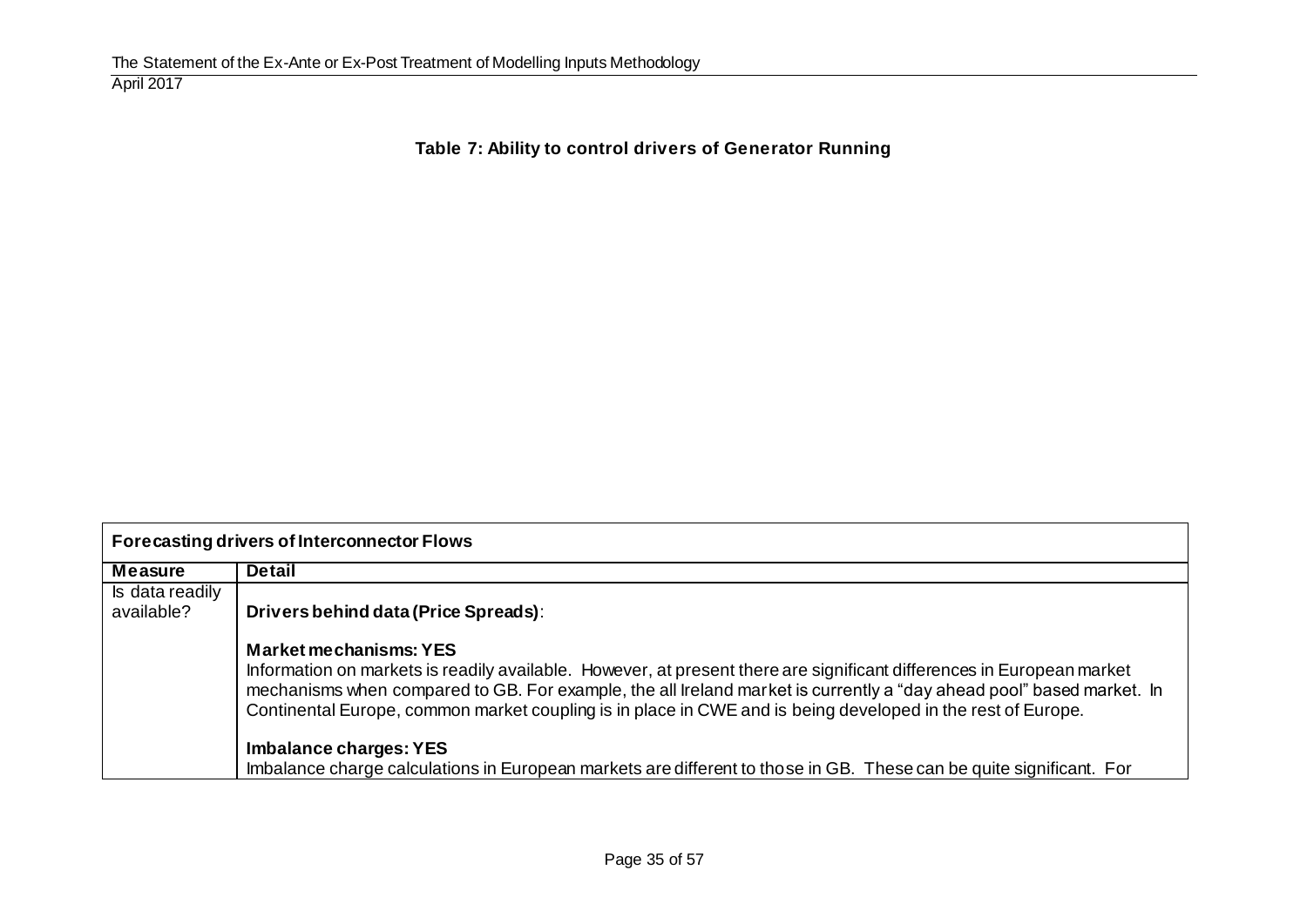| <b>Forecasting drivers of Interconnector Flows</b> |                                                                                                                                                                                                                                                                                                                                                                                                                                                                                                                                           |  |
|----------------------------------------------------|-------------------------------------------------------------------------------------------------------------------------------------------------------------------------------------------------------------------------------------------------------------------------------------------------------------------------------------------------------------------------------------------------------------------------------------------------------------------------------------------------------------------------------------------|--|
| <b>Measure</b>                                     | <b>Detail</b>                                                                                                                                                                                                                                                                                                                                                                                                                                                                                                                             |  |
|                                                    | example, some European markets are based on a day ahead "pool" whereas others are based on intraday markets. While<br>GB settlement is based on a half hour, other markets use 15 minute periods.                                                                                                                                                                                                                                                                                                                                         |  |
|                                                    | <b>Liquidity of both markets: YES</b><br>Liquidly on European markets can be different from GB depending on generation and demand in respective regions. With<br>various market and reporting structures, forecasting liquidity is inherently complex. Intraday markets are at various stages<br>of development and liquidity.                                                                                                                                                                                                            |  |
|                                                    | <b>Trading strategies: NO</b><br>Under Use It Or Loss It (UIOLI), NGET has no view of individual approaches to trading until after interconnector gate<br>closure.                                                                                                                                                                                                                                                                                                                                                                        |  |
|                                                    | Differences in demand profiles: YES<br>NGET has a wide range of current and historic demand data for GB. For European markets, NGET has only access to<br>publically available information. Demand profiles are different across EU markets for various reasons. Peak demands will<br>occur at differing times due to sunset / sunrise. European bank holidays occur on different dates than GB bank holidays.<br>France has a higher domestic electric heating load than GB which results in "super peaks" under severe cold conditions. |  |
| Volatility of<br>drivers                           | <b>Market mechanisms: MEDIUM</b><br>Differing market mechanisms in respective European markets result in drivers that are complex to model. This ranges from<br>an all-Ireland market based on a "day ahead pool" to the traded European markets with differing cash-out and settlement<br>rules (in some cases using 15 minute settlement periods to a 30 minute GB settlement period). While there is a desire to<br>increase harmonisation across European markets, significant developments are a number of years away.               |  |
|                                                    | Imbalance charges: HIGH<br>Differing imbalance calculations in European markets result in differing levels of volatility when compared to GB. GB uses<br>an average of a volume of actions with various actions being tagged out depending on if they are classed as System or<br>Energy. GB rules on imbalance charges are unique to the GB market and are a balance between providing the correct                                                                                                                                       |  |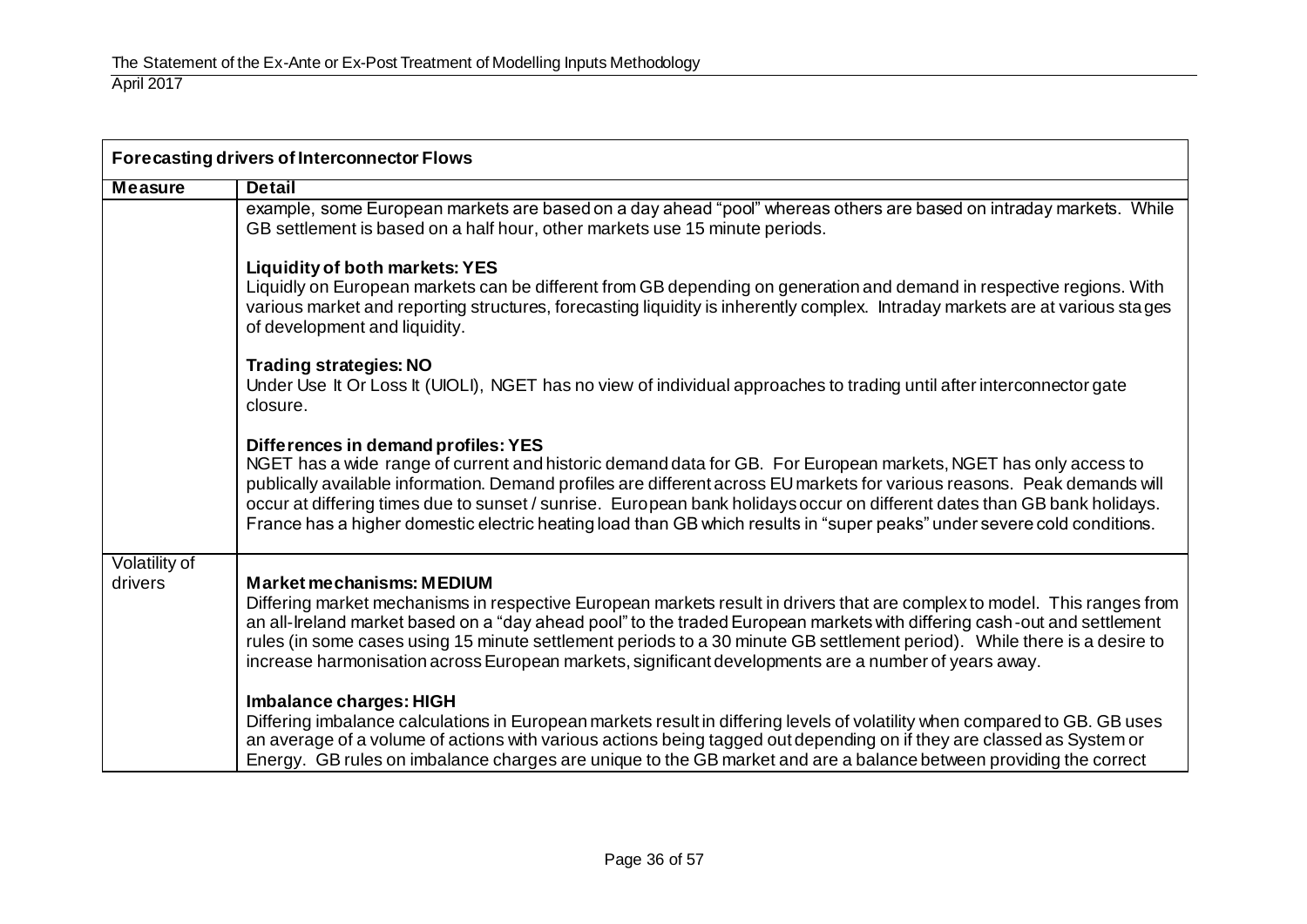| <b>Forecasting drivers of Interconnector Flows</b>  |                                                                                                                                                                                                                                                                                                                                                                                                                                                                                                                                                                                                                                         |  |
|-----------------------------------------------------|-----------------------------------------------------------------------------------------------------------------------------------------------------------------------------------------------------------------------------------------------------------------------------------------------------------------------------------------------------------------------------------------------------------------------------------------------------------------------------------------------------------------------------------------------------------------------------------------------------------------------------------------|--|
| <b>Measure</b>                                      | <b>Detail</b>                                                                                                                                                                                                                                                                                                                                                                                                                                                                                                                                                                                                                           |  |
|                                                     | incentive on parties to balance without being overly penal. In other European markets, this balance is different which leads<br>to differing levels of volatility.                                                                                                                                                                                                                                                                                                                                                                                                                                                                      |  |
|                                                     | Liquidity of both markets: HIGH<br>Liquidity in respective European markets varies dependent on generation and demand balances. Liquidity varies across<br>timescales. In some markets, intraday liquidity can vary dependent on the maturity of the within day market or auction.                                                                                                                                                                                                                                                                                                                                                      |  |
|                                                     | <b>Trading strategies: MEDIUM</b><br>Trading strategies of participants can vary significantly e.g. some participants will lock in profit in the long term which can<br>result in 'commercial flow' in the wrong direction. Other participants will own generation assets in both markets and hence<br>are more flexible in trading strategies.                                                                                                                                                                                                                                                                                         |  |
|                                                     | Differences in demand profiles: HIGH<br>France has higher levels of electric domestic heating than GB which has a significant level of gas domestic heating. The<br>result is than under cold temperatures, the electricity demand in France rises significantly faster than in GB. In Ireland, the<br>gas supply for domestic heating is expanding but not at levels experienced in GB. However, a higher proportion of homes<br>in Ireland will have oil heating. With sun rise/set at different times, the "darkest peak" will be at differing times. In addition<br>each region will have various bank holidays on different dates. |  |
| Applicability of<br>historic data<br>trend analysis | Historical trends on Interconnector flows are of limited value in determining future trends. This is due to the changing<br>generation mix and demand in respective European markets. As intraday markets develop with increasing levels of<br>coupling and more market participants entering, there will be more volatile "shape" in the flows than historically observed.                                                                                                                                                                                                                                                             |  |
| Conclusion:                                         | Forecast confidence = $Low$                                                                                                                                                                                                                                                                                                                                                                                                                                                                                                                                                                                                             |  |

# **Table 8: Forecasting drivers of Interconnector Flows**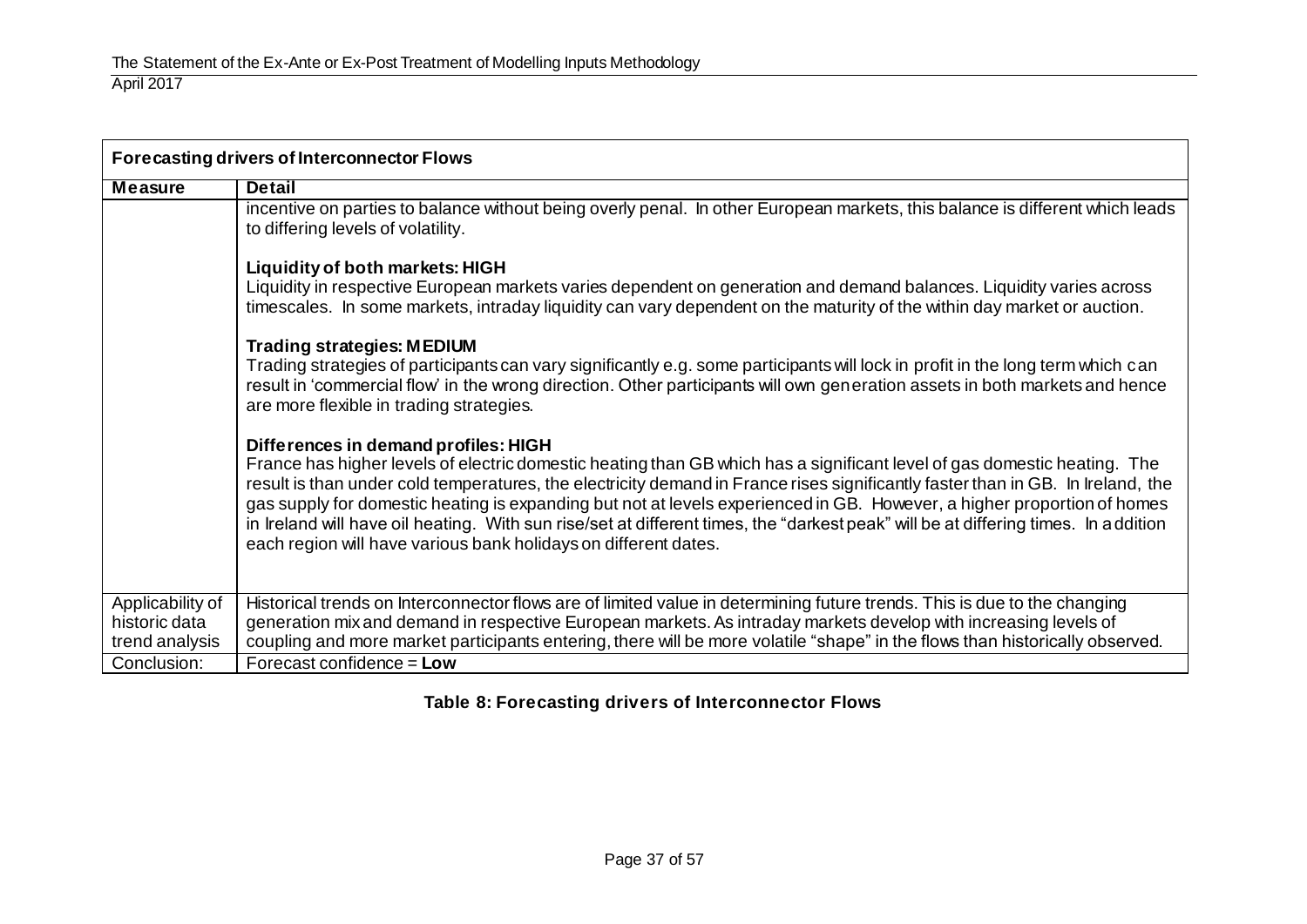| Ability to control drivers of Interconnector Flows |                                                                                                                                                                                                                                                                                                                                                                                                                                       |                                                                                                       |
|----------------------------------------------------|---------------------------------------------------------------------------------------------------------------------------------------------------------------------------------------------------------------------------------------------------------------------------------------------------------------------------------------------------------------------------------------------------------------------------------------|-------------------------------------------------------------------------------------------------------|
| <b>Tool</b>                                        | <b>Extent of NGET control</b>                                                                                                                                                                                                                                                                                                                                                                                                         | What does an incentive drive us<br>to do?                                                             |
| Balancing<br>Mechanism<br>(BM)                     | Bespoke system for price exchange between TSOs with various volumes and prices<br>submitted dependent on respective system conditions.                                                                                                                                                                                                                                                                                                | Ensure efficient trade-off between<br>expected prices/volumes available<br>in the BM with options for |
|                                                    | Ability to influence interconnector flows via the BM: Low/ None                                                                                                                                                                                                                                                                                                                                                                       | trading/contracting pre-gate closure                                                                  |
| <b>Trades</b>                                      | NGET can seek to trade energy on interconnectors pre interconnector gate closure,<br>Pre-gate actions are limited in execution time and availability based on the<br>interconnector capacity auctions.<br>Post interconnector gate closure, NGET can look to trade with other TSOs via Cross<br>Border Balancing trades subject to prices i.e. will trade if more economic than alternate<br>actions in the Balancing Mechanism (BM). | <b>N/A</b>                                                                                            |
|                                                    | Ability to influence interconnector flows via trades: High (pre-gate closure)                                                                                                                                                                                                                                                                                                                                                         |                                                                                                       |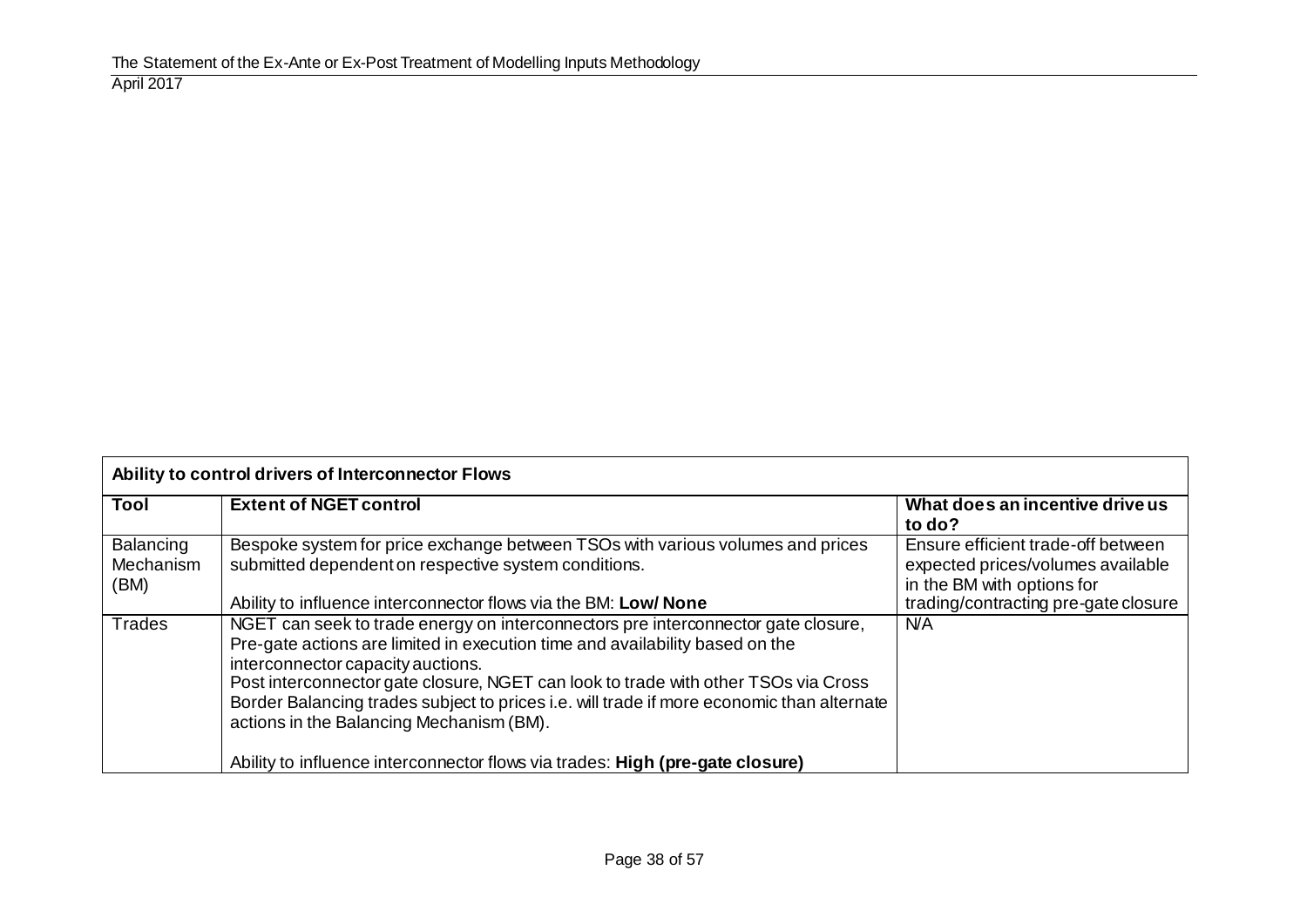| Ability to control drivers of Interconnector Flows |                                                                                                                                                                                                                                 |                                                                                                                                                                                                                                                                                                                                        |
|----------------------------------------------------|---------------------------------------------------------------------------------------------------------------------------------------------------------------------------------------------------------------------------------|----------------------------------------------------------------------------------------------------------------------------------------------------------------------------------------------------------------------------------------------------------------------------------------------------------------------------------------|
| Tool                                               | <b>Extent of NGET control</b>                                                                                                                                                                                                   | What does an incentive drive us<br>to do?                                                                                                                                                                                                                                                                                              |
|                                                    | Low (post-gate closure)                                                                                                                                                                                                         |                                                                                                                                                                                                                                                                                                                                        |
| Balancing<br><b>Services</b><br>contracts          | NGET uses Balancing Services contracts to manage interconnector flows post gate<br>closure.<br>Ability to manage interconnector flows via contracts: Low - Medium<br>Ability to influence price of such contracts: Low - medium | Develop existing/new ancillary<br>service mechanisms to manage<br>interconnector flows:<br>Facilitate provision of such services<br>by potential service providers;<br>Attain prices better than those<br>forecast to be available in the BM<br>(and manage associated price risk);<br>Increase pool of available service<br>providers |
| Transmission<br>system<br>planning/<br>operation   | N/A                                                                                                                                                                                                                             |                                                                                                                                                                                                                                                                                                                                        |
| Changes to<br>operating<br>policy                  | Ability to influence interconnector flows via changes to operating policy: Low                                                                                                                                                  | Operating policies reflect<br>characteristics of Transmission<br>systems on both sides of the<br>Interconnector and hence evolve<br>over long time periods.                                                                                                                                                                            |
| Changes to<br>industry<br>codes                    | Ability to influence interconnector flows (pre-gate closure) via code changes: Low -<br><b>Medium</b>                                                                                                                           | Look to influence European code<br>developments to the benefit of GB<br>consumers.                                                                                                                                                                                                                                                     |
| Information<br>provision                           | Ability to influence interconnector flows (pre-gate closure) via information provision:<br>Low                                                                                                                                  | Investigate additional information<br>provision on markets that can be<br>published.                                                                                                                                                                                                                                                   |
| Conclusion:                                        | Degree of control by system operator (pre-gate) = Low                                                                                                                                                                           |                                                                                                                                                                                                                                                                                                                                        |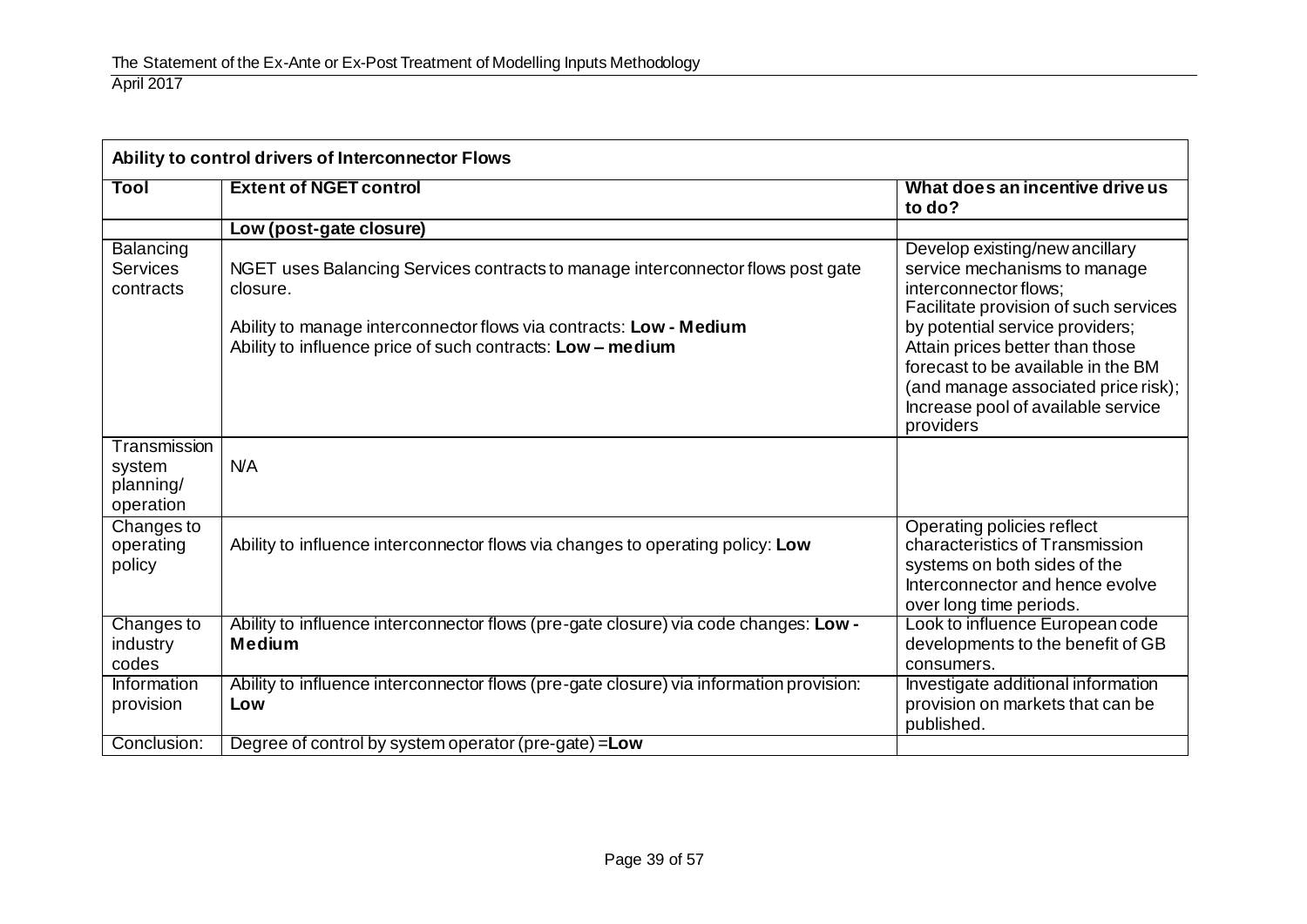**Table 9: Ability to Control Drivers of Interconnector Flows**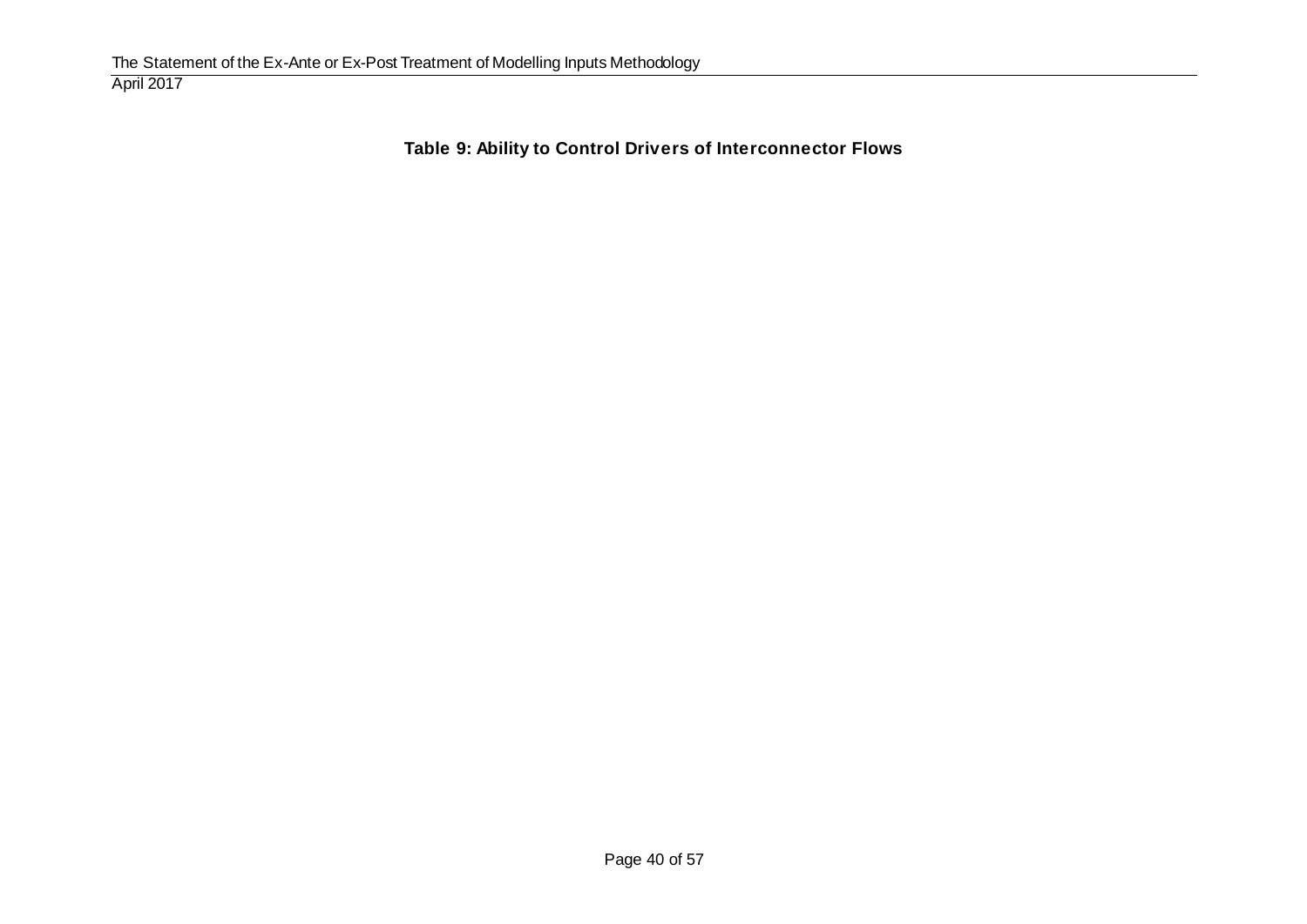| <b>Forecasting drivers of Demand Volatility</b> |                                                                                                                           |  |
|-------------------------------------------------|---------------------------------------------------------------------------------------------------------------------------|--|
| <b>Measure</b>                                  | <b>Detail</b>                                                                                                             |  |
| Is data readily                                 | <b>Demand characteristics: YES</b>                                                                                        |  |
| available?                                      | NGET has a wide range of historic demand data.                                                                            |  |
|                                                 |                                                                                                                           |  |
|                                                 | Demand forecast error: YES                                                                                                |  |
|                                                 | NGET is able to compare forecast demand with out-turn values.                                                             |  |
|                                                 |                                                                                                                           |  |
|                                                 | <b>Demand NIV contribution: YES</b><br>NGET is able to obtain NIV from settlement data.                                   |  |
|                                                 |                                                                                                                           |  |
|                                                 | <b>SQSS Requirements: YES</b>                                                                                             |  |
|                                                 | Data regarding required levels of high frequency response and 'negative reserve' to allow generation to be reduced        |  |
|                                                 | following a loss of demand are readily available.                                                                         |  |
|                                                 |                                                                                                                           |  |
|                                                 | <b>Drivers behind data:</b>                                                                                               |  |
|                                                 | <b>TV pickups: YES</b>                                                                                                    |  |
|                                                 | Historic TV pickup data is readily available.                                                                             |  |
|                                                 |                                                                                                                           |  |
|                                                 | <b>Off-peak tariffs: YES</b>                                                                                              |  |
|                                                 | The incidence of off-peak tariffs can be determined from out-turn demand data, from Distribution Network Operators or via |  |
|                                                 | interrogation of the radio teleswitch off-peak tariff management system.                                                  |  |
|                                                 |                                                                                                                           |  |
|                                                 | One-off events: YES (for historic events)                                                                                 |  |
|                                                 | Data from past one-off events is readily available.                                                                       |  |
|                                                 |                                                                                                                           |  |
|                                                 | Forecasting methodology: YES                                                                                              |  |
|                                                 | NGET's forecasting methodology is well understood.                                                                        |  |
|                                                 | Suppliers' ability to forecast their energy requirements: NO                                                              |  |
|                                                 |                                                                                                                           |  |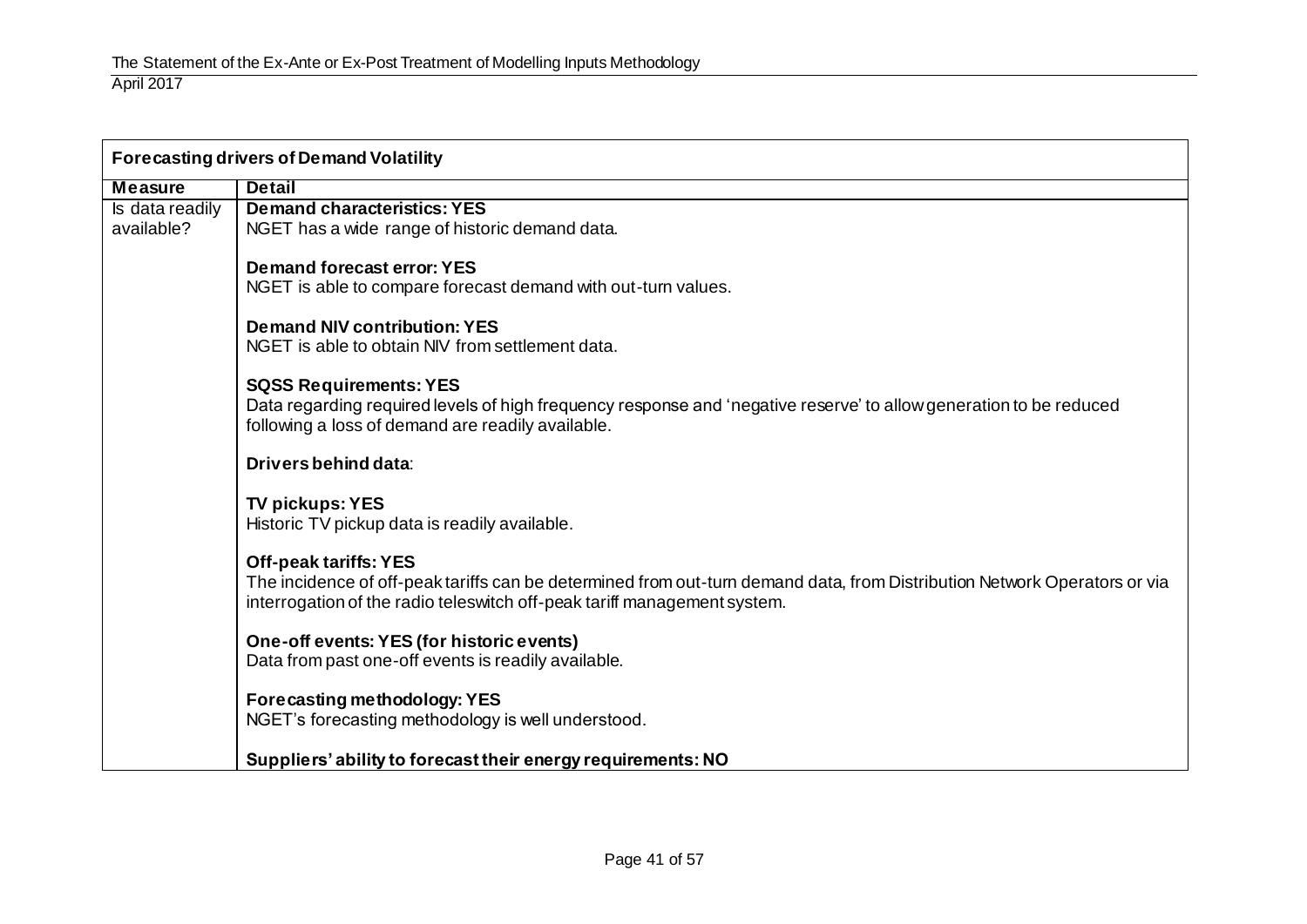| <b>Forecasting drivers of Demand Volatility</b> |                                                                                                                                                                                                                                                                                                            |
|-------------------------------------------------|------------------------------------------------------------------------------------------------------------------------------------------------------------------------------------------------------------------------------------------------------------------------------------------------------------|
| <b>Measure</b>                                  | <b>Detail</b>                                                                                                                                                                                                                                                                                              |
|                                                 | Whilst NGET can obtain NIV data, NGET has no view of individual suppliers' forecasting or risk management processes.                                                                                                                                                                                       |
|                                                 | HF response requirement: YES                                                                                                                                                                                                                                                                               |
|                                                 | The HF response requirement is well understood                                                                                                                                                                                                                                                             |
|                                                 | Negative Reserve: YES                                                                                                                                                                                                                                                                                      |
|                                                 | The need to hold sufficient downward reserve capability to cope with the largest credible demand loss at times of minimum<br>demand is known.                                                                                                                                                              |
| Volatility of                                   | <b>TV pickups: HIGH</b>                                                                                                                                                                                                                                                                                    |
| drivers                                         | TV pickups depend on the size of TV audiences and the timing of commercial breaks. For established programmes on TV<br>at regular times, they can exhibit stable behaviour. However they have the potential to exhibit significant volatility,<br>particularly when associated with large sporting events. |
|                                                 | <b>Off-peak tariffs: LOW</b><br>Switching times of off-peak tariffs tend to be well established.                                                                                                                                                                                                           |
|                                                 | <b>One-off events: HIGH</b>                                                                                                                                                                                                                                                                                |
|                                                 | By their nature, the influence of one-off events on demand is highly uncertain.                                                                                                                                                                                                                            |
|                                                 | Forecasting methodology: LOW<br>NGET's forecasting methodology is well understood.                                                                                                                                                                                                                         |
|                                                 | Suppliers' ability to forecast their energy requirements: HIGH<br>Each supplier needs to forecast and risk-manage its energy requirements against a varying customer base and imbalance<br>cash-out risk.                                                                                                  |
|                                                 | HF response requirement: LOW<br>The HF response requirement is set by policy, which tends to be stable.                                                                                                                                                                                                    |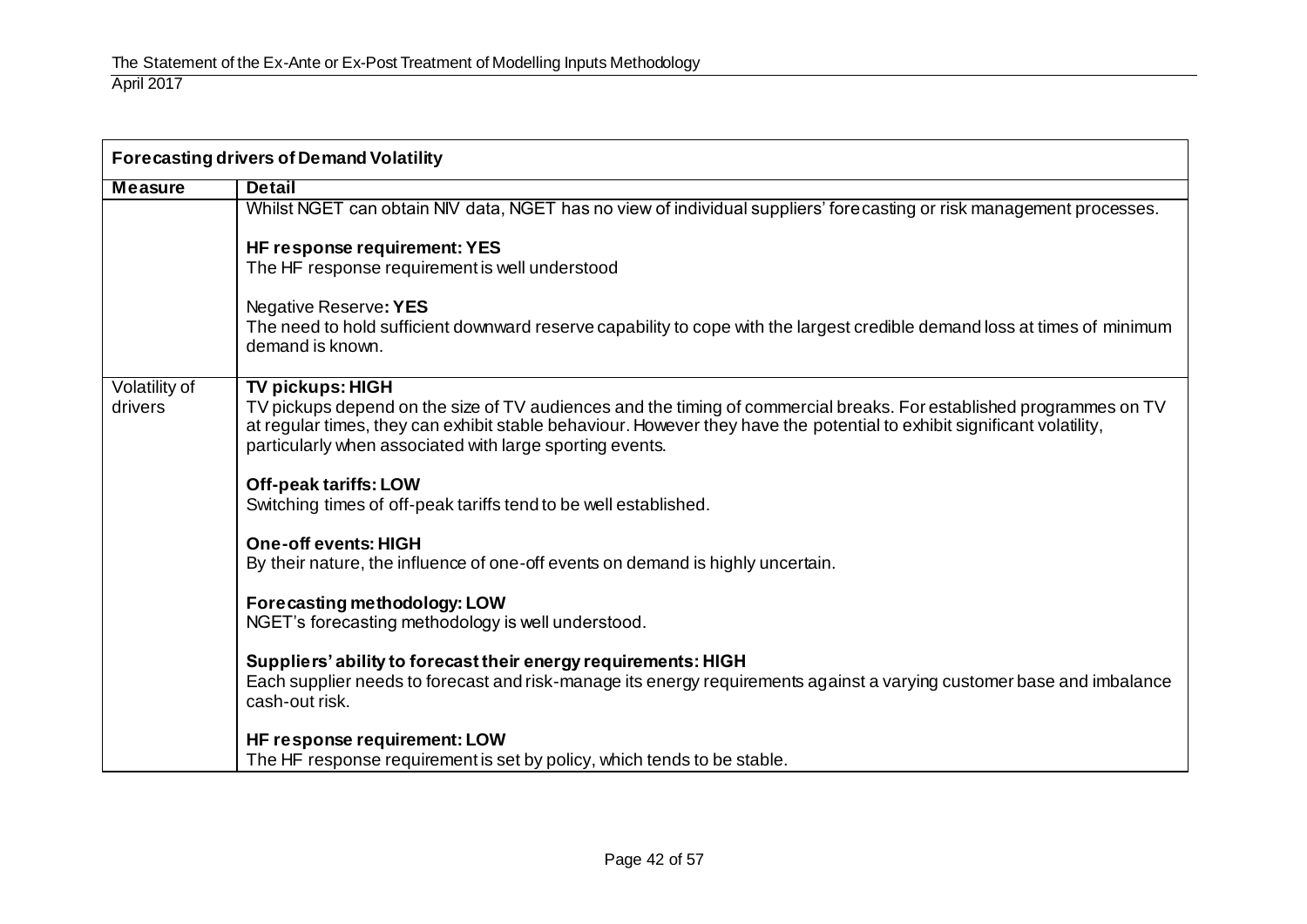| <b>Forecasting drivers of Demand Volatility</b>     |                                                                                                                                                                                                                 |  |
|-----------------------------------------------------|-----------------------------------------------------------------------------------------------------------------------------------------------------------------------------------------------------------------|--|
| Measure                                             | <b>Detail</b>                                                                                                                                                                                                   |  |
|                                                     | <b>Negative Reserve: LOW</b><br>The need to hold sufficient downward reserve capability to cope with the largest credible demand loss at times of minimum<br>demand is set by policy, which tends to be stable. |  |
| Applicability of<br>historic data<br>trend analysis | Other than for one-off events, historic demand data tends to provide useful data for trend analysis.                                                                                                            |  |
| Conclusion:                                         | Forecast confidence = $ Medium - high$                                                                                                                                                                          |  |

**Table 10: Forecasting drivers of Demand Volatility**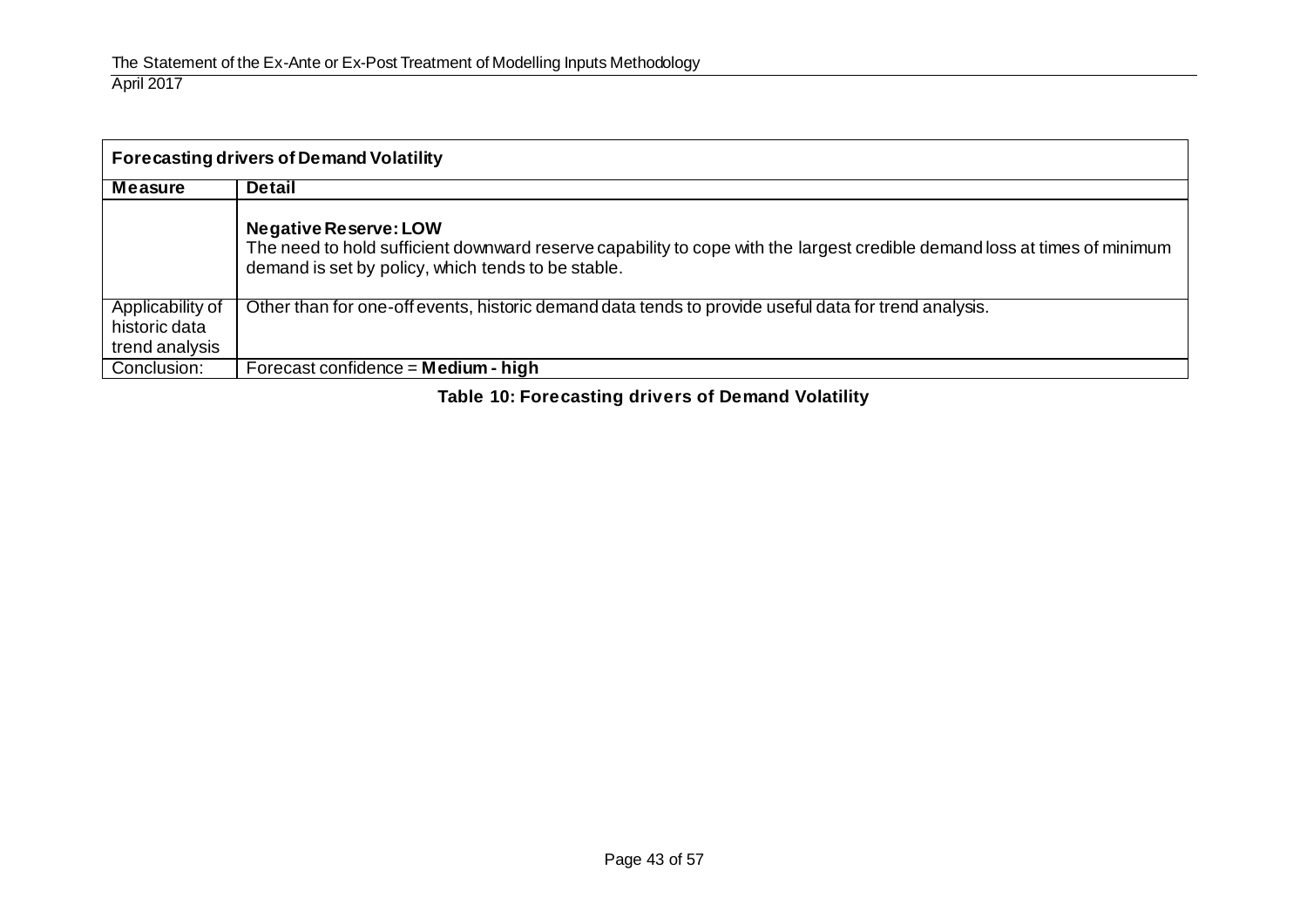| Ability to control drivers of Demand Volatility |                                                                                                                                                                                                                                                                                                                                                                                                                                                |                                                                                                                                               |
|-------------------------------------------------|------------------------------------------------------------------------------------------------------------------------------------------------------------------------------------------------------------------------------------------------------------------------------------------------------------------------------------------------------------------------------------------------------------------------------------------------|-----------------------------------------------------------------------------------------------------------------------------------------------|
| Tool                                            | <b>Extent of NGET control</b>                                                                                                                                                                                                                                                                                                                                                                                                                  | What does an incentive drive us<br>to do?                                                                                                     |
| <b>Balancing</b><br>Mechanism<br>(BM)           | The BM can only be used in the short-term to change output levels of generators that<br>are already running or can be made to run in BM timescales. As long as the dynamic<br>parameters of generation running in the BM allow, it can be used to track the demand<br>profile. Rapid changes in demand tend to require specialist services to deliver energy<br>in short timescales.<br>Ability to influence demand volatility via the BM: Low | Ensure efficient trade-off between<br>expected prices/volumes available<br>in the BM with options for<br>trading/contracting pre-gate closure |
| <b>Trades</b>                                   | Trading tends to be for the delivery of defined blocks of energy. Hence it tends not to                                                                                                                                                                                                                                                                                                                                                        | N/A                                                                                                                                           |
|                                                 | be used as a tool to manage demand volatility.                                                                                                                                                                                                                                                                                                                                                                                                 |                                                                                                                                               |
|                                                 | Ability to influence demand volatility via trades: None                                                                                                                                                                                                                                                                                                                                                                                        |                                                                                                                                               |
| Balancing<br><b>Services</b><br>contracts       | Balancing Services contracts provide NGET with the ability to specify and procure a<br>range of Balancing Services through the timescales.                                                                                                                                                                                                                                                                                                     | Develop existing/new ancillary<br>service mechanisms to manage<br>demand volatility;                                                          |
|                                                 | NGET uses a range of Balancing Services contracts to manage demand volatility, from<br>frequency response through fast reserve and other reserve products.                                                                                                                                                                                                                                                                                     | Facilitate provision of such services<br>by potential service providers;<br>Attain prices better than those                                   |
|                                                 | NGET looks to procure these services from a range of industrial and commercial load<br>sources (either directly or via aggregators).                                                                                                                                                                                                                                                                                                           | forecast to be available in the BM<br>(and manage associated price risk);<br>Increase pool of available service                               |
|                                                 | Ability to manage demand volatility via contracts: Low - Medium<br>Ability to influence price of such contracts: Low - medium (depending on procurement<br>method)                                                                                                                                                                                                                                                                             | providers                                                                                                                                     |
| Transmission                                    | <b>N/A</b>                                                                                                                                                                                                                                                                                                                                                                                                                                     |                                                                                                                                               |
| system                                          |                                                                                                                                                                                                                                                                                                                                                                                                                                                |                                                                                                                                               |
| planning/<br>operation                          |                                                                                                                                                                                                                                                                                                                                                                                                                                                |                                                                                                                                               |
| Changes to                                      | NGET's Short-Term Operating Reserve Requirement (STORR) is set to ensure                                                                                                                                                                                                                                                                                                                                                                       | Ensure continued optimal                                                                                                                      |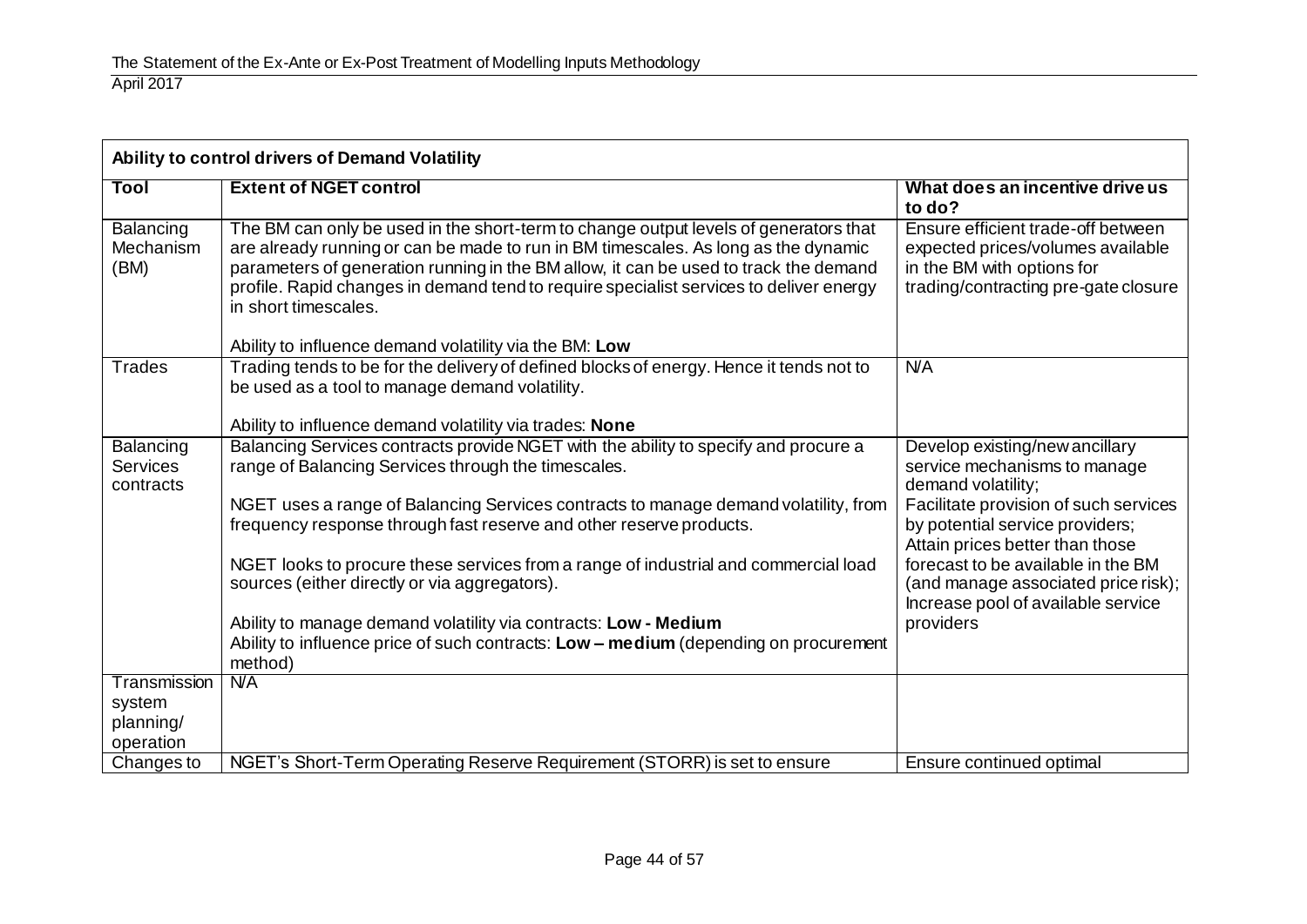| Ability to control drivers of Demand Volatility |                                                                                                                                                                                                                                                                                                                                                                                                                                                                                                                                                                                                                                                                                                                                                                                                                                                                                               |                                                                                                                                                                             |
|-------------------------------------------------|-----------------------------------------------------------------------------------------------------------------------------------------------------------------------------------------------------------------------------------------------------------------------------------------------------------------------------------------------------------------------------------------------------------------------------------------------------------------------------------------------------------------------------------------------------------------------------------------------------------------------------------------------------------------------------------------------------------------------------------------------------------------------------------------------------------------------------------------------------------------------------------------------|-----------------------------------------------------------------------------------------------------------------------------------------------------------------------------|
| <b>Tool</b>                                     | <b>Extent of NGET control</b>                                                                                                                                                                                                                                                                                                                                                                                                                                                                                                                                                                                                                                                                                                                                                                                                                                                                 | What does an incentive drive us<br>to do?                                                                                                                                   |
| operating<br>policy                             | compliance with relevant policy. Changes in operating conditions may trigger the need<br>to revise policy, which may vary the requirement for certain Balancing Services (and<br>vice versa).<br>Ability to manage demand volatility via changes to operating policy: Medium<br>Ability to influence price via changes to operating policy: <b>None - low</b><br>NGET can work with the industry to develop the NETS SQSS to ensure<br>response/reserve requirements remain appropriate to cater for the largest demand<br>loss, although the ease with which the SQSS can be changed, and the associated<br>timeframe, tends to depend on the magnitude of that change.<br>However, NGET could also incur a step-change in SO costs if changes to the SQSS<br>impose different ways of working on it.<br>Ability to influence transmission availability via changes to operating policy: Low | requirement for response and<br>reserve holding/provision;<br>Develop NETS SQSS so that<br>policies accommodate/are<br>consistent with the latest industry<br>developments; |
| Changes to<br>industry<br>codes                 | The code change route could be used to investigate whether there was the opportunity<br>for drivers for demand volatility could be managed prior to the system operation phase.<br>Ability to influence demand volatility via code changes: Low                                                                                                                                                                                                                                                                                                                                                                                                                                                                                                                                                                                                                                               | Investigate how code provisions<br>might influence demand<br>management to better meet system<br>operation needs                                                            |
| <b>Information</b><br>provision                 | NGET publishes a range of information to the industry through its Ten Year Statement,<br>its own website and via submission to the Balancing Mechanism Reporting Agent<br>(BMRA). Some of this information may be useful in influencing the timing of demand<br>take.<br>Ability to influence demand volatility via information provision: Low                                                                                                                                                                                                                                                                                                                                                                                                                                                                                                                                                | Investigate how increased<br>availability of information might lead<br>to more effective functioning of the<br>market with regard to system<br>operator actions             |
| Conclusion:                                     | Degree of control by system operator = Low - medium (except demand contribution                                                                                                                                                                                                                                                                                                                                                                                                                                                                                                                                                                                                                                                                                                                                                                                                               |                                                                                                                                                                             |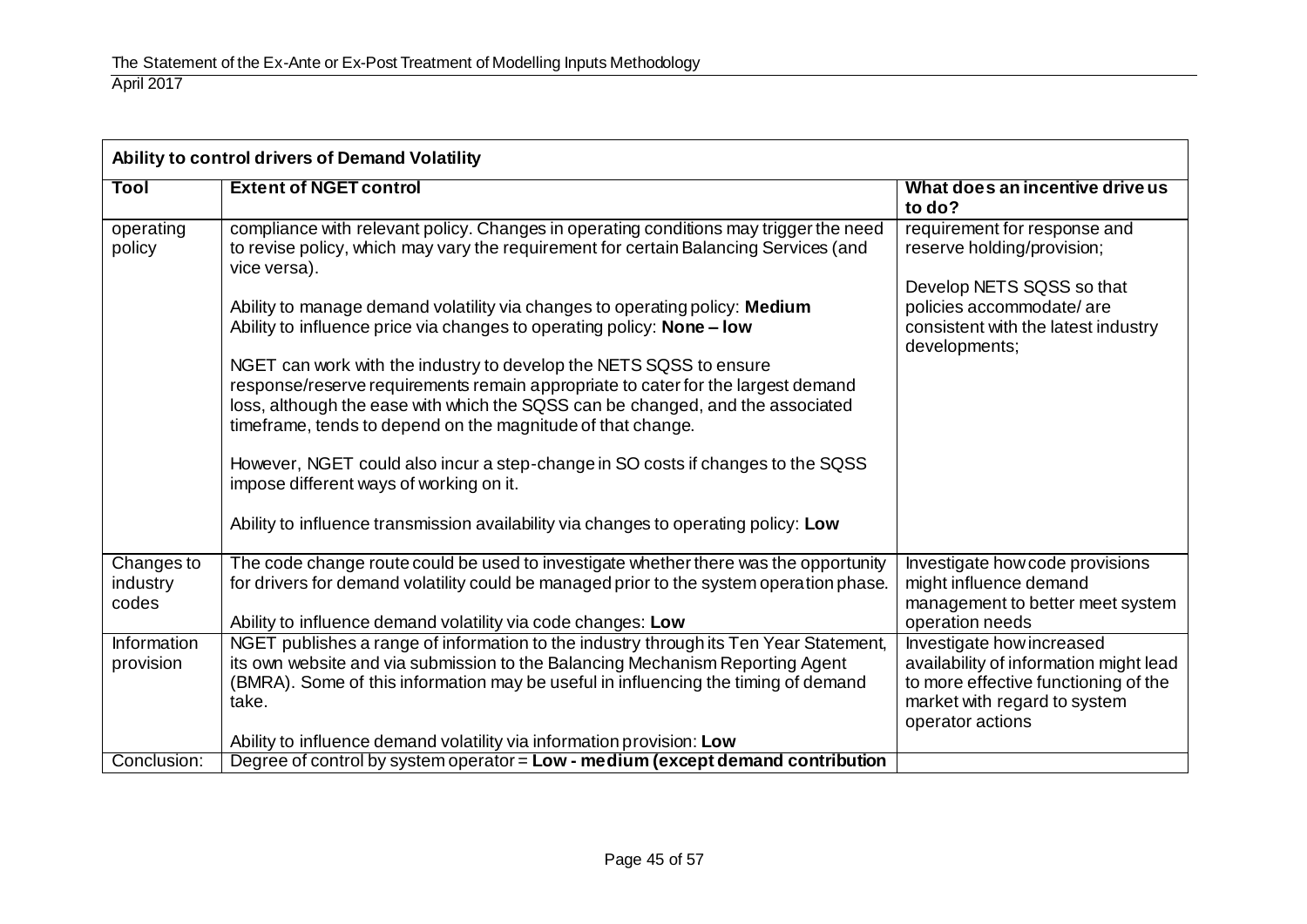| Ability to control drivers of Demand Volatility |                               |                                           |
|-------------------------------------------------|-------------------------------|-------------------------------------------|
| <b>Tool</b>                                     | <b>Extent of NGET control</b> | Nhat does an incentive drive us<br>to do? |
|                                                 | to NIV – None)                |                                           |

**Table 11: Ability to control drivers of Demand Volatility**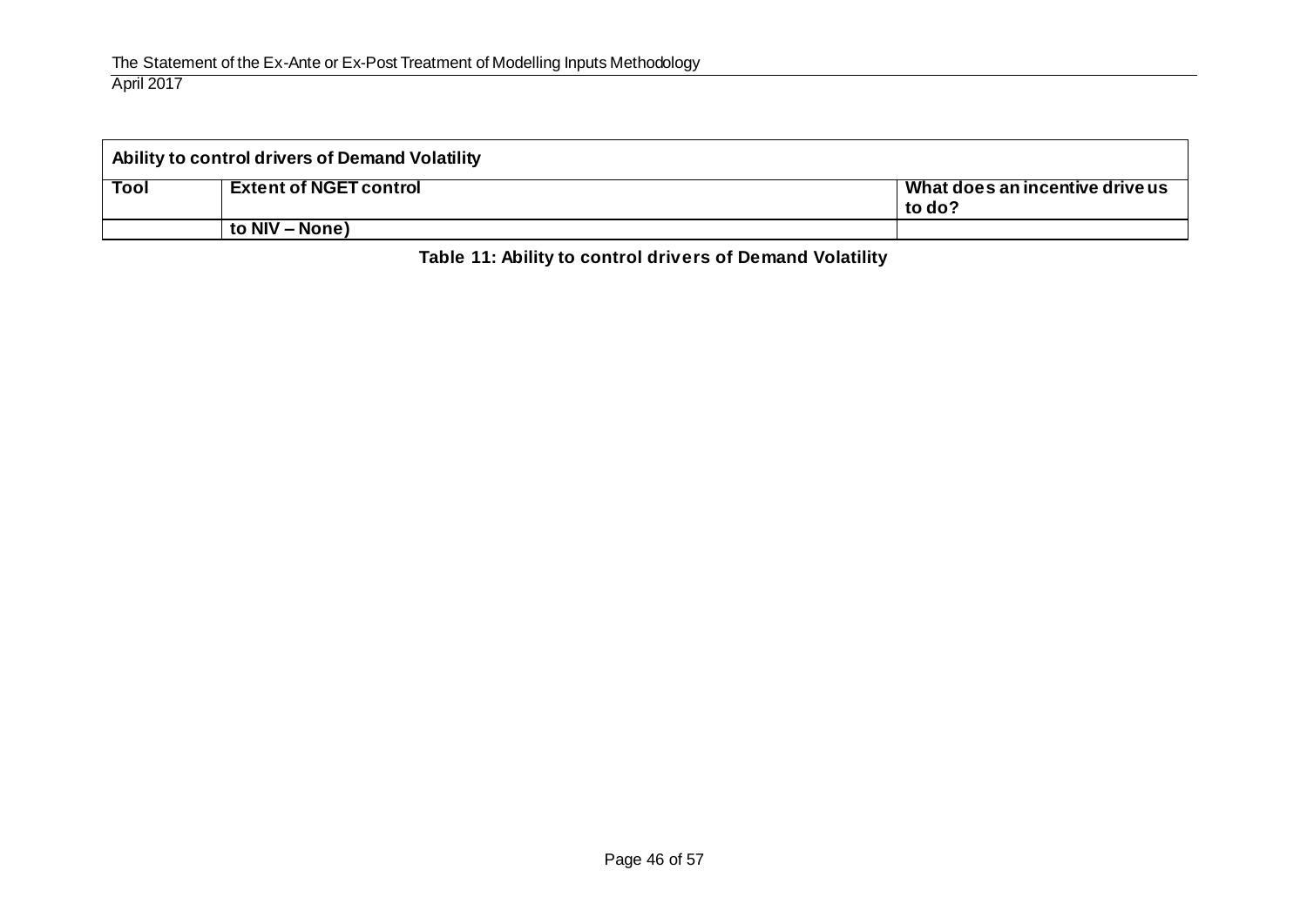| Forecasting drivers of Transmission Availability |                                                                                                                                                                                                                                                                                                                                                          |  |
|--------------------------------------------------|----------------------------------------------------------------------------------------------------------------------------------------------------------------------------------------------------------------------------------------------------------------------------------------------------------------------------------------------------------|--|
| <b>Measure</b>                                   | <b>Detail</b>                                                                                                                                                                                                                                                                                                                                            |  |
| Is data readily<br>available?                    | Planned outage data: YES<br>Transmission availability is notified to NGET by TOs under the provisions of OC2 and is combined with NGET's<br>transmission availability information derived from its outage plans. Hence the data itself, once submitted, is readily<br>available. Data quantity/quality decreases as the lead-time of the data increases. |  |
|                                                  | Unplanned outage data: YES<br>NGET becomes aware of faults with transmission equipment through its system operator function. If faults persist, they<br>would become visible through OC2 data submissions.                                                                                                                                               |  |
|                                                  | Drivers behind data:                                                                                                                                                                                                                                                                                                                                     |  |
|                                                  | <b>Connection scheme outages: YES</b>                                                                                                                                                                                                                                                                                                                    |  |
|                                                  | Data relating to connection scheme outages is readily available, subject to lead time.                                                                                                                                                                                                                                                                   |  |
|                                                  | <b>Construction/maintenance outages: YES</b><br>Data relating to construction and maintenance outages is readily available, subject to lead time.                                                                                                                                                                                                        |  |
|                                                  | Contractor Availability: YES (NGET), NO (Other TOs)<br>NGET's outage planners are able to determine contractor availability through the outage planning process. Whilst other<br>TOs do the same, NGET does not have access to information on their contractor availability.                                                                             |  |
|                                                  | <b>SQSS: YES</b><br>The SQSS specifies criteria for the design and operation of the transmission system.                                                                                                                                                                                                                                                 |  |
|                                                  | <b>Transmission equipment faults: YES</b><br>Data relating to transmission system faults is readily available.                                                                                                                                                                                                                                           |  |
|                                                  | <b>Type faults/restrictions: YES</b>                                                                                                                                                                                                                                                                                                                     |  |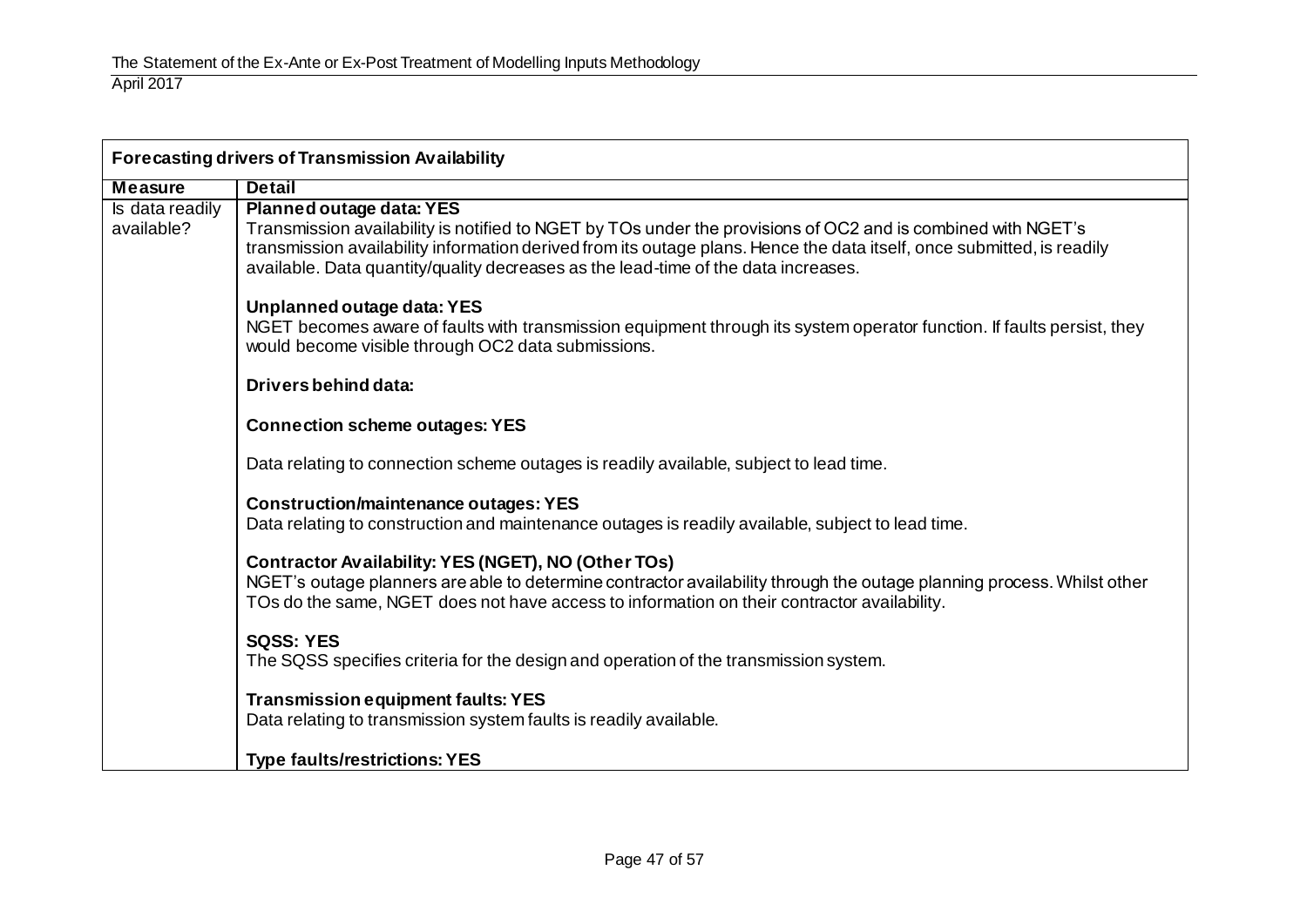| <b>Forecasting drivers of Transmission Availability</b> |                                                                                                                                                                                                                                                                                                                                                                                                                                                                                                                                                                                                                                                                                                                                                                                                                                                                                                                                                                                                                                                                                                                                                                                                                                                                                                                                                                                                                                                                                                                                                                                                                                                                                                                                                   |  |
|---------------------------------------------------------|---------------------------------------------------------------------------------------------------------------------------------------------------------------------------------------------------------------------------------------------------------------------------------------------------------------------------------------------------------------------------------------------------------------------------------------------------------------------------------------------------------------------------------------------------------------------------------------------------------------------------------------------------------------------------------------------------------------------------------------------------------------------------------------------------------------------------------------------------------------------------------------------------------------------------------------------------------------------------------------------------------------------------------------------------------------------------------------------------------------------------------------------------------------------------------------------------------------------------------------------------------------------------------------------------------------------------------------------------------------------------------------------------------------------------------------------------------------------------------------------------------------------------------------------------------------------------------------------------------------------------------------------------------------------------------------------------------------------------------------------------|--|
| <b>Measure</b>                                          | <b>Detail</b>                                                                                                                                                                                                                                                                                                                                                                                                                                                                                                                                                                                                                                                                                                                                                                                                                                                                                                                                                                                                                                                                                                                                                                                                                                                                                                                                                                                                                                                                                                                                                                                                                                                                                                                                     |  |
|                                                         | Data relating to type faults/restrictions (once known) is readily available.                                                                                                                                                                                                                                                                                                                                                                                                                                                                                                                                                                                                                                                                                                                                                                                                                                                                                                                                                                                                                                                                                                                                                                                                                                                                                                                                                                                                                                                                                                                                                                                                                                                                      |  |
| Volatility of<br>drivers                                | Connection scheme outages: Varies with lead time<br>Low (up to e.g. 4 weeks) - increasing to HIGH (beyond 6 months)<br>Connection scheme outages are subject to variation associated with those schemes, hence dates can be subject to change<br>and can be extremely difficult to forecast.<br>Construction/maintenance outages: Varies with lead time<br>Low (up to e.g. 4 weeks) - increasing to HIGH (beyond 6 months)<br>Maintenance outages tend to be periodic in nature. However, construction/maintenance outages are subject to iterative<br>planning processes and continuous assessment of system security. Hence, even once an outage plan has been finalised<br>(currently at year-ahead) there is still the potential for significant change prior to real-time as stakeholders/third parties<br>revise their plans, other equipment faults, delivery of equipment is delayed, etc.<br><b>Contractor Availability: Varies with lead time</b><br>Low (up to e.g. 4 weeks) - increasing to HIGH (beyond 6 months)<br>Contractor availability can change, which for England and Wales transmission equipment NGET has some control over.<br>However, for equipment owned by other transmission owners, NGET has no sight of/influence over contractor availability.<br><b>SQSS: LOW</b><br>System planning and operation requirements, being based on SQSS criteria, tend to change infrequently.<br><b>Transmission equipment faults: HIGH</b><br>Faults are random in nature, hence are highly volatile and cannot be forecast in a meaningful sense.<br><b>Type faults/restrictions:</b><br>Like faults, type faults/restrictions are random in nature, hence are highly volatile and cannot be forecast in a meaningful<br>sense. |  |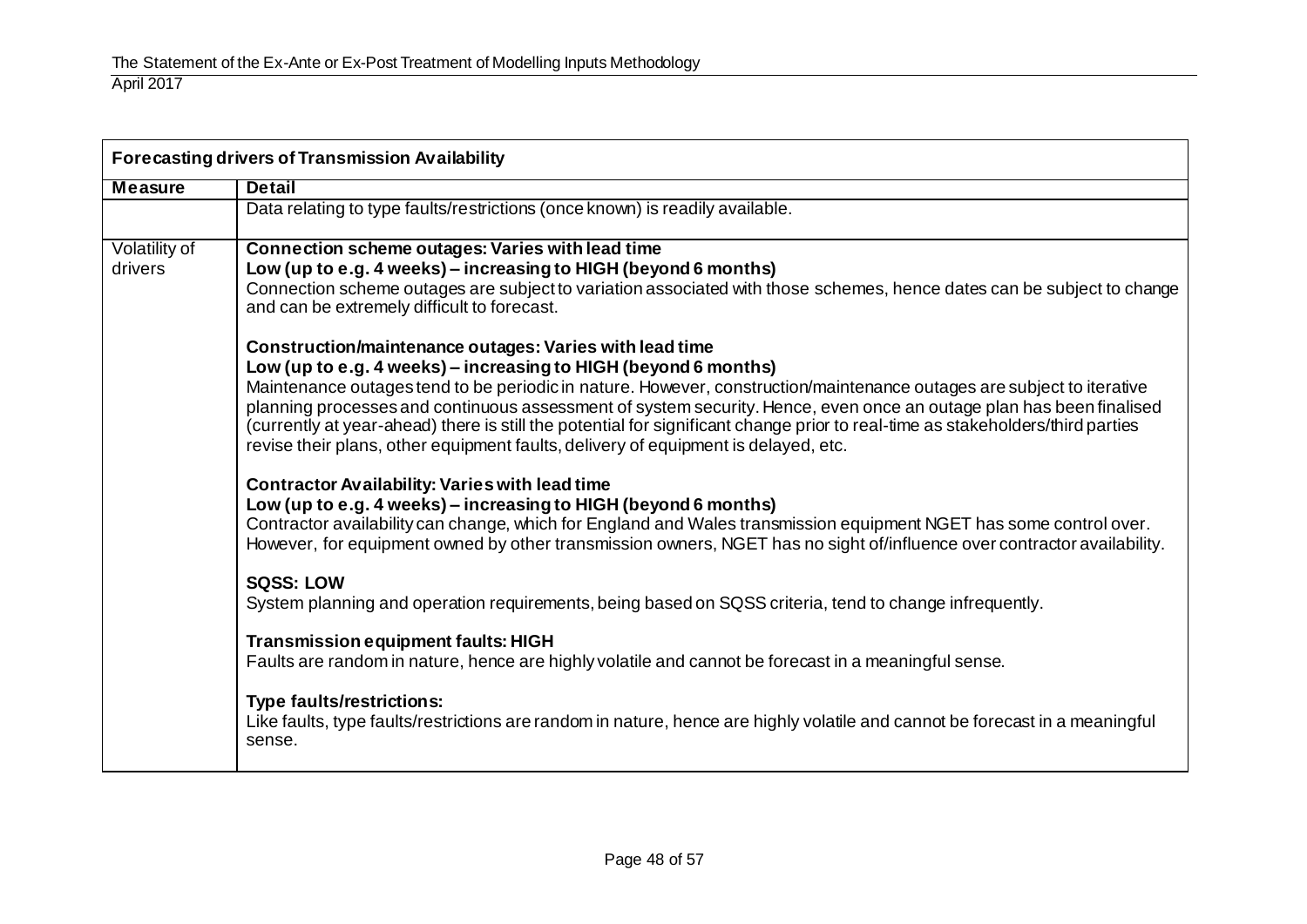| <b>Forecasting drivers of Transmission Availability</b> |                                                                                                                                                                                                              |
|---------------------------------------------------------|--------------------------------------------------------------------------------------------------------------------------------------------------------------------------------------------------------------|
| <b>Measure</b>                                          | <b>Detail</b>                                                                                                                                                                                                |
| Applicability of                                        | Planned outage data: NO                                                                                                                                                                                      |
| historic data<br>trend analysis                         | Because of its drivers, planned outage data is unique to a particular time period and, other than the fact that outages tend<br>to be taken over the lower-demand summer period, show no real trend in time. |
|                                                         | Unplanned outage data: NO                                                                                                                                                                                    |
|                                                         | The random nature of faults makes it difficult to use past history as an indication of when faults might occur, although a<br>longer-term view of history may provide an indication of frequency.            |
| Conclusion:                                             | Forecast confidence $=$ <b>Medium</b>                                                                                                                                                                        |

**Table 12: Forecasting drivers of Transmission Availability**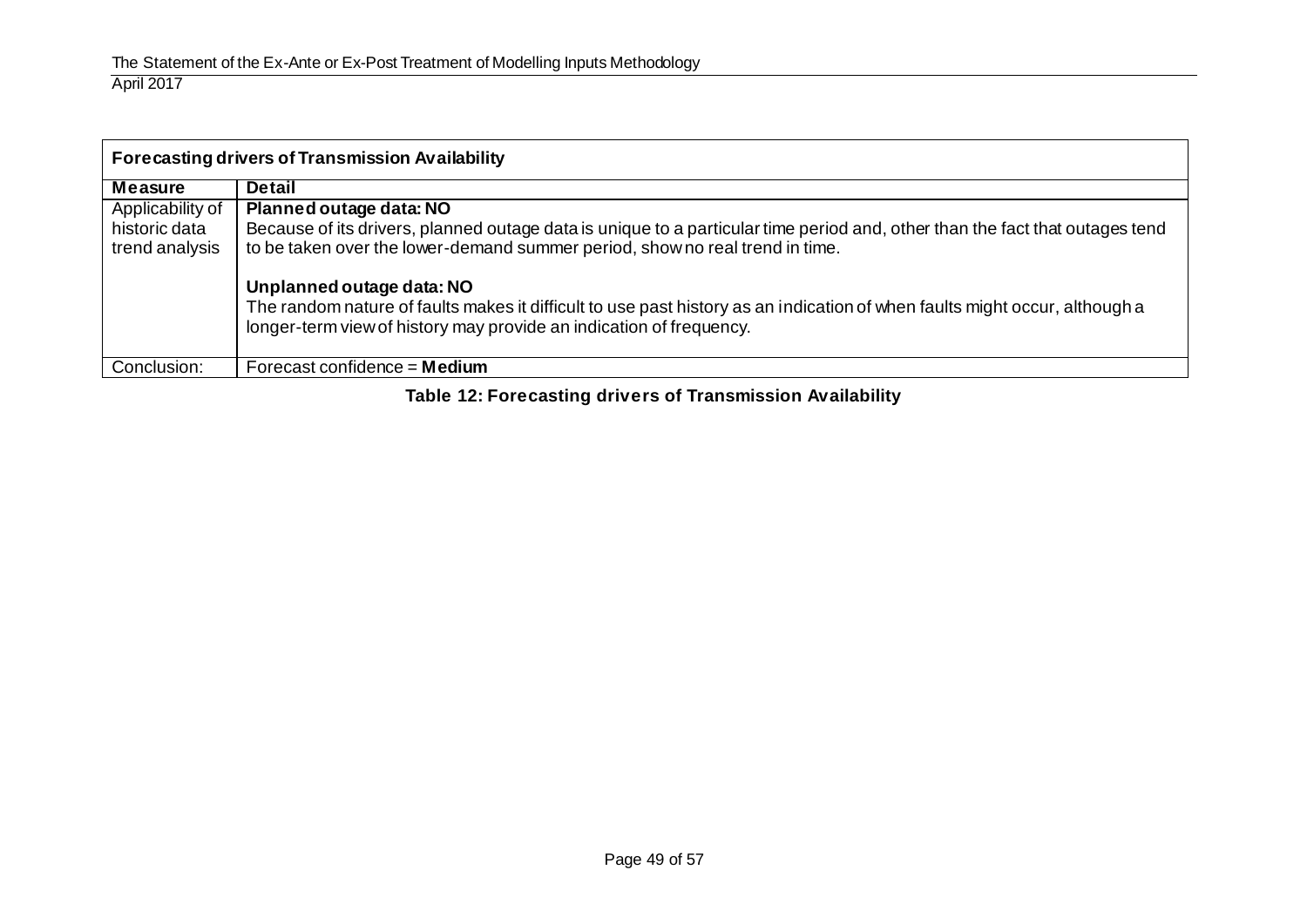| Ability to control drivers of Transmission Availability |                                                                                                                                                                                                                                                         |                                                                                                                                          |  |
|---------------------------------------------------------|---------------------------------------------------------------------------------------------------------------------------------------------------------------------------------------------------------------------------------------------------------|------------------------------------------------------------------------------------------------------------------------------------------|--|
| Tool                                                    | <b>Extent of NGET control</b>                                                                                                                                                                                                                           | What does an incentive drive us<br>to do?                                                                                                |  |
| Balancing<br>Mechanism<br>(BM)                          | N/A                                                                                                                                                                                                                                                     | N/A                                                                                                                                      |  |
| <b>Trades</b>                                           | <b>N/A</b>                                                                                                                                                                                                                                              | N/A                                                                                                                                      |  |
| Balancing<br><b>Services</b><br>contracts               | N/A                                                                                                                                                                                                                                                     | N/A                                                                                                                                      |  |
| Transmission<br>system<br>planning/<br>operation        | NGET's investment planning activity is a key driver behind the efficient development of<br>the transmission system.<br>NGET's outage planning activity is a key driver behind the management of transmission                                            | Develop outage planning processes;<br>Innovate with regard to running<br>arrangements and development of<br>post-fault system management |  |
|                                                         | system availability through the planning timescales.                                                                                                                                                                                                    | tools:<br>Investigate technical solutions to                                                                                             |  |
|                                                         | NGET's planning roles enable it to work to co-ordinate transmission availability and<br>investigate how to ensure the ongoing efficiency of planning processes.                                                                                         | maximise transmission system<br>capability                                                                                               |  |
|                                                         | Ability to influence transmission availability via system planning/operation: Medium to<br>high in the short-term, reducing in the medium - long term                                                                                                   |                                                                                                                                          |  |
| Changes to<br>operating<br>policy                       | The National Electricity Transmission System Security and Quality of Supply Standards<br>(NETS SQSS) sets out a co-ordinated set of criteria and methodologies that apply to<br>the planning of the national electricity transmission system.           | Develop NETS SQSS so that<br>policies accommodate/are<br>consistent with the latest industry<br>developments;                            |  |
|                                                         | NGET can work with the industry to develop the NETS SQSS to ensure its planning<br>criteria remain appropriate, although the ease with which the SQSS can be changed,<br>and the associated timeframe, tends to depend on the magnitude of that change. | Ensure appropriate levels of<br>transmission system security<br>through network planning                                                 |  |
|                                                         | However, NGET could also incur a step-change in SO costs if changes to the SQSS                                                                                                                                                                         |                                                                                                                                          |  |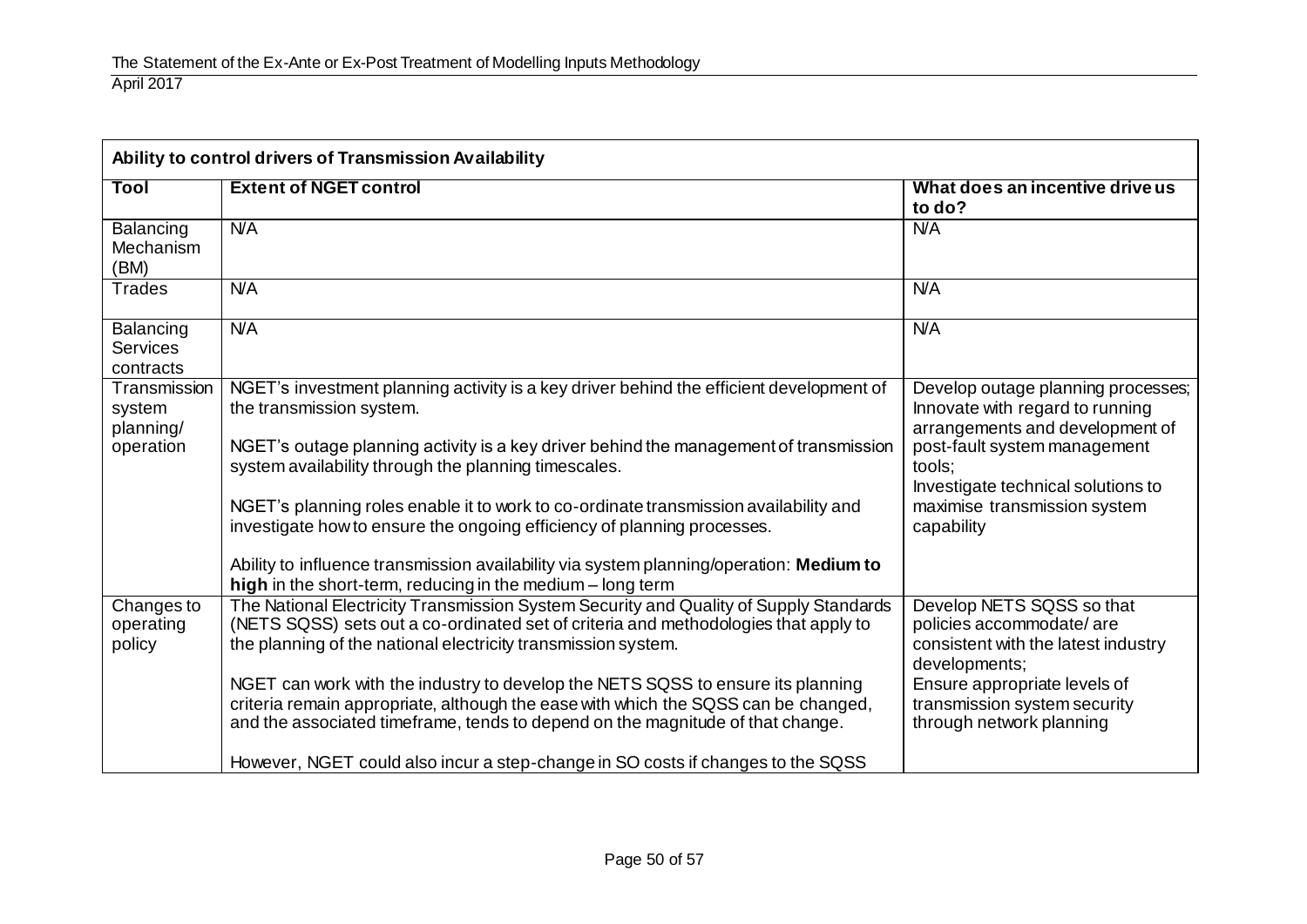| Ability to control drivers of Transmission Availability |                                                                                                                                                                                                                                                                                                                                                                                                                                                                                                                          |                                                                                                                                                                          |  |
|---------------------------------------------------------|--------------------------------------------------------------------------------------------------------------------------------------------------------------------------------------------------------------------------------------------------------------------------------------------------------------------------------------------------------------------------------------------------------------------------------------------------------------------------------------------------------------------------|--------------------------------------------------------------------------------------------------------------------------------------------------------------------------|--|
| Tool                                                    | <b>Extent of NGET control</b>                                                                                                                                                                                                                                                                                                                                                                                                                                                                                            | What does an incentive drive us<br>to do?                                                                                                                                |  |
|                                                         | impose different ways of working on it.                                                                                                                                                                                                                                                                                                                                                                                                                                                                                  |                                                                                                                                                                          |  |
|                                                         | Ability to influence transmission availability via changes to operating policy: Low                                                                                                                                                                                                                                                                                                                                                                                                                                      |                                                                                                                                                                          |  |
| Changes to<br>industry<br>codes                         | The code change route could be used to propose changes to outage co-ordination<br>processes with the aim of ensuring their continued efficiency. In the context of<br>transmission system availability/capability, code changes might be a route to enhancing<br>the collective aim of transmission owners to maximise availability, although as with<br>generator availability it might be that enhanced licence obligations to minimise<br>constraint costs through efficient co-ordination could be more appropriate. | Investigate how increased co-<br>ordination and efficiency between<br>code parties might be possible and<br>what the benefit for the outage<br>planning process might be |  |
|                                                         | Ability to influence transmission availability via code changes: Low                                                                                                                                                                                                                                                                                                                                                                                                                                                     |                                                                                                                                                                          |  |
| Information<br>provision                                | NGET publishes information on transmission system capability to the industry through<br>its Ten Year Statement. NGET consults with the industry regarding the quantity and<br>type of information it provides, some of which (in conjunction with locational use of<br>system charging, may influence generator/demand decisions on where to site, with a<br>corresponding impact on the requirement for transmission capacity.                                                                                          | Investigate how increased<br>availability of information might lead<br>to more effective functioning of the<br>market with regard to system<br>operator actions          |  |
|                                                         | Ability to influence transmission availability/capacity via information provision: Low                                                                                                                                                                                                                                                                                                                                                                                                                                   |                                                                                                                                                                          |  |
| Conclusion:                                             | Degree of control by system operator = $Median$                                                                                                                                                                                                                                                                                                                                                                                                                                                                          |                                                                                                                                                                          |  |

**Table 13: Ability to control drivers of Transmission Availability**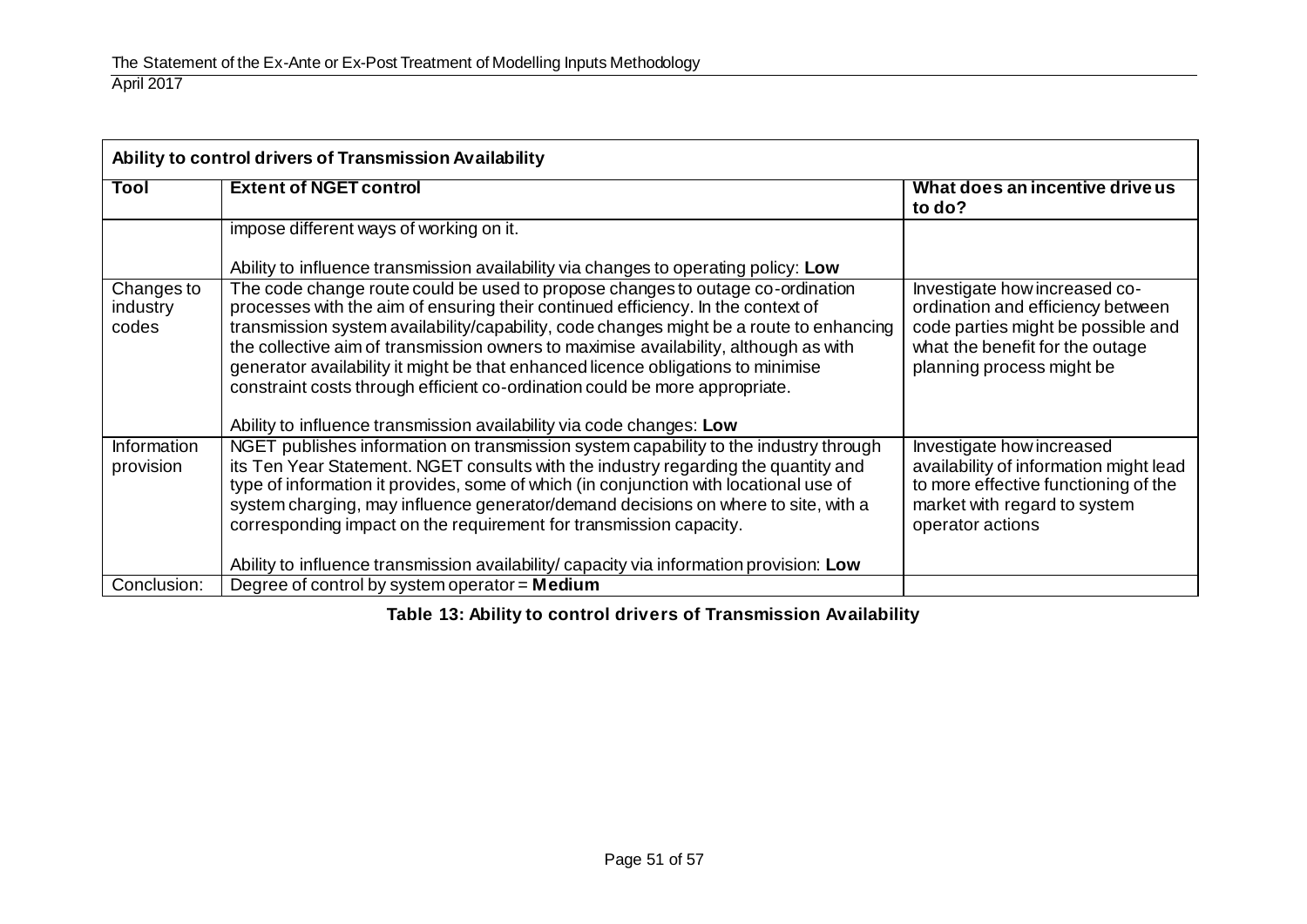| <b>Forecasting drivers of Transmission Capability</b> |                                                                                                                                                                                                                                                                                                  |  |
|-------------------------------------------------------|--------------------------------------------------------------------------------------------------------------------------------------------------------------------------------------------------------------------------------------------------------------------------------------------------|--|
| <b>Measure</b>                                        | <b>Detail</b>                                                                                                                                                                                                                                                                                    |  |
| Is data readily<br>available?                         | <b>Equipment ratings: YES</b><br>Detailed ratings information for NGET's transmission equipment is readily available. Rating information for other TOs'<br>equipment is provided to NGET under the provisions of the SO-TO Code.                                                                 |  |
|                                                       | <b>SQSS Requirements: YES</b><br>Criteria for pre- and post-fault operational voltage, thermal and stability standards arising from SQSS requirements are<br>readily available.                                                                                                                  |  |
|                                                       | <b>Post-fault actions: YES</b><br>Post-fault actions include (but are not limited to) switching of transmission equipment, agreeing of Special Actions under the<br>terms of the Grid Code, and agreeing Balancing Services contracts. Data for agreed post-fault actions are readily available. |  |
|                                                       | Drivers behind data:                                                                                                                                                                                                                                                                             |  |
|                                                       | Plant characteristics: YES (NGET), NO (Other TOs)                                                                                                                                                                                                                                                |  |
|                                                       | Data relating to NGET's plant characteristics is readily available. Data relating to other TOs' plant characteristics may be<br>available under the provisions of the SO-TO Code.                                                                                                                |  |
|                                                       | <b>Weather/season impact: YES</b><br>Data relating to the impact of seasons NGET's plant characteristics is readily available. Data relating to the impact of<br>seasons on other TOs' plant characteristics may be available under the provisions of the SO-TO Code.                            |  |
|                                                       | Certain of NGET's equipment have monitoring equipment that allows for more dynamic assessment of characteristics,<br>depending on local weather conditions.                                                                                                                                      |  |
|                                                       | Voltage criteria, Loss of supply criteria: YES<br>The SQSS specifies criteria for maintaining system voltage and when loss of supply is acceptable.                                                                                                                                              |  |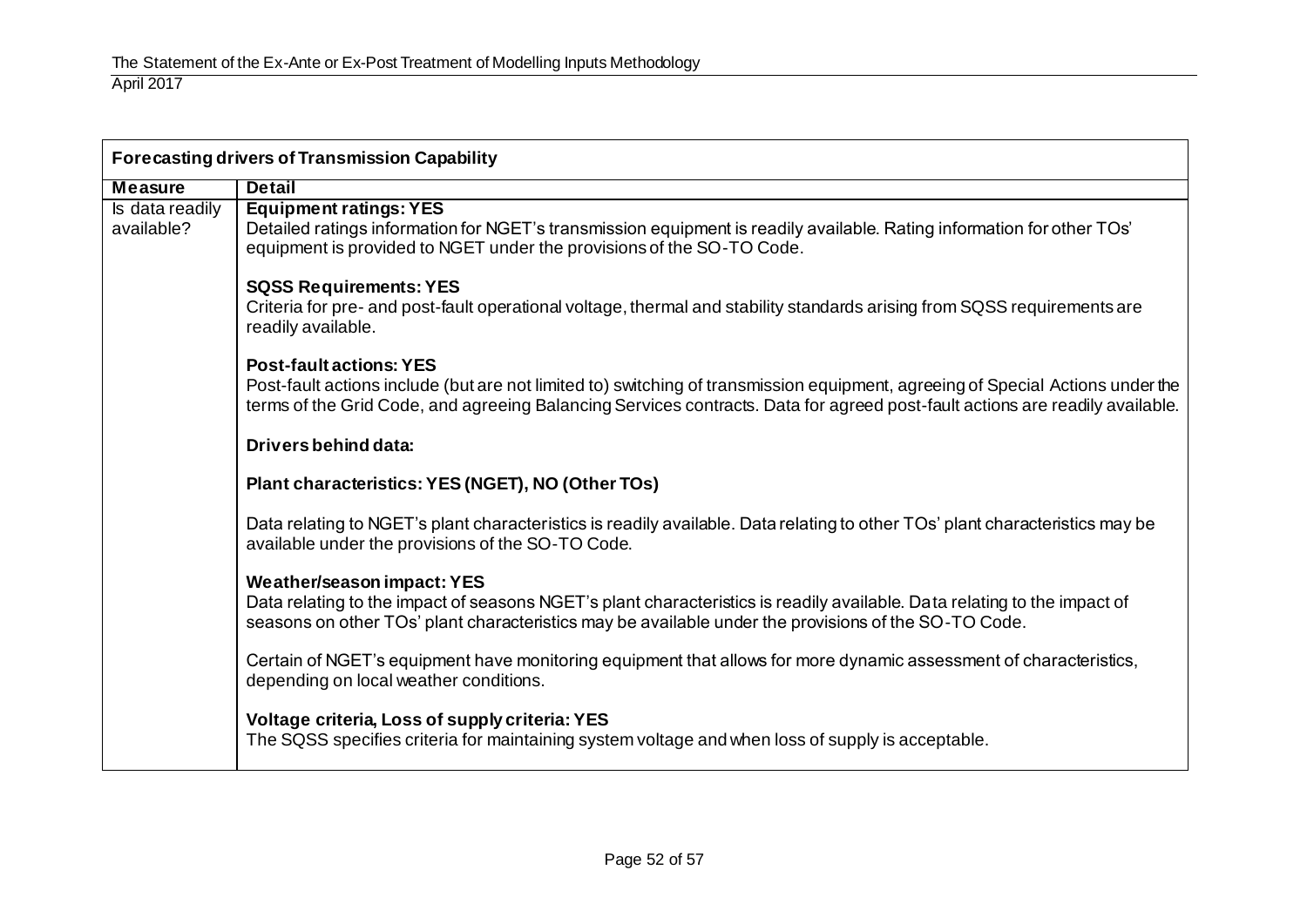| <b>Forecasting drivers of Transmission Capability</b> |                                                                                                                                                                                                                      |  |
|-------------------------------------------------------|----------------------------------------------------------------------------------------------------------------------------------------------------------------------------------------------------------------------|--|
| <b>Measure</b>                                        | <b>Detail</b>                                                                                                                                                                                                        |  |
|                                                       | Availability of reactive power: YES                                                                                                                                                                                  |  |
|                                                       | Data relating to the reactive power absorption/generation of NGET's transmission assets, including reactive compensation<br>equipment, is readily available.                                                         |  |
|                                                       | Data relating to the reactive power absorption/generation of other TOs' plant characteristics is available under the<br>provisions of the SO-TO Code.                                                                |  |
|                                                       | Data relating to the reactive power capability if generators (as required by the Grid Code) are contained within CUSC-<br>governed mandatory ancillary service agreements (and other Balancing Services agreements). |  |
|                                                       | <b>Substation reconfiguration: YES</b><br>Information relating to potential substation reconfigurations are retained within NGET's knowledge base.                                                                   |  |
|                                                       | <b>Generation output 'drops': YES</b><br>Generators' ability top provide rapid de-loads post-fault are agreed as part of the Grid Code 'Special Actions' process.                                                    |  |
|                                                       | <b>Intertrips: YES</b>                                                                                                                                                                                               |  |
|                                                       | Data relating to installed intertrip schemes are readily available to NGET.                                                                                                                                          |  |
| Volatility of                                         | As the drivers above relate either to plant characteristics or operating policy, their volatility can be considered to be LOW.                                                                                       |  |
| drivers                                               |                                                                                                                                                                                                                      |  |
| Applicability of                                      | As the drivers above relate either to plant characteristics or operating policy, it is reasonable to assume they will be stable                                                                                      |  |
| historic data                                         | looking forward.                                                                                                                                                                                                     |  |
| trend analysis                                        |                                                                                                                                                                                                                      |  |
| Conclusion:                                           | Forecast confidence = Medium - high                                                                                                                                                                                  |  |

**Table 14: Forecasting drivers of Transmission Capability**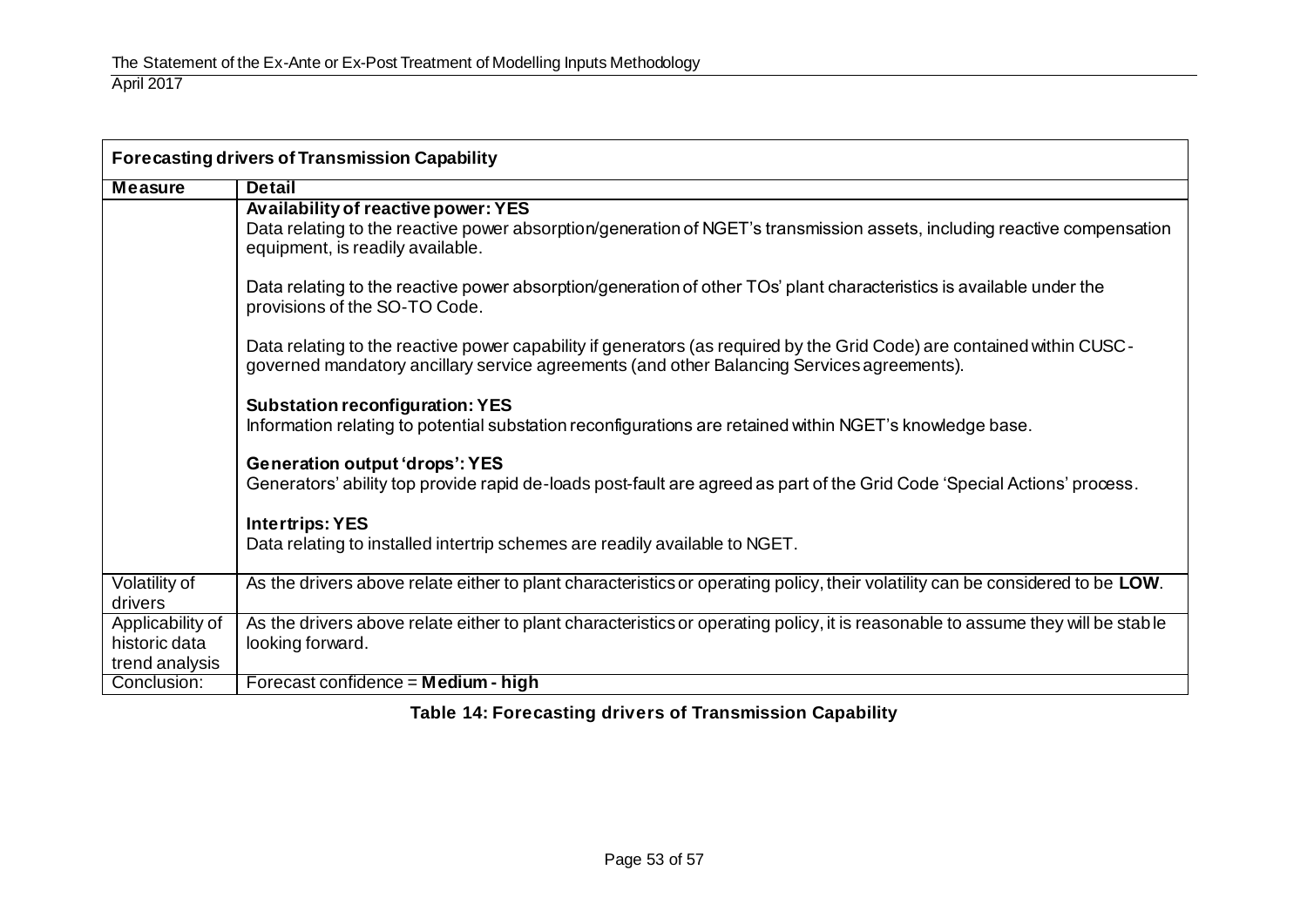| Ability to control drivers of Transmission Capability |                                                                                                                                                                                                                                                                                                                                                                                                                                                                                                                                                                                                                                          |                                                                                                                                                                                                                                                                |  |
|-------------------------------------------------------|------------------------------------------------------------------------------------------------------------------------------------------------------------------------------------------------------------------------------------------------------------------------------------------------------------------------------------------------------------------------------------------------------------------------------------------------------------------------------------------------------------------------------------------------------------------------------------------------------------------------------------------|----------------------------------------------------------------------------------------------------------------------------------------------------------------------------------------------------------------------------------------------------------------|--|
| Tool                                                  | <b>Extent of NGET control</b>                                                                                                                                                                                                                                                                                                                                                                                                                                                                                                                                                                                                            | What does an incentive drive us to<br>do?                                                                                                                                                                                                                      |  |
| Balancing<br>Mechanism<br>(BM)                        | The BM does not allow NGET to directly control transmission capability, although it is<br>a tool by which generation/demand may be rescheduled to resolve any transmission<br>constraints (thermal, voltage or stability) that may arise post-transmission equipment<br>fault, therefore influencing the transmission capability of the remaining system.<br>Ability to influence transmission capability via the BM: Low                                                                                                                                                                                                                | Ensure efficient trade-off between<br>expected prices/volumes available in<br>the BM with options for<br>trading/contracting pre-gate closure                                                                                                                  |  |
| <b>Trades</b>                                         | As for the BM, NGET's ability to trade ahead of gate closure does not allow it to<br>directly control transmission capability, though it does provides a further tool by which<br>expected generation/demand may be rescheduled pre-fault to resolve any<br>transmission constraints.<br>Ability to influence transmission capability via trades: Low                                                                                                                                                                                                                                                                                    | Develop/enhance trading strategies;<br>Extend the availability of GTMA<br>Schedule 7A to enable BM Unit-<br>specific trades from a wider pool of<br>counter-parties                                                                                            |  |
| Balancing<br><b>Services</b><br>contracts             | As for the BM and trades, do not allow NGET to influence transmission capability,<br>although they provide a number of potential means by which available capability can<br>be influenced:<br>Intertrip/fast de-load agreements allow for overloads to be resolved in the event of<br>a fault, rather than restricting generation pre-fault;<br>Reactive power agreements/market arrangements can be used to enhance the<br>$\bullet$<br>value of services offered<br>The available pool of service providers and consequential impact for procurement<br>mechanisms influences the extent to which NGET can influence the price of such | Develop existing/new ancillary service<br>mechanisms to enhance post-fault<br>generator action capability (e.g.<br>intertrips);<br>Facilitate provision of such services<br>by potential service providers;<br>Increase pool of available service<br>providers |  |
| <b>Transmission</b>                                   | services.<br>Ability to influence transmission capability via contracts: Medium to high<br>The outage planning and system control functions are instrumental in developing the                                                                                                                                                                                                                                                                                                                                                                                                                                                           | Develop outage planning processes;                                                                                                                                                                                                                             |  |
| system                                                | tools and techniques available to support efficient system operation against a                                                                                                                                                                                                                                                                                                                                                                                                                                                                                                                                                           | Innovate with regard to running                                                                                                                                                                                                                                |  |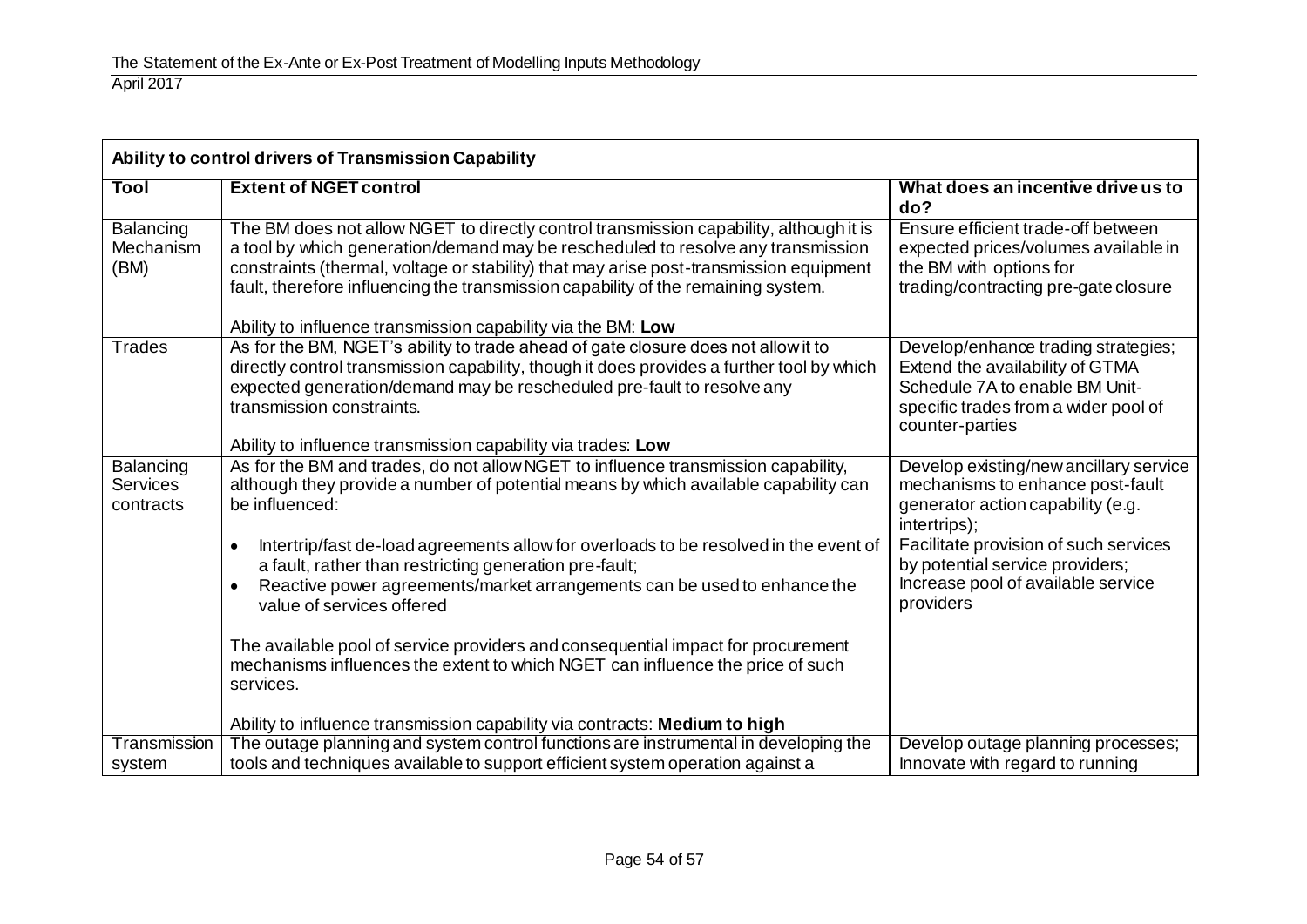| Ability to control drivers of Transmission Capability |                                                                                                                                                                                                                                                |                                                                                                                                             |  |
|-------------------------------------------------------|------------------------------------------------------------------------------------------------------------------------------------------------------------------------------------------------------------------------------------------------|---------------------------------------------------------------------------------------------------------------------------------------------|--|
| Tool                                                  | <b>Extent of NGET control</b>                                                                                                                                                                                                                  | What does an incentive drive us to<br>do?                                                                                                   |  |
| planning/<br>operation                                | background of changing system availability and capability:                                                                                                                                                                                     | arrangements and development of<br>post-fault system management tools;                                                                      |  |
|                                                       | Substation re-switches<br>Identification of transmission and generation post-fault actions                                                                                                                                                     | Investigate technical solutions to<br>maximise transmission system<br>capability                                                            |  |
|                                                       | Ability to influence transmission capability via system planning/operation: Medium to<br>high                                                                                                                                                  |                                                                                                                                             |  |
| Changes to<br>operating<br>policy                     | The National Electricity Transmission System Security and Quality of Supply<br>Standards (NETS SQSS) sets out a co-ordinated set of criteria and methodologies<br>that apply to the operation of the national electricity transmission system. | Develop NETS SQSS so that policies<br>accommodate/ are consistent with the<br>latest industry developments;<br>Ensure appropriate levels of |  |
|                                                       | NGET can work with the industry to develop the NETS SQSS to ensure its operational<br>criteria remain appropriate.                                                                                                                             | transmission system security during<br>both intact and outage conditions                                                                    |  |
|                                                       | However, NGET could also incur a step-change in SO costs if changes to the SQSS<br>impose different ways of working on it.                                                                                                                     |                                                                                                                                             |  |
|                                                       | Ability to influence transmission capability via changes to operating policy: Low                                                                                                                                                              |                                                                                                                                             |  |
| Changes to                                            | The code change route could be used to propose changes to the requirement to make                                                                                                                                                              | Investigate how increased co-                                                                                                               |  |
| industry                                              | available post-fault actions. In the context of transmission system capability, code                                                                                                                                                           | ordination and efficiency between                                                                                                           |  |
| codes                                                 | changes might be a route to enhancing the collective aim of transmission owners to                                                                                                                                                             | code parties might be possible and                                                                                                          |  |
|                                                       | maximise capability.                                                                                                                                                                                                                           | what the benefit for the managing<br>transmission capability might be                                                                       |  |
|                                                       | Ability to influence transmission capability via code changes: Low                                                                                                                                                                             |                                                                                                                                             |  |
| Information                                           | NGET publishes information on transmission system capability to the industry through                                                                                                                                                           | Investigate how increased availability                                                                                                      |  |
| provision                                             | its Ten Year Statement. NGET consults with the industry regarding the quantity and                                                                                                                                                             | of information might lead to more                                                                                                           |  |
|                                                       | type of information it provides, some of which (in conjunction with locational use of                                                                                                                                                          | effective functioning of the market with                                                                                                    |  |
|                                                       | system charging, may influence generator/demand decisions on where to site, with a                                                                                                                                                             | regard to system operator actions                                                                                                           |  |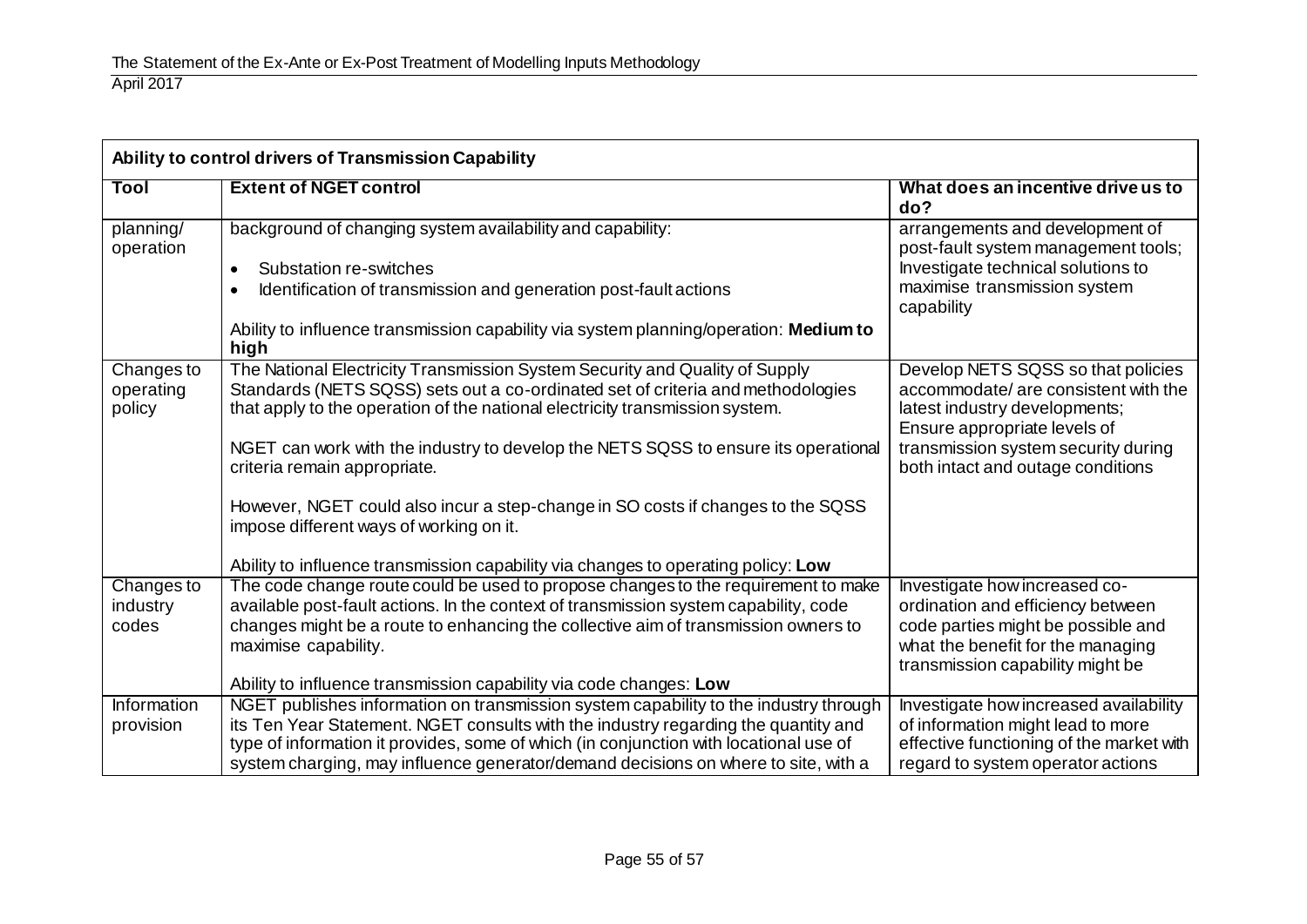| Ability to control drivers of Transmission Capability |                                                                             |                                           |
|-------------------------------------------------------|-----------------------------------------------------------------------------|-------------------------------------------|
| Tool                                                  | <b>Extent of NGET control</b>                                               | What does an incentive drive us to<br>do? |
|                                                       | corresponding impact on the requirement for transmission capacity.          |                                           |
|                                                       | Ability to influence transmission capability via information provision: Low |                                           |
| Conclusion:                                           | Degree of control by system operator = Medium                               |                                           |

**Table 15: Ability to control drivers of Transmission Capability**

# **Revisions**

<span id="page-55-0"></span>

| <b>Issue 0.1</b> | <b>Modifications</b>                                                                                                                                                                                                                                                                                                                                                                                                                                                                                                                     |    |
|------------------|------------------------------------------------------------------------------------------------------------------------------------------------------------------------------------------------------------------------------------------------------------------------------------------------------------------------------------------------------------------------------------------------------------------------------------------------------------------------------------------------------------------------------------------|----|
| Revision 2       | NGET has limited ability to use trades to influence generator availability. NGET tends to trade<br>within-day/day-ahead for general energy balancing; and may trade up to approximately four<br>weeks ahead for constraint management purposes (having taken a view on generator running<br>and outage certainty), whereas generator outages will generally be finalised before then.                                                                                                                                                    | 24 |
| Revision 2       | NGET has a limited ability to use trades to influence generator running. NGET is generally able<br>to trade up to approximately four weeks ahead, which gives some scope to manage running<br>profiles at a BM Unit level, subject to suitable GTMA terms (Schedule 7A) being in place.<br>However they do not allow for additional flexibility (e.g. management of offer/bid volumes/prices<br>in the BM).<br>Low levels of competition in service provision make it difficult for NGET to influence the price it<br>would have to pay. | 32 |